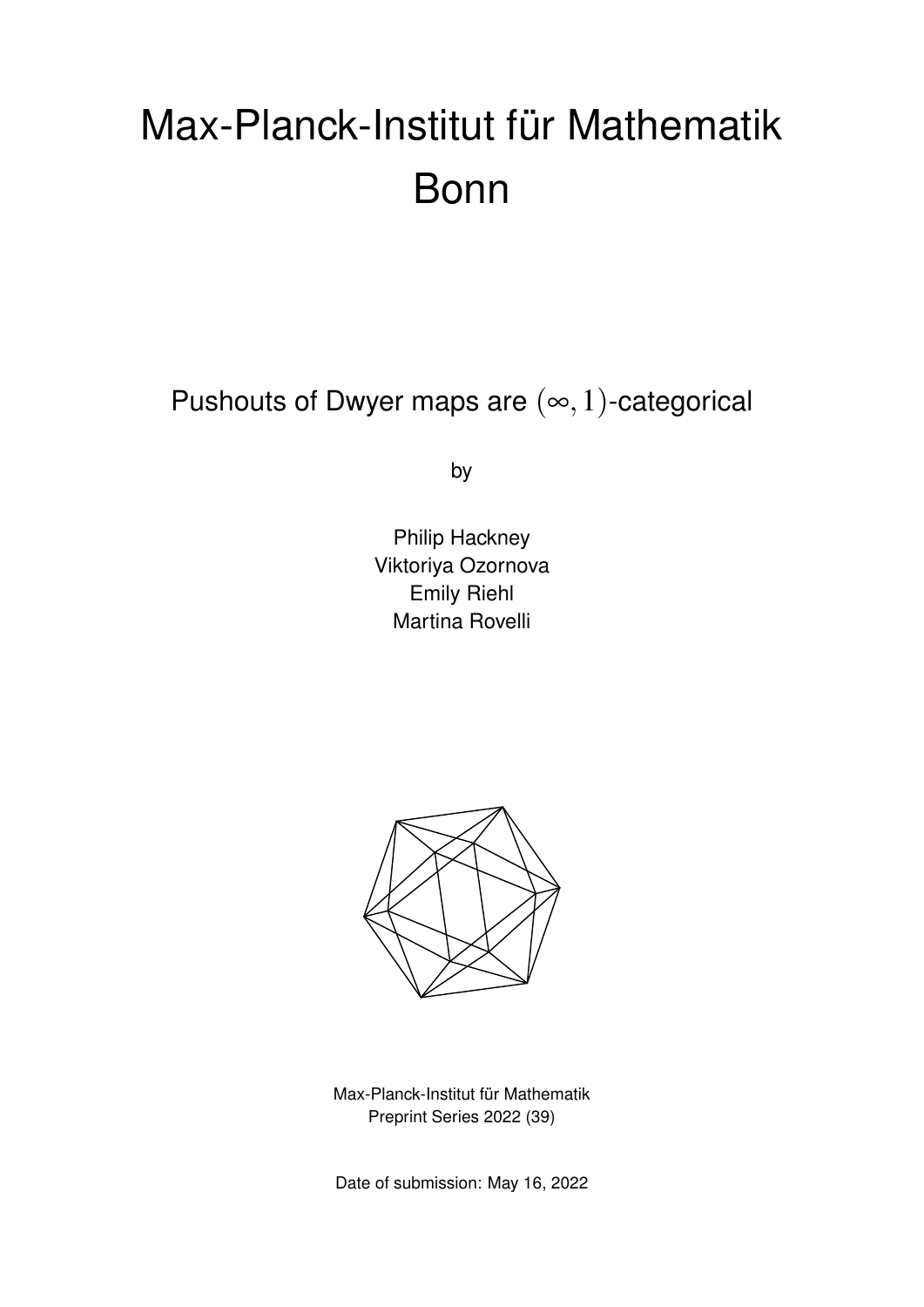## Pushouts of Dwyer maps are  $(\infty, 1)$ -categorical

by

Philip Hackney Viktoriya Ozornova Emily Riehl Martina Rovelli

Max-Planck-Institut für Mathematik Vivatsgasse 7 53111 Bonn Germany

Department of Mathematics University of Louisiana at Lafayette Lafayette, LA USA

Department of Mathematics Johns Hopkins University Baltimore, MD USA

Department of Mathematics and Statistics University of Massachusetts at Amherst Amherst, MA USA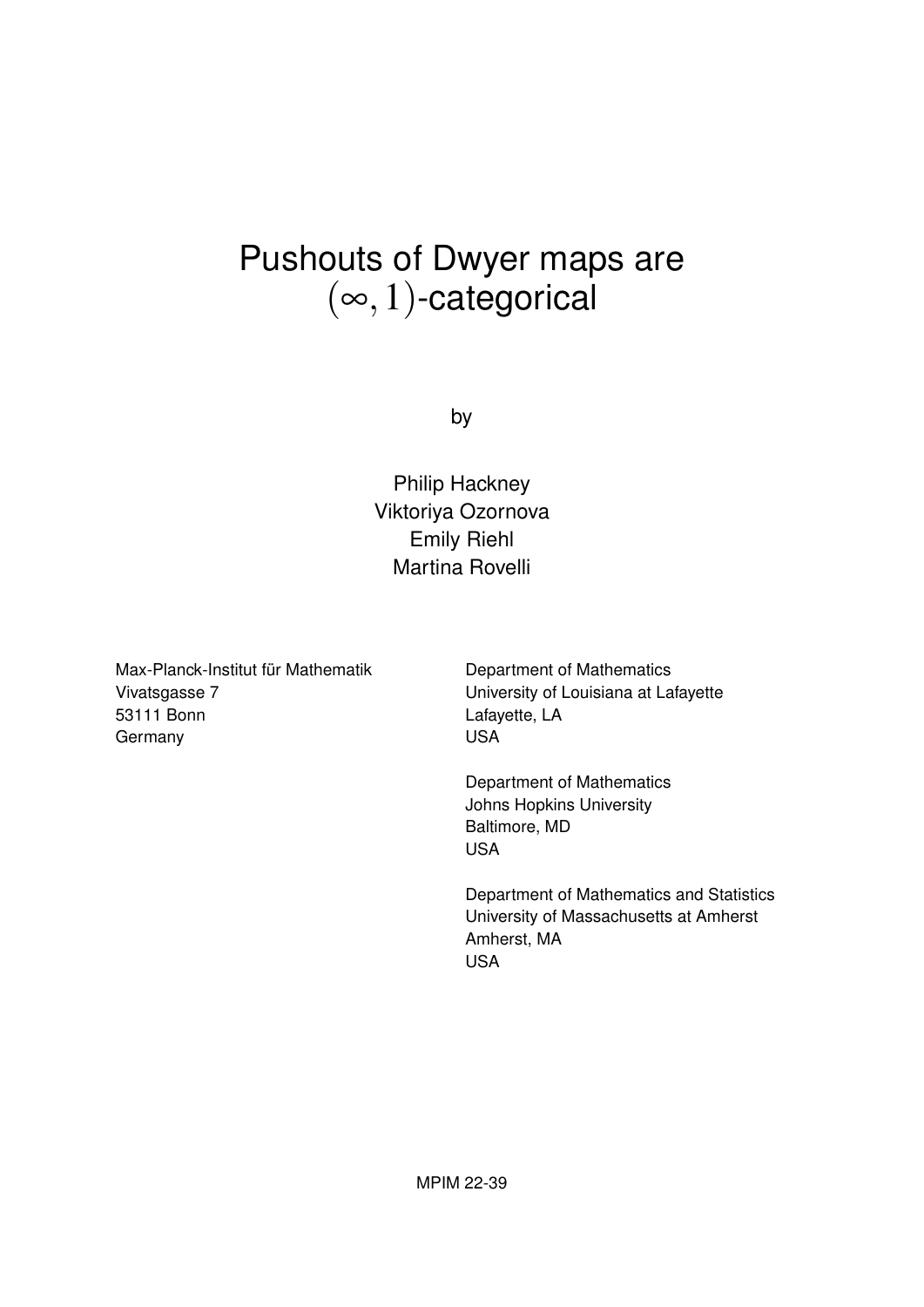#### PUSHOUTS OF DWYER MAPS ARE  $(\infty, 1)$ -CATEGORICAL

#### PHILIP HACKNEY, VIKTORIYA OZORNOVA, EMILY RIEHL, AND MARTINA ROVELLI

ABSTRACT. The inclusion of 1-categories into  $(\infty, 1)$ -categories fails to preserve colimits in general, and pushouts in particular. In this note, we observe that if one functor in a span of categories belongs to a certain previouslyidentified class of functors, then the 1-categorical pushout is preserved under this inclusion. Dwyer maps, a kind of neighborhood deformation retract of categories, were used by Thomason in the construction of his model structure on 1-categories. Thomason previously observed that the nerves of such pushouts have the correct weak homotopy type. We refine this result and show that the weak homotopical equivalence is a weak categorical equivalence.

#### <span id="page-2-1"></span>CONTENTS

|            | 1. Introduction                                                |    |
|------------|----------------------------------------------------------------|----|
|            | 2. A reduction of the problem                                  | 4  |
|            | 3. Dwyer pushouts and their nerves                             |    |
|            | 4. Dwyer pushouts along injective functors                     | 12 |
|            | 5. Dwyer pushouts along bijective-on-objects and full functors | 14 |
| References |                                                                | 28 |

#### 1. INTRODUCTION

<span id="page-2-0"></span>Classical 1-categories define an important special case of  $(\infty, 1)$ -categories. The fact that  $(\infty, 1)$ -category theory restricts to ordinary 1-category can be understood, in part, by the observation that the inclusion of 1-categories into  $(\infty, 1)$ -categories is full as an inclusion of  $(\infty, 2)$ -categories. This full inclusion is reflective—with the left adjoint given by the functor that sends an  $(\infty, 1)$ -category to its quotient "homotopy category"—but not coreflective and as a consequence colimits of

Date: May 15, 2022.

This material is based upon work supported by the National Science Foundation under Grant No. DMS-1440140, which began while the authors were in residence at the Mathematical Sciences Research Institute in Berkeley, California, during the Spring 2020 semester. The authors learned a lot from fruitful discussions with the other members of the MSRI-based working group on  $(\infty, 2)$ categories. This work was supported by a grant from the Simons Foundation (#850849, PH). The second author thankfully acknowledges the financial support by the DFG grant OZ 91/2-1 with the project nr. 442418934. The third author is also grateful for support from the NSF via DMS-1652600, from the ARO under MURI Grant W911NF-20-1-0082, and by the Johns Hopkins President's Frontier Award program. The fourth author is deeply appreciative of the Mathematical Sciences Institute at the Australian National University for their support during the pandemic year. The authors also wish to thank the anonymous referee for  $[HOR+21]$  $[HOR+21]$  who pointed out that their originally-claimed proof of this result, which originally appeared there, sufficed only to cover the case appearing in §[4.](#page-13-0)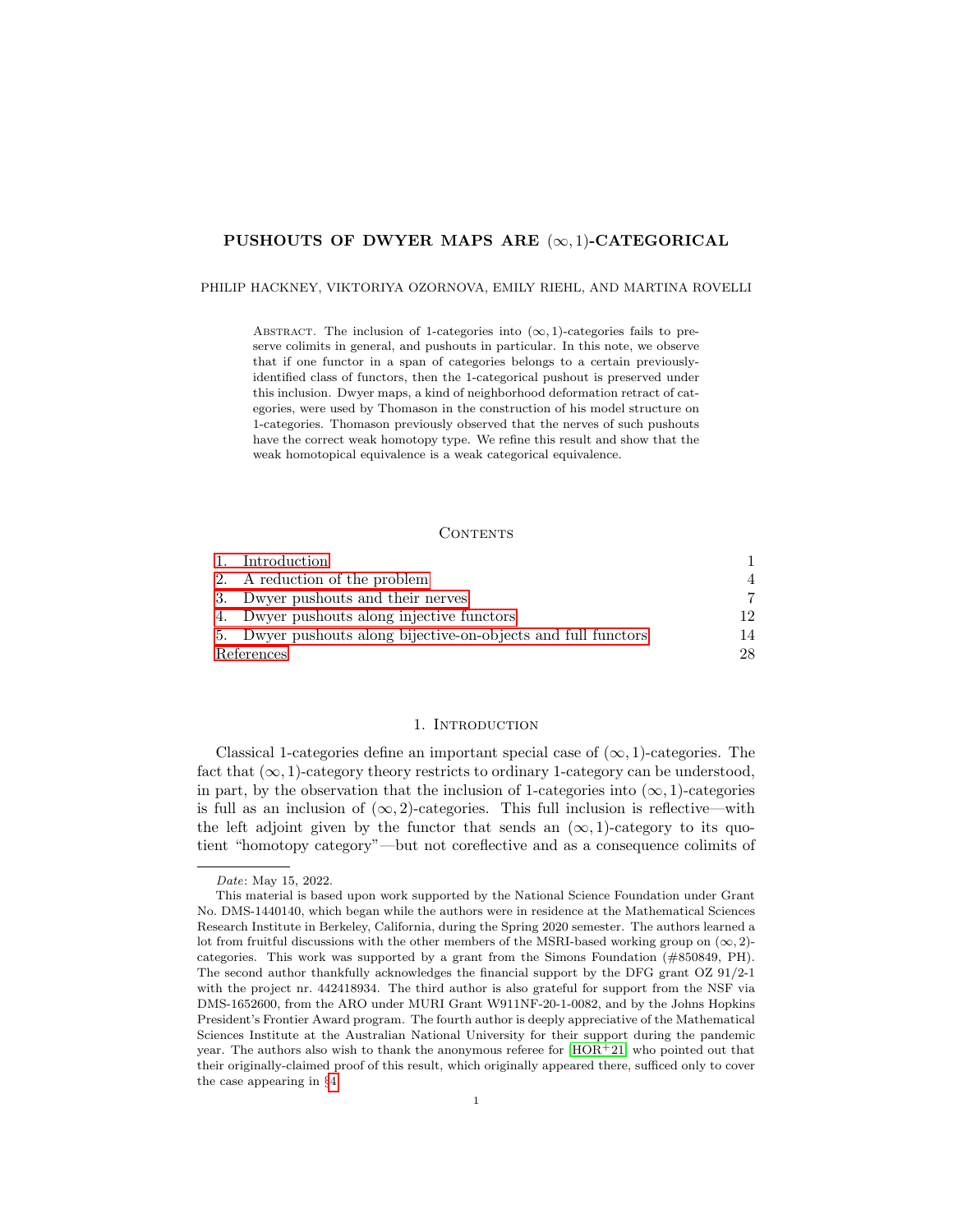ordinary 1-categories need not be preserved by the passage to  $(\infty, 1)$ -categories. Indeed there are known examples of colimits of 1-categories that generate nontrivial higher-dimensional structure when the colimit as formed in the category of  $(\infty, 1)$ -categories.

For example, consider the span of posets:



The pushout in 1-categories is the arrow category  $\bullet \to \bullet$ , while the pushout in  $(\infty, 1)$ -categories defines an  $(\infty, 1)$ -category with two objects in which the nontrivial hom-space has the homotopy type of the 2-sphere.

As a second example, let M be the monoid with five elements  $e, x_{11}, x_{12}, x_{21}, x_{22}$ and multiplication rule given by  $x_{ij}x_{k\ell} = x_{i\ell}$ . Inverting all elements of M yields the trivial group. That is, if one considers  $M$  as a 1-category with a single object, then the pushout of the span  $M \leftarrow \amalg_M 2 \rightarrow \amalg_M \mathbb{I}$  (where 2 is the free-living arrow and  $\mathbb{I}$  is the free-living isomorphism) in categories is the terminal category  $\mathbb{1}$ . On the other hand, the pushout of this span in  $(\infty, 1)$ -categories is the  $\infty$ -groupoid  $S^2$ as follows from [\[Fie02,](#page-30-1) Lemma]. The results of [\[McD79\]](#page-30-2) imply that this example is generalizable to a vast class of monoids.

More generally, the Gabriel–Zisman category of fractions  $\mathcal{C}[\mathcal{W}^{-1}]$  is formed by freely inverting the morphisms in a class of arrows  $\mathcal W$  in a 1-category  $\mathcal C$ . This can also be constructed as a pushout of 1-categories of the span

$$
\mathcal{C} \longleftarrow \underset{w\in \mathcal{W}}{\amalg} \mathcal{2} \longleftarrow \underset{w\in \mathcal{W}}{\amalg} \mathbb{I}
$$

where each arrow in  $W$  is replaced by a free-living isomorphism. By contrast, the  $(\infty, 1)$ -category defined by this pushout is modelled by the Dwyer–Kan simplicial localization, which has non-trivial higher dimensional structure in many instances [\[DK80\]](#page-30-3), [\[Ste17,](#page-30-4) Lemma 18], [\[Joy08,](#page-30-5) p. 168]. Indeed, all  $(\infty, 1)$ -categories arise in this way [\[BK12\]](#page-29-0).

As the examples above show, pushouts of 1-categories in particular are problematic. Our aim in this paper is to prove that a certain class of pushout diagrams of 1-categories are guaranteed to be  $(\infty, 1)$ -categorical. The requirement is that one of the two maps in the span that generates the pushout belong to a class of functors between 1-categories first considered by Thomason under the name "Dwyer maps" [\[Tho80,](#page-30-6) Definition 4.1] that feature in a central way in the construction of the Thomason model structure on categories.

<span id="page-3-0"></span>**Definition 1.1** (Thomason). A full sub-1-category inclusion  $I: A \hookrightarrow B$  is **Dwyer** map if the following conditions hold.

(i) The category  $A$  is a *sieve* in  $B$ , meaning there is a necessarily unique functor  $\chi: \mathcal{B} \to 2$  with  $\chi^{-1}(0) = \mathcal{A}$ . We write  $\mathcal{V} := \chi^{-1}(1)$  for the complementary cosieve of A in B.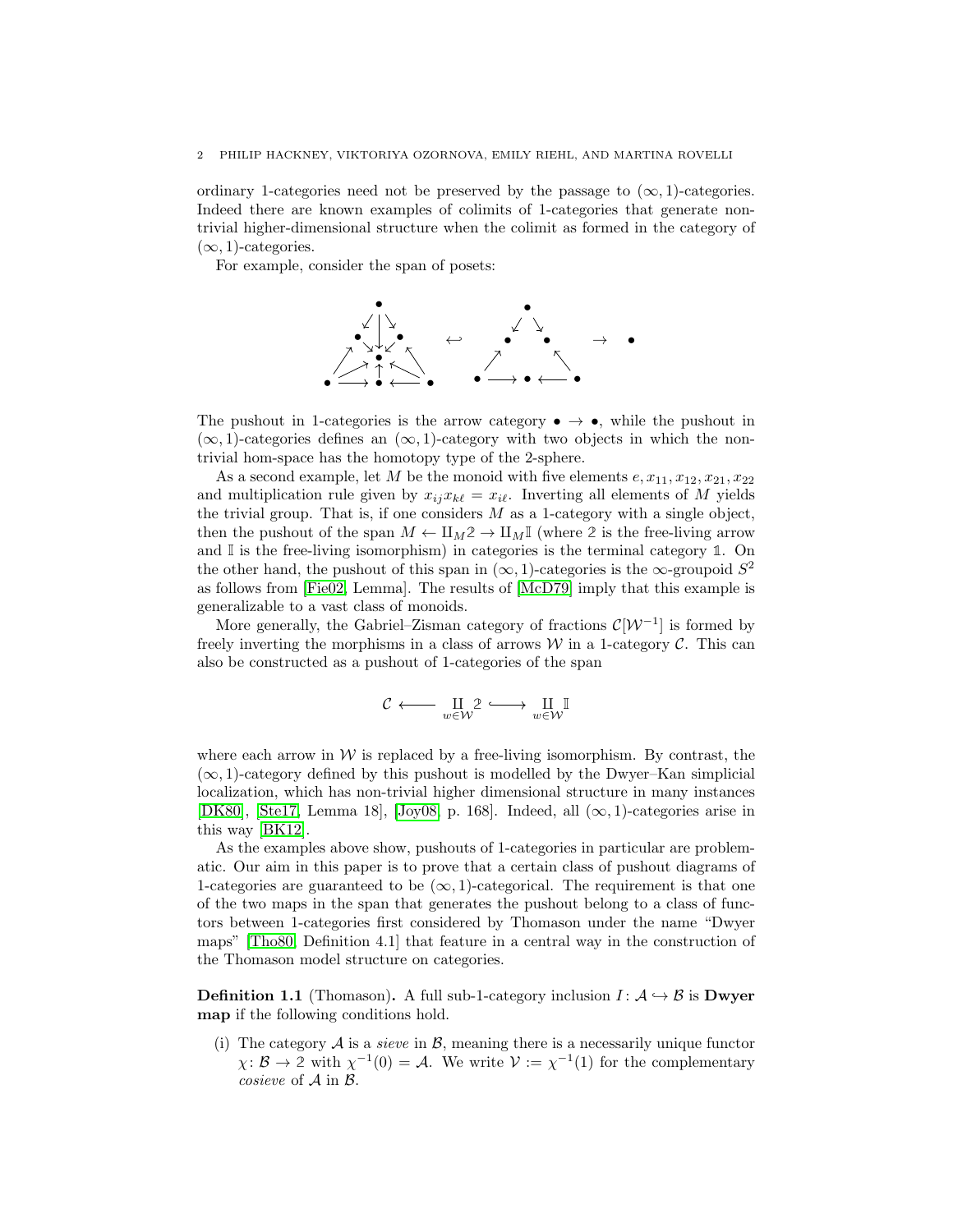(ii) The inclusion  $I: \mathcal{A} \hookrightarrow \mathcal{W}$  into the minimal cosieve<sup>[1](#page-4-0)</sup>  $\mathcal{W} \subset \mathcal{B}$  containing A admits a right adjoint left inverse  $R: W \to \mathcal{A}$ , a right adjoint for which the unit is an identity.

Schwede describes Dwyer maps as "categorical analogs of the inclusion of a neighborhood deformation retract" [\[Sch19\]](#page-30-7). In fact, many examples of Dwyer maps are more like deformation retracts, in that the cosieve  $\mathcal W$  generated by  $\mathcal A$  is the full codomain category B.

**Example 1.2.** The vertex inclusion  $0: 1 \rightarrow 2$  is a Dwyer map, with  $\cdot: 2 \rightarrow 1$  the right adjoint left inverse. The other vertex inclusion 1:  $\mathbb{1} \rightarrow 2$  is not a Dwyer map.

Generalizing the previous example:

<span id="page-4-3"></span>**Example 1.3.** If A is a category with a terminal object and  $A^{\triangleright}$  is the category which formally adds a new terminal object, then the inclusion  $\mathcal{A} \hookrightarrow \mathcal{A}^{\triangleright}$  is a Dwyer map.<sup>[2](#page-4-1)</sup>

We warn the reader that we are using the original notion of Dwyer map, not the pseudo-Dwyer maps introduced by Cisinski [\[Cis99\]](#page-30-8), which are retracts of Dwyer maps. In particular, our Dwyer maps are not closed under retracts. Thomason observed, however, that they are stable under pushouts, as we now recall:

<span id="page-4-2"></span>**Lemma 1.4** ([\[Tho80,](#page-30-6) Proposition 4.3]). Any pushout of a Dwyer map I defines a Dwyer map J:

$$
\begin{array}{ccc}\n\mathcal{A} & \xrightarrow{F} & \mathcal{C} \\
I \downarrow & & \downarrow \\
\mathcal{B} & \xrightarrow{\hspace{2em} \sqsubset} & \mathcal{D}.\n\end{array}
$$

Note for example, that Lemma [1.4](#page-4-2) explains the Dwyer map of Example [1.3:](#page-4-3) if  $A$  has a terminal object  $t$ , then the pushout

$$
\begin{array}{ccc}\n\mathbb{1} & \xrightarrow{t} & \mathcal{A} \\
\downarrow & & \uparrow \\
2 & \longrightarrow \mathcal{A}^{\triangleright}\n\end{array}
$$

defines the category  $\mathcal{A}^{\triangleright}$ .

Our aim is to show that pushouts of categories involving at least one Dwyer map can also be regarded as pushouts of  $(\infty, 1)$ -categories in the sense made precise by considering the nerve embedding from categories into quasi-categories:

<span id="page-4-4"></span>Theorem 1.5. Let

$$
\mathcal{A} \xrightarrow{F} \mathcal{C}
$$
\n
$$
I \downarrow \qquad \qquad \downarrow \mathcal{D}
$$
\n
$$
\mathcal{B} \xrightarrow{G} \mathcal{D}
$$

<span id="page-4-0"></span><sup>&</sup>lt;sup>1</sup>Explicitly  $W$  is the full subcategory of  $B$  containing every object that arises as the codomain of an arrow with domain in A.

<span id="page-4-1"></span><sup>&</sup>lt;sup>2</sup>If A does not have a terminal object, then  $A \to A^{\triangleright}$  need not be a Dwyer map. Indeed, if  $\mathcal{A} = \mathbb{1} \amalg \mathbb{1}$ , the only cosieve containing A is  $\mathcal{A}^{\triangleright}$  itself, and there cannot be a right adjoint  $\mathcal{A}^{\triangleright} \to \mathcal{A}$ as A does not have a terminal object.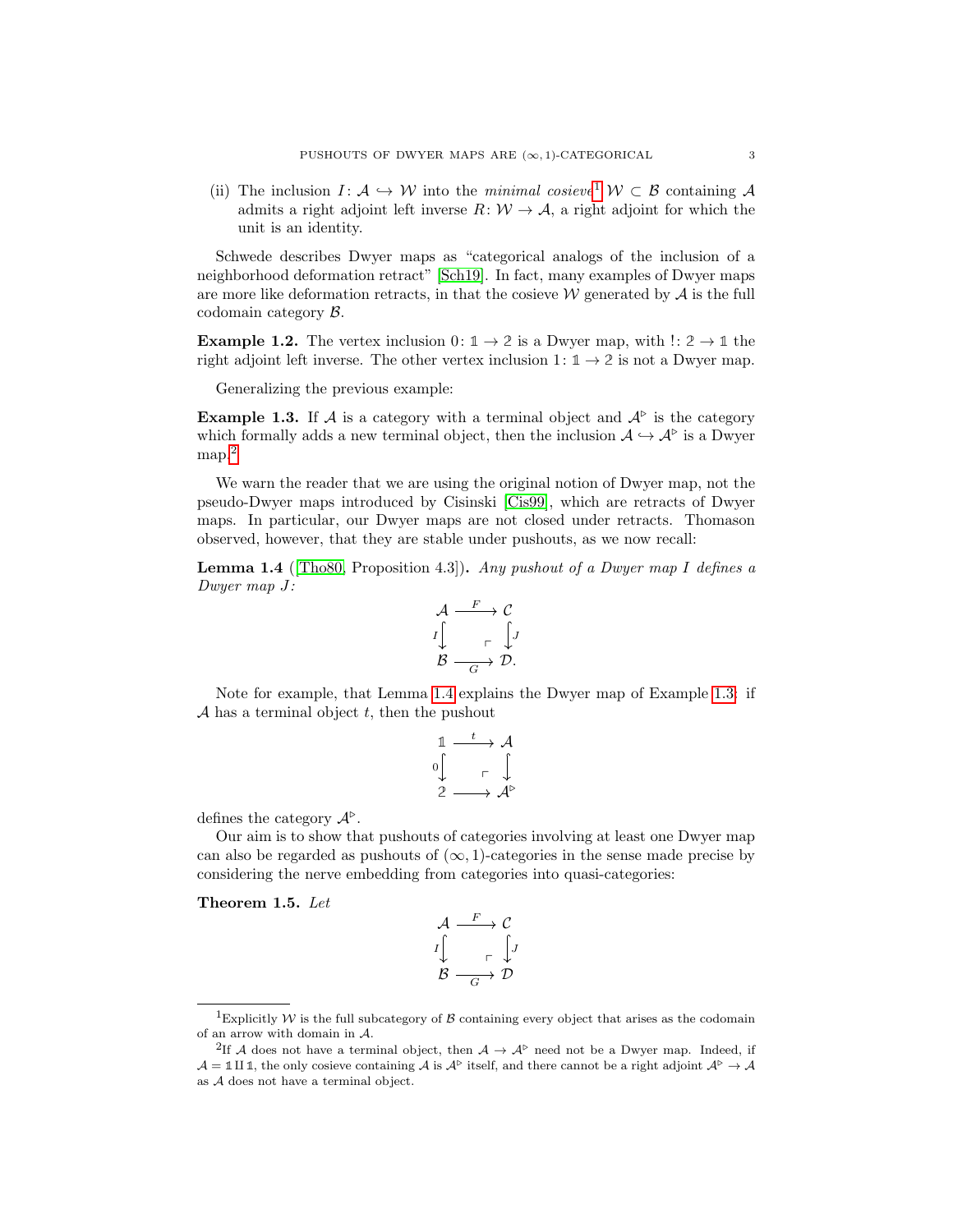be a pushout of categories, and assume I to be a Dwyer map. Then the induced map of simplicial sets

$$
N{\mathcal C}\underset{NA}{\amalg}N{\mathcal B}\to N{\mathcal D}
$$

is a weak categorical equivalence.

By a weak categorical equivalence, we mean a weak equivalence in Joyal's model structure for quasi-categories [\[JT07,](#page-30-9) §1]. Theorem [1.5](#page-4-4) is a refinement of a similar result of Thomason [\[Tho80,](#page-30-6) Proposition 4.3] which proves that the same map is a weak homotopy equivalence.

In a companion paper, we give an application of Theorem [1.5](#page-4-4) to the theory of  $(\infty, 2)$ -categories. There we prove:

**Theorem 1.6** ( $[HOR<sup>+</sup>21, 4.4.2]$  $[HOR<sup>+</sup>21, 4.4.2]$ ). The space of composites of any pasting diagram in any  $(\infty, 2)$ -category is contractible.

To prove this, we make use of Lurie's model structure of  $(\infty, 2)$ -categories as categories enriched over quasi-categories [\[Lur09\]](#page-30-10). In this model, a pasting diagram is a simplicially enriched functor out of the free simplicially enriched category defined by gluing together the objects, atomic 1-cells, and atomic 2-cells of a pasting scheme, while the composites of these cells belong to the homotopy coherent diagram indexed by the nerve of the free 2-category generated by the pasting scheme.

This pair of  $(\infty, 2)$ -categories has a common set of objects so the difference lies in their hom-spaces. The essential difference between the procedure of attaching an atomic 2-cell along the bottom of a pasting diagram or along the bottom of the free 2-category it generates is the difference between forming a pushout of homcategories in the category of  $(\infty, 1)$ -categories or in the category of 1-categories. Since one of the functors in the span that defines the pushout under considera-tion is a Dwyer map, Theorem [1.5](#page-4-4) proves that the resulting  $(\infty, 2)$ -categories are equivalent.

In §[2,](#page-5-0) we explain how Theorem [1.5](#page-4-4) reduces to two special cases in which we are free to make additional assumptions on the non-Dwyer functor  $F$ . In §[3,](#page-8-0) we analyze 1-categorical pushouts of Dwyer maps, establish some common notation to be used in the remaining sections, and develop some terminology for the simplices in their nerves that require the greatest attention. In §[4,](#page-13-0) we state and prove our first main result. Theorem [4.1](#page-13-1) observes that the canonical comparison between the pushout of nerves of categories and the nerve of the pushout is inner anodyne, provided that one of the functors in the span is a Dwyer map and the other is an injective-on-objects faithful functor. The remaining special case, where  $F$  is instead bijective-on-objects and full, is proven in §[5.](#page-15-0)

#### 2. A reduction of the problem

<span id="page-5-0"></span>We prove Theorem [1.5](#page-4-4) in stages in which we are allowed to assume some special properties of the functor  $F: \mathcal{A} \to \mathcal{C}$ , obtained by factoring this functor using the following (weak) factorization systems on Cat.

**Recall 2.1.** A functor  $F: A \to C$  of 1-categories may be factored as  $A \to \mathcal{E} \to C$ by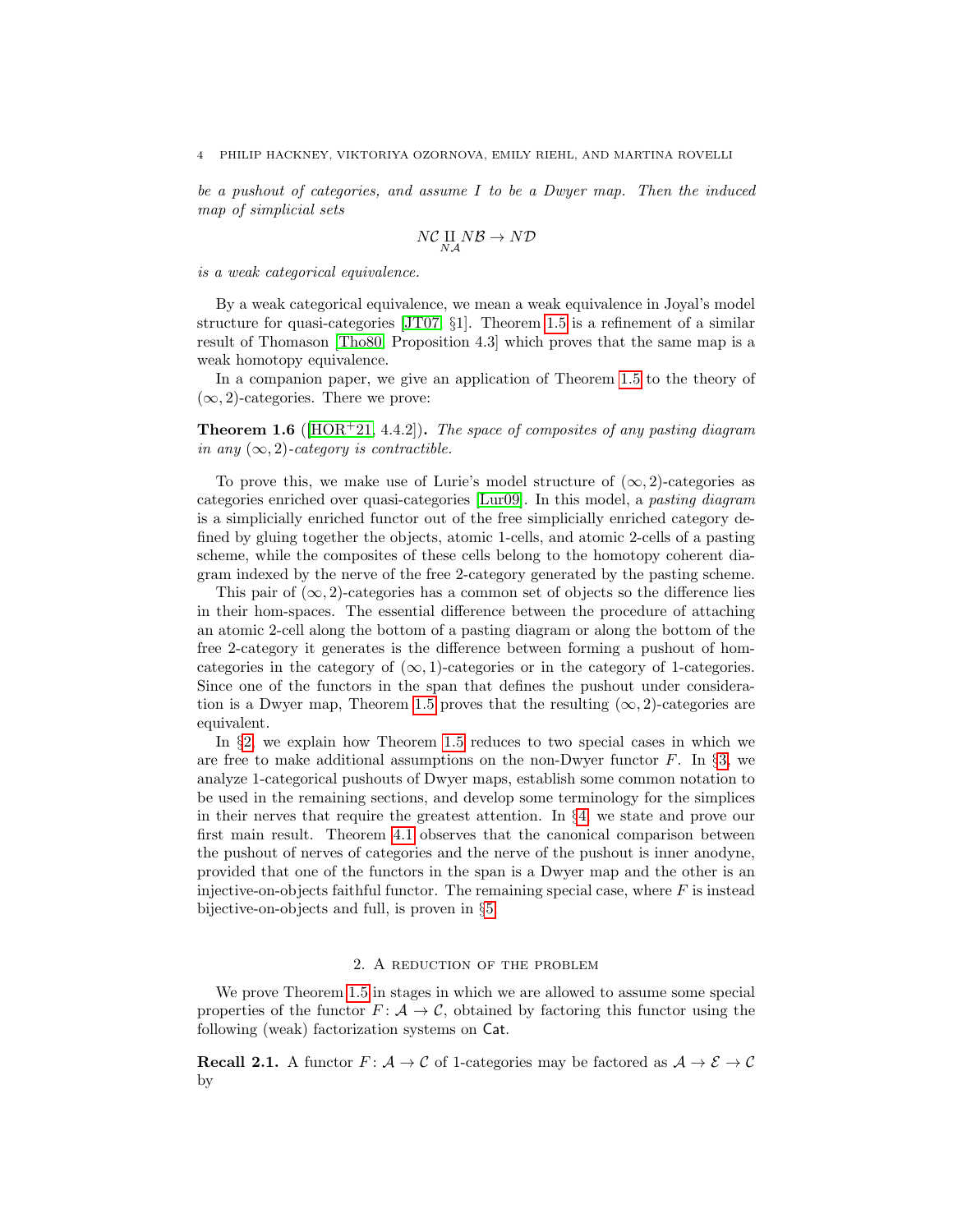(i) factoring the object map trivially as an identity followed by an arbitrary map:

$$
\text{obA} \xrightarrow[z_{z_{z_{z_{z_{z}}}}} \text{obC} \xrightarrow{F} \text{obC}
$$

(ii) then factoring each hom-set function as an epimorphism followed by a monomorphism:

$$
\mathcal{A}(a,a') \xrightarrow{\mathcal{F}_{a,a'}} \mathcal{C}(Fa, Fa')
$$

This has the effect of factoring  $F$  as a bijective-on-objects full functor followed by a faithful functor.

<span id="page-6-0"></span>**Recall 2.2.** A functor  $F: A \to C$  of 1-categories may be factored as  $A \to \mathcal{E} \to C$ by

(i) factoring the object map trivially as an identity followed by an arbitrary map:

$$
\text{obA} \xrightarrow{F} \text{obC}
$$

$$
\xrightarrow{F} \text{obC}
$$

(ii) then factoring each hom-set function trivially as an arbitrary map followed by an identity:

$$
\mathcal{A}(a,a') \xrightarrow[F_{a,a'}]{} \mathcal{E}_{(a,a')} \xrightarrow[\mathcal{E}(a,a')]{} \mathcal{E}(Fa, Fa')
$$

This has the effect of factoring  $F$  as a bijective-on-objects functor followed by a fully-faithful functor.

**Recall 2.3.** A functor  $F: A \to C$  of 1-categories may be factored by

(i) forming the cograph factorization:

$$
\mathcal{A} \xrightarrow[i_1] \searrow \mathcal{A} \xrightarrow[i_1] \searrow \mathcal{A} \xrightarrow[\mathcal{A}]{F} \mathcal{C}
$$

(ii) then taking the bijective-on-objects, fully-faithful factorization of the right factor defined by Recall [2.2.](#page-6-0)

This has the effect of factoring  $F$  as an injective-on-objects functor followed by a surjective-on-objects equivalence.

By combining these factorizations, we may first factor a functor  $F\colon \mathcal{A} \to \mathcal{C}$  as a bijective-on-objects full functor  $A \to C_0$  followed by a faithful functor  $C_0 \to C = C_2$ . Then factor the faithful functor as an injective-on-objects functor  $C_0 \rightarrow C_1$  followed by a surjective-on-objects equivalence  $C_1 \rightarrow C_2$ . Notice that  $C_0 \rightarrow C_1$  is now both injective-on-objects and faithful.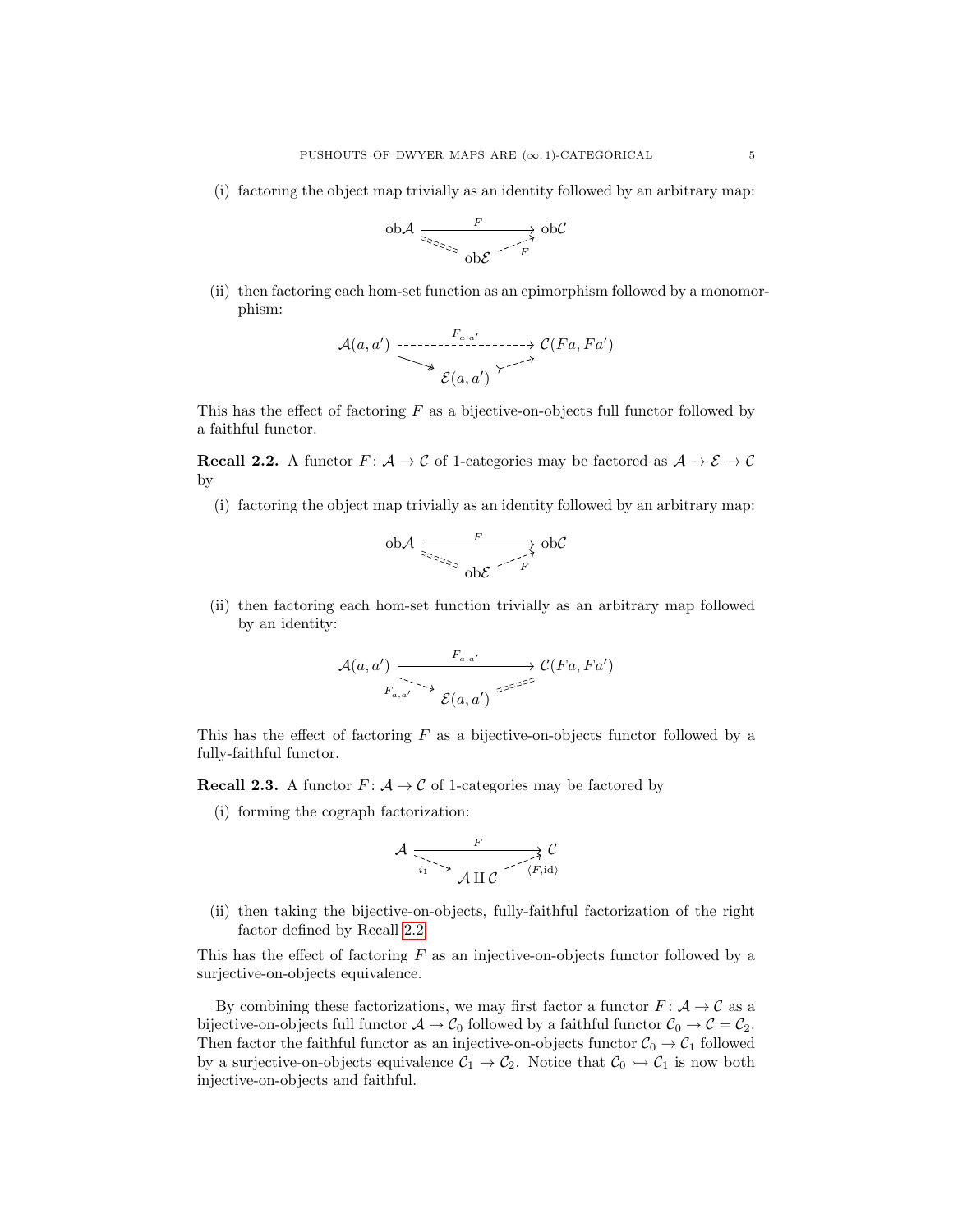#### 6 PHILIP HACKNEY, VIKTORIYA OZORNOVA, EMILY RIEHL, AND MARTINA ROVELLI

A Dwyer map  $I: \mathcal{A} \hookrightarrow \mathcal{B}$  is in particular injective-on-objects and faithful. Form the following pushouts in Cat:

$$
\begin{array}{ccc}\n\mathcal{A} & \frac{\mathrm{full}}{\mathrm{bij} \; \mathrm{ob}} & \mathcal{C}_0 & \xrightarrow{\mathrm{inj} \; \mathrm{ob}} & \mathcal{C}_1 & \xrightarrow{\sim} & \mathcal{C}_2 \\
\downarrow & & \uparrow & & \uparrow & & \uparrow & \\
\mathcal{B} & \xrightarrow{\hspace{2.3cm}} & \mathcal{D}_0 & \xrightarrow{\hspace{2.3cm}} & \mathcal{D}_1 & \xrightarrow{\sim} & \mathcal{D}_2\n\end{array}
$$

The canonical model structure on Cat, whose cofibrations are injective-on-objects functors, whose fibrations are isofibrations, and whose weak equivalences are equivalences of categories, is left proper. Thus,  $\mathcal{D}_1 \rightarrow \mathcal{D}_2$  is an equivalence since Cat is left proper.

Applying nerves and then take iterated pushouts gives rise to the following diagram of simplicial sets:



The nerve functor carries injective-on-objects faithful functors to monomorphisms of simplicial sets, which are the cofibrations in the Joyal model structure. Thus, the maps decorated with a tail are cofibrations. The nerve functor also carries equivalences of categories to weak equivalences in the Joyal model structure. Since this model structure is left proper, the maps decorated with a tilde are weak equivalences.

Using this diagram we may reduce Theorem [1.5](#page-4-4) to two special cases:

<span id="page-7-2"></span>**Lemma 2.4.** Consider a pushout diagram of categories in which  $I$  is a Dwyer map:

$$
\begin{array}{ccc}\n\mathcal{A} & \xrightarrow{F} & \mathcal{C} \\
I \downarrow & & \downarrow \\
\mathcal{B} & \xrightarrow{G} & \mathcal{D}\n\end{array}
$$

If the induced map of simplicial sets NC  $\mathbb{H}_{NA} N\mathcal{B} \rightarrow N\mathcal{D}$  is a weak categorical equivalence whenever

- <span id="page-7-0"></span>(i) the functor  $F$  is injective-on-objects and faithful, or
- <span id="page-7-1"></span>(ii) the functor  $F$  is bijective-on-objects and full,

then this map is a weak categorical equivalence for any functor F.

*Proof.* The second of these stated assumptions tells us that the map  $P_0 \to N\mathcal{D}_0$  is a weak equivalence while the first assumption tells us that the map  $Q_1 \rightarrow N\mathcal{D}_1$  is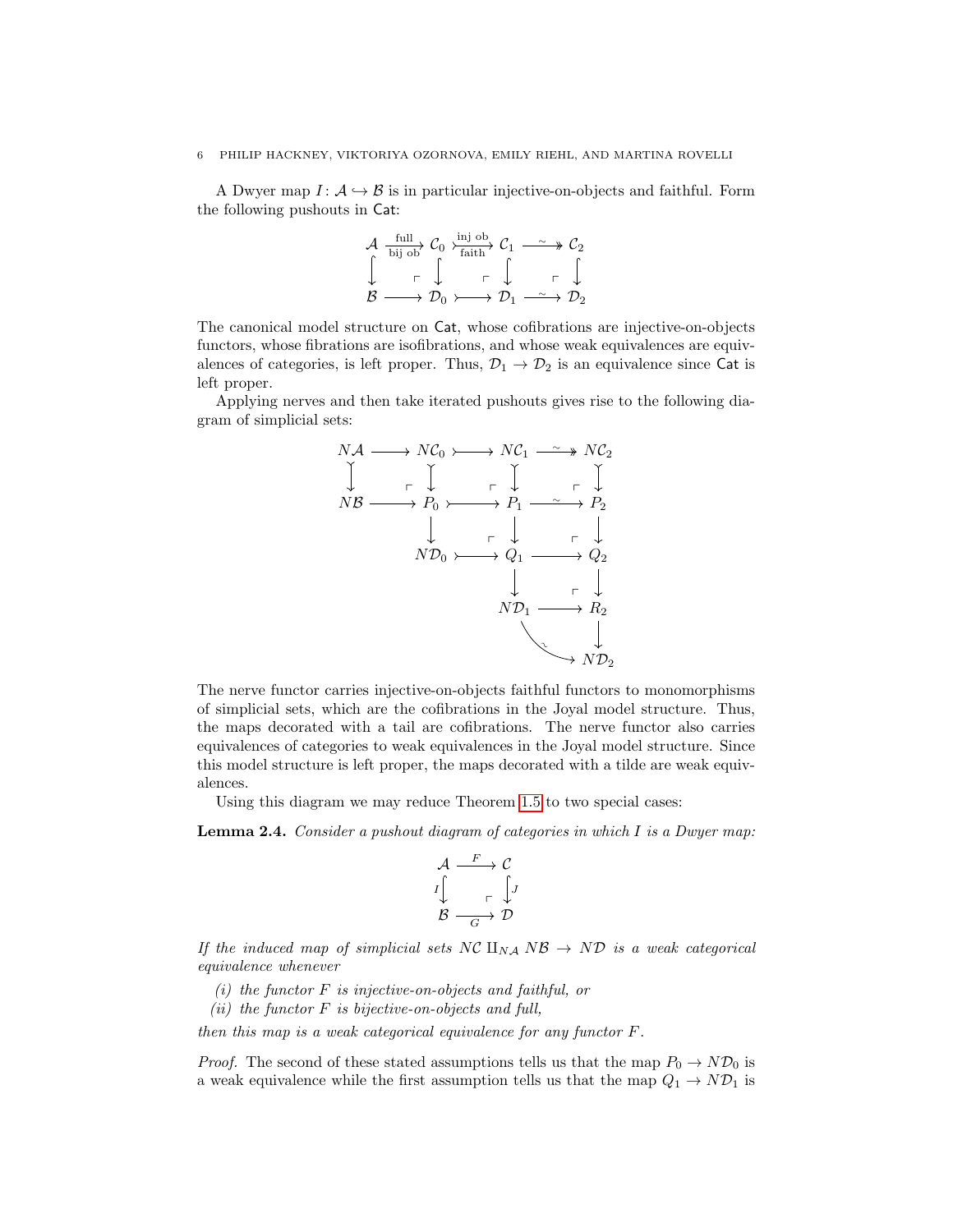a weak equivalence, as indicated in the following diagram



Since the Joyal model structure is left proper, the map  $P_1 \rightarrow Q_1$  is a weak equivalence. Hence, the map  $P_2 \to N\mathcal{D}_2$  is a weak equivalence by two-of-three, which is the general case of the Dwyer map theorem.  $\hfill \Box$ 

Thus, to prove Theorem [1.5](#page-4-4) it suffices to prove the two special cases [\(i\)](#page-7-0) and [\(ii\)](#page-7-1), which appear as Theorem [4.1](#page-13-1) and Theorem [5.1](#page-16-0) below.

#### <span id="page-8-2"></span>3. Dwyer pushouts and their nerves

<span id="page-8-0"></span>We now establish some notation that we will freely reference in the remainder of this paper. By Definition [1.1,](#page-3-0) a Dwyer map  $I: \mathcal{A} \hookrightarrow \mathcal{B}$  uniquely determines a functor  $\chi: \mathcal{B} \to 2$  that classifies the sieve  $\mathcal{A} := \chi^{-1}(0)$  and its complementary cosieve  $\mathcal{V} := \chi^{-1}(1)$ 

(3.1) 
$$
\begin{array}{ccc}\n\mathcal{V} & \longrightarrow & \mathcal{B} & \longleftarrow & \mathcal{A} \\
\downarrow & & \downarrow & & \downarrow \\
\mathbb{1} & \longrightarrow & \mathbb{2} & \longleftarrow & \mathbb{1} \\
\end{array}
$$

as well as a right adjoint left inverse adjunction  $(I \dashv R, \varepsilon: IR \Rightarrow id_{\mathcal{W}})$  associated to the inclusion of A into the minimal cosieve  $A \subset W \subset B$ . This data may be summarized by the diagram

<span id="page-8-1"></span>

<span id="page-8-3"></span>in which  $\mathcal{U} := \mathcal{W} \cap \mathcal{V} \cong \mathcal{W} \backslash \mathcal{A}$ . By inspection, the codomain category of a Dwyer map admits the following description: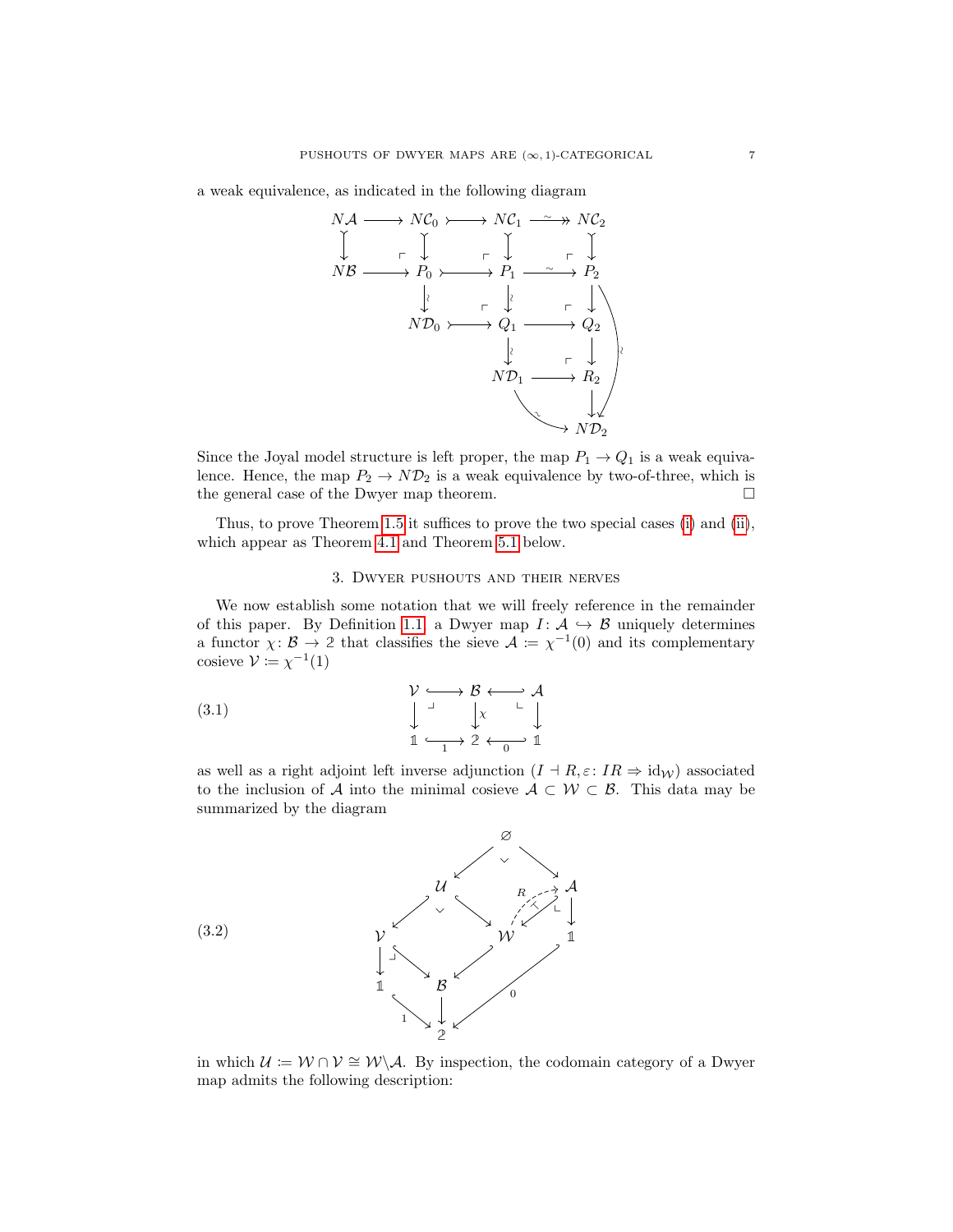**Lemma 3.3.** For any Dwyer map  $I: \mathcal{A} \rightarrow \mathcal{B}$  as in [\(3.2\)](#page-8-1), there is a partitioning

 $obA \amalg obV \stackrel{\cong}{\longrightarrow} ob\mathcal{B}$ 

of the objects of the codomain category while the hom-sets are given by

 $\mathcal{A}(a, a') \cong \mathcal{B}(a, a') \qquad \mathcal{V}(v, v') \cong \mathcal{B}(v, v') \qquad \mathcal{A}(a, Ru) \cong \mathcal{B}(a, u)$ 

for all  $a, a' \in \mathcal{A}, v, v' \in \mathcal{V},$  and  $u \in \mathcal{U},$  and are empty otherwise. For objects  $a, a' \in \mathcal{A}$  and  $u, u' \in \mathcal{U}$ , the composition map

$$
\mathcal{B}(u, u') \times \mathcal{B}(a, u) \times \mathcal{B}(a', a) \xrightarrow{\circ} \mathcal{B}(a', u')
$$
\n
$$
\downarrow \qquad \qquad \downarrow \qquad \qquad \downarrow \qquad \qquad \downarrow
$$
\n
$$
\mathcal{B}(u, u') \times \mathcal{A}(a, Ru) \times \mathcal{A}(a', a) \xrightarrow{\circ} \qquad \qquad \downarrow \qquad \qquad \downarrow
$$
\n
$$
\mathcal{A}(Ru, Ru') \times \mathcal{A}(a, Ru) \times \mathcal{A}(a', a) \xrightarrow{\circ} \mathcal{A}(a', Ru')
$$

is the unique map making the diagram commute.  $\Box$ 

In particular, a sequence of composable morphisms in  $\beta$  may start with morphisms in the full subcategory  $A$  and may then leave this subcategory by means of a **bridging morphism**  $f: a \to u$  from  $a \in A$  to  $u \in U$  but if it does so it will necessarily continue in, and never leave, the full subcategory  $U$ . This gives us a natural partitioning of the simplices in the nerve of  $\beta$ .

<span id="page-9-0"></span>**Definition 3.4.** Each *n*-simplex  $\sigma$  of NB defines a composite map

$$
\Delta^n \xrightarrow{\sigma} N\mathcal{B} \xrightarrow{\chi} \Delta^1
$$

the data of which is determined by the **bridge index**  $r \in \{+, n, \ldots, 1, -\}$  of the *n*-simplex  $\sigma$ . When the composite map  $\chi \sigma : \Delta^n \to \Delta^1$  is surjective, the bridge index is an integer that corresponds to the minimal vertex of  $\Delta^n$  that maps to the vertex 1. When  $\chi \sigma : \Delta^n \to \Delta^1$  is constant at 0 or 1, the bridge index is + or -, respectively.

The simplices with bridge index  $+$  or  $-$  are exactly those that lie in the images of the full inclusions  $N\mathcal{A} \hookrightarrow N\mathcal{B}$  and  $N\mathcal{V} \hookrightarrow N\mathcal{B}$  induced by [\(3.1\)](#page-8-2), respectively.

<span id="page-9-1"></span>**Definition 3.5.** By Lemma [3.3,](#page-8-3) an *n*-simplex with integer bridge index  $r$  has the form

$$
(3.6) \t a_0 \xrightarrow{f_1} \cdots \xrightarrow{f_{r-1}} a_{r-1} \xrightarrow{\hat{f}} u_r \xrightarrow{h_{r+1}} \cdots \xrightarrow{h_n} u_n
$$

<span id="page-9-2"></span>where  $f_i: a_{i-1} \to a_i \in \mathcal{A}$  for  $1 \leq i \leq r-1$ ,  $h_j: u_{j-1} \to u_j \in \mathcal{U}$  for  $r < j \leq n$ , and  $f: a_{r-1} \to Ru_r \in \mathcal{C}$  with adjoint transpose  $\hat{f}: a_{r-1} \to u_r$  is the unique bridging morphism in the sequence. We refer to the simplices with integer bridge index as bridging simplices.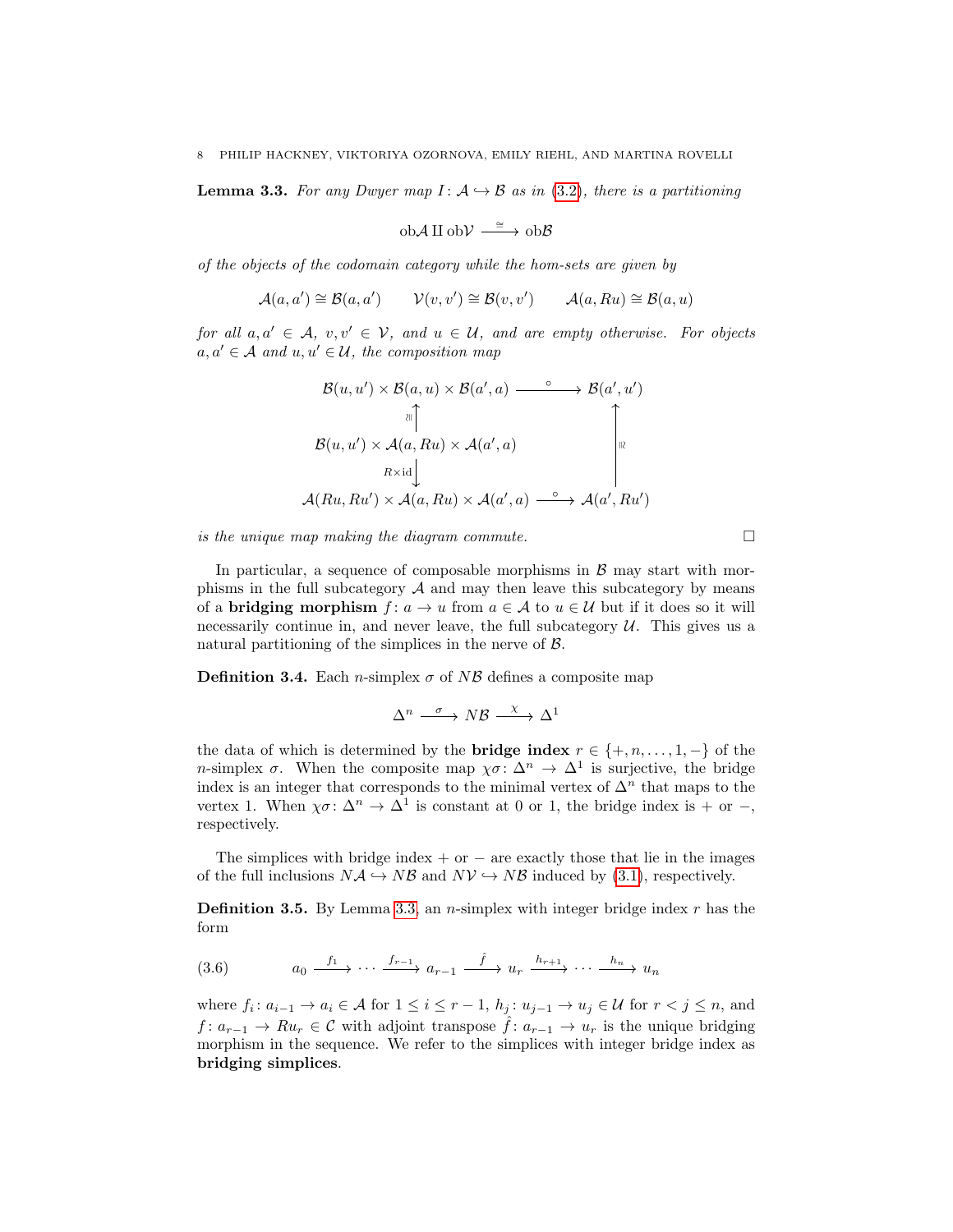**Definition [3](#page-10-0).7.** A bridging simplex is **bascule**<sup>3</sup> if its bridging morphism  $\hat{f}$ :  $a \to u$ is a component of the counit of the adjunction

$$
\mathcal{A} \xrightarrow[\mathcal{R}]{I} \mathcal{W} \subset \mathcal{B}
$$

i.e., if  $\hat{f} = \varepsilon_u : Ru \to u \in \mathcal{B}$  is the transpose of  $id_{Ru} : Ru \to Ru \in \mathcal{A}$ , in which case  $a = Ru$ .

<span id="page-10-2"></span>**Lemma 3.8.** Let  $\sigma$  be a bascule n-simplex in NB of bridge index r. Then the kth face  $\sigma \cdot \delta^k$  is

- a non-bridging simplex if  $k = r 1 = 0$  or if  $k = r = n$ ,
- a non-bascule simplex of bridge index  $r-1$  if  $k = r-1 > 0$  and the edge from the  $(r-2)$ nd vertex to the  $(r-1)$ st vertex is not an identity,
- a simplex of bridge index r if  $k = r < n$ , or
- a bascule simplex otherwise.

*Proof.* We prove the case  $k = r - 1 > 0$ , which is the most subtle and most important, and leave the others to the reader.

The face  $\sigma \cdot \delta^{r-1}$  of a bascule simplex is formed by composing the indicated morphisms

$$
a_0 \longrightarrow \cdots \longrightarrow a_{r-2} \xrightarrow{R u_r} \underbrace{\varepsilon_{u_r}}_{f_{r-1}} u_r \longrightarrow \cdots \longrightarrow u_n
$$

The bridging morphism  $\widehat{f}_{r-1}$ :  $a_{r-2} \to u_r$  in  $\sigma \cdot \delta^{r-1}$  is a counit component if and only if its transpose  $f_{r-1}$  is the identity. Thus  $\sigma \cdot \delta^{r-1}$  is a non-bascule simplex except in this case.

Reversing this process, we see that any bridging *n*-simplex of bridge index  $r$ arises as the rth face of a unique bascule  $(n+1)$ -simplex of bridge index  $r + 1$ —its **bascule lift**—obtained by factoring the bridging morphism  $\hat{f} : a \to u \in \mathcal{W} \subset \mathcal{B}$ through its adjoint transpose  $f: a \to Ru \in \mathcal{A}$ :

$$
a \xrightarrow{f \nearrow} \begin{array}{c} Ru & \xi_u \\ \searrow & \downarrow \\ \hat{f} & \end{array} u.
$$

Consequently:

<span id="page-10-1"></span>**Corollary 3.9.** Fix a positive integer n. For any  $1 \leq r \leq n$ , the rth face map defines a bijection between

- the bascule  $(n+1)$ -simplices of bridge index  $r + 1$  and
- $\bullet$  the bridging n-simplices of bridge index  $r$

that restricts to a bijection between

- the non-degenerate bascule  $(n+1)$ -simplices of bridge index  $r + 1$  and
- the non-degenerate non-bascule bridging n-simplices of bridge index  $r$ .

<span id="page-10-0"></span><sup>3</sup>A bascule bridge is also known as a drawbridge. The idea, as explained by Corollary [3.9](#page-10-1) is that the relation between a bascule simplex of bridge index r and its  $(r-1)$ st face is analogous to that between a bascule bridge that is raised to allow boat traffic and a bascule bridge that is flat for car traffic.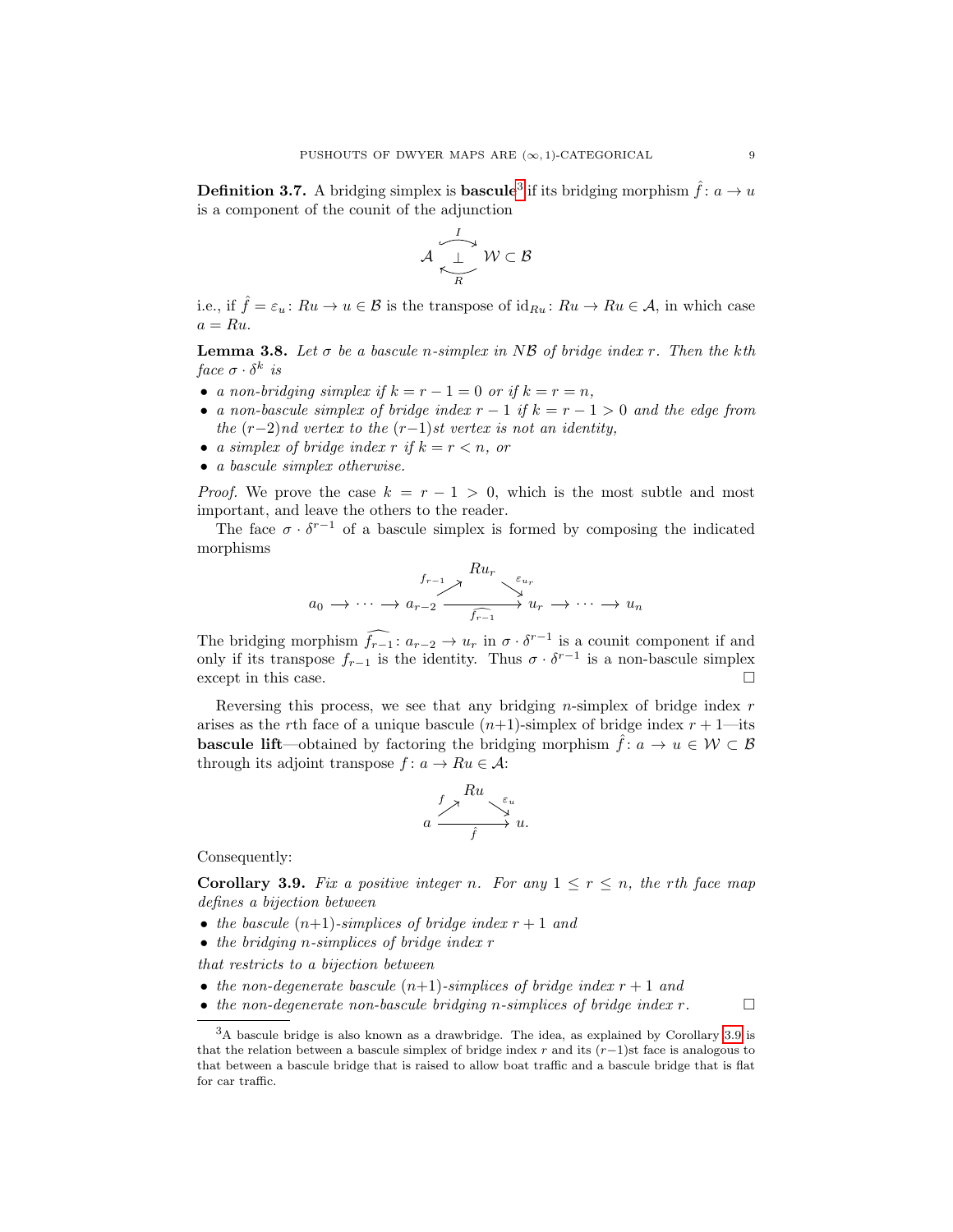#### 10 PHILIP HACKNEY, VIKTORIYA OZORNOVA, EMILY RIEHL, AND MARTINA ROVELLI

Now consider the pushout of a Dwyer map along an arbitrary functor  $F: A \rightarrow C$ .



The induced functor  $\pi: \mathcal{D} \to \mathcal{2}$  partitions the objects of  $\mathcal{D}$  into the two fibers  $ob(\pi^{-1}(0)) \cong ob\mathcal{C}$  and  $ob(\pi^{-1}(1)) \cong ob\mathcal{V}$  and prohibits any morphisms from the latter to the former.

The right adjoint left inverse adjunction  $(I \dashv R, \varepsilon: IR \Rightarrow id_{\mathcal{W}})$  associated to the inclusion of A into the minimal cosieve  $A \subset W \subset B$  pushes out to define a right adjoint left inverse  $(J \dashv S, \nu : JS \Rightarrow id_{\mathcal{Y}})$  to the inclusion of C into the minimal cosieve  $C \subset \mathcal{Y} \subset \mathcal{D}$ .



These observations explain the closure of Dwyer maps under pushout and furthermore can be used to explicitly describe the structure of the category  $\mathcal D$  defined by the pushout of a Dwyer map, as proven in  $[BMO^+15, P\text{roof of Lemma 2.5}];$  $[BMO^+15, P\text{roof of Lemma 2.5}];$  cf. also [\[Sch19,](#page-30-7) Construction 1.2] and [\[AM14,](#page-29-2) §7.1].

<span id="page-11-0"></span>**Proposition 3.11.** The objects in the pushout category  $D$  are given by

$$
\mathrm{ob}{\mathcal{C}} \amalg \mathrm{ob}{\mathcal{V}} \stackrel{\cong}{\xrightarrow{\hspace*{1cm}}} \mathrm{ob}{\mathcal{D}}
$$

while the hom-sets are given by

$$
\mathcal{C}(c, c') \cong \mathcal{D}(c, c') \qquad \mathcal{V}(v, v') \cong \mathcal{B}(v, v') \cong \mathcal{D}(v, v') \qquad \mathcal{C}(c, Su) \xrightarrow{\nu_u \circ (-)} \mathcal{D}(c, u)
$$
\n
$$
f \mapsto \qquad \qquad f \mapsto \hat{f}
$$

for all  $c, c' \in \mathcal{C}$ ,  $v, v' \in \mathcal{V}$ , and  $u \in \mathcal{U}$ , and are empty otherwise. Functoriality of the inclusions J and G defines the composition on the image of  $\mathcal C$  and  $\mathcal V$ . For objects  $c, c' \in \mathcal{C}$  and  $u, u' \in \mathcal{U}$ , the composition map

$$
\mathcal{D}(u, u') \times \mathcal{D}(c, u) \times \mathcal{D}(c', c) \xrightarrow{\circ} \mathcal{D}(c', u')
$$
\n
$$
\downarrow \mathbb{I} \qquad \qquad \downarrow \mathbb{I}
$$
\n
$$
\mathcal{D}(u, u') \times \mathcal{C}(c, Su) \times \mathcal{C}(c', c)
$$
\n
$$
\downarrow \qquad \qquad \downarrow \qquad \qquad \downarrow \qquad \qquad \downarrow \qquad \qquad \downarrow \qquad \qquad \downarrow \qquad \qquad \downarrow
$$
\n
$$
\mathcal{C}(Su, Su') \times \mathcal{C}(c, Su) \times \mathcal{C}(c', c) \xrightarrow{\circ} \mathcal{C}(c', Su')
$$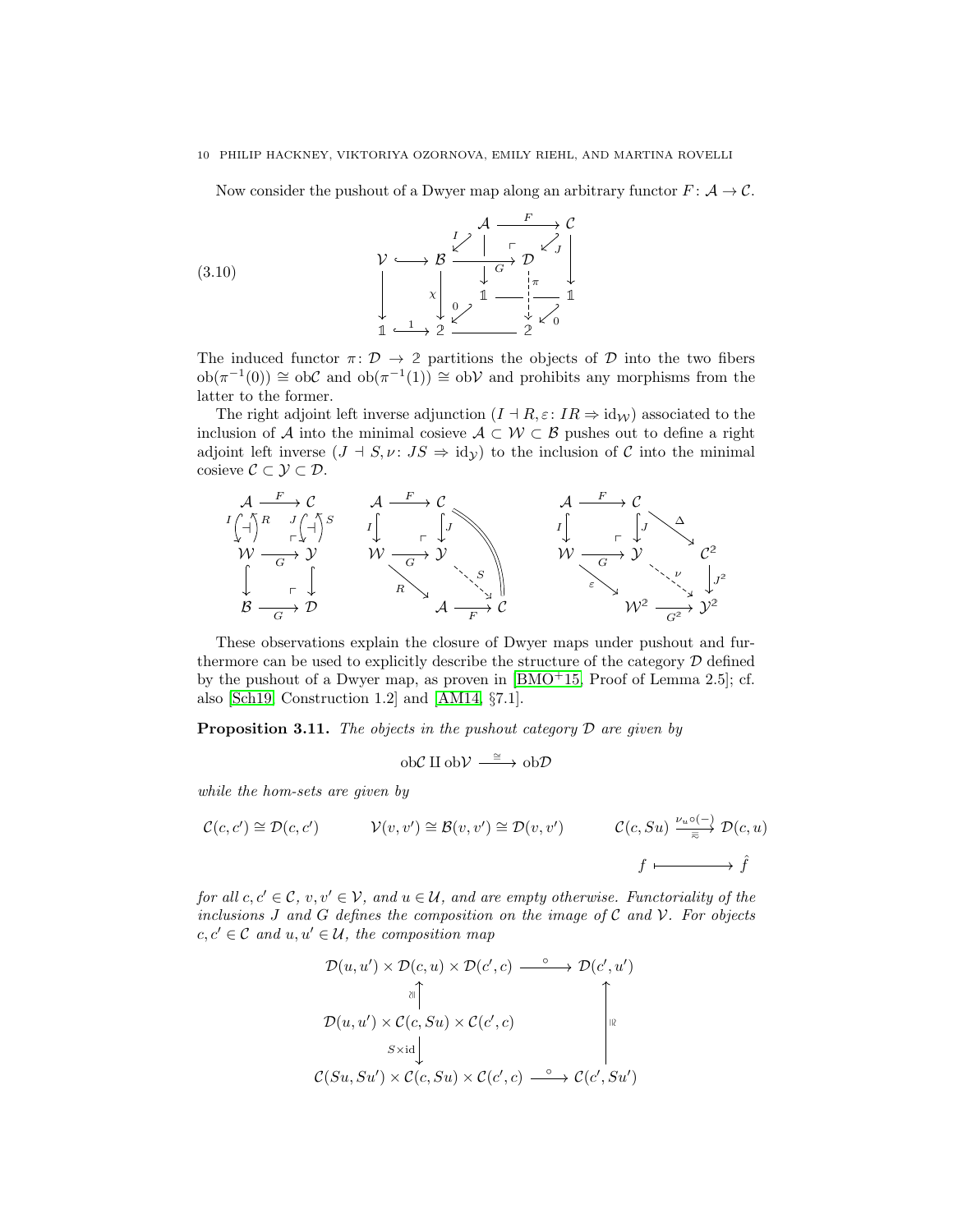is the unique map making the diagram commute. $4$ 

To summarize,  $J$  and  $G$  define fully-faithful inclusions

(3.12) 
$$
\begin{array}{ccc}\n\mathcal{V} & \longrightarrow & \mathcal{D} & \longleftarrow & \mathcal{C} \\
\downarrow & & \downarrow & & \downarrow \\
\mathbb{1} & \longrightarrow & \mathbb{2} & \longleftarrow & \mathbb{1}\n\end{array}
$$

that are jointly surjective on objects. In particular, we may identify  $\mathcal V$  with the complementary cosieve of  $\mathcal C$  in  $\mathcal D$ . Adopting the terminology introduced above, the category D contains additional **bridging morphisms**  $\hat{f}: c \to u$  from the fiber over 0 to the fiber over 1 but only with codomain in  $\mathcal{U} = \mathcal{V} \cap \mathcal{W} = \mathcal{V} \cap \mathcal{Y}$  and these all arise as adjoint transposes under  $J \dashv S$  of some morphism  $f: c \to Su$  in C.

<span id="page-12-2"></span>Remark 3.13. Under the identifications of Proposition [3.11,](#page-11-0) the action of the functor  $G: \mathcal{B} \to \mathcal{D}$  on hom-sets is described by

$$
\mathcal{B}(a, a') \xrightarrow{\qquad \qquad G \qquad \qquad} \mathcal{D}(Ga, Ga')
$$
\n
$$
\xrightarrow{\qquad \qquad \qquad \qquad \qquad \qquad \qquad \qquad \qquad \qquad \qquad \mathcal{D}(Ga, Ga')
$$
\n
$$
\mathcal{A}(a, a') \xrightarrow{\qquad F \qquad} \mathcal{C}(Fa, Fa') \xrightarrow{\qquad \qquad \qquad \qquad \qquad \qquad \qquad \qquad \qquad \qquad \qquad \mathcal{D}(Fa, Fa')
$$
\n
$$
\mathcal{B}(v, v') \xrightarrow{\qquad G \qquad} \mathcal{D}(v, v')
$$
\n
$$
\mathcal{A}(a, Ru) \xrightarrow{\qquad F \qquad} \mathcal{C}(Fa, FRu) \xrightarrow{\qquad \qquad \qquad \qquad \mathcal{C}(Fa, Su)}
$$
\n
$$
(3.14) \qquad \qquad \varepsilon_u \circ (-)\Big|_{\mathbb{R}}
$$

<span id="page-12-1"></span>
$$
\mathcal{B}(a, u) \xrightarrow{G} \mathcal{D}(Ga, u) \xrightarrow{d} \mathcal{D}(Fa, u)
$$

for all  $a, a' \in \mathcal{A}, v, v' \in \mathcal{V}$ , and  $u \in \mathcal{U}$ . Note these three cases are disjoint and cover all the non-empty hom-sets in  $\beta$  and  $\mathcal{D}$ .

In particular, a bridging morphism  $\hat{f}: c \to u$  in  $\mathcal D$  lies in the image of G if and only if the transpose  $f: c \to Su = FRu$  in C equals Fg for some  $g: a \to Ru$  in A. In this case, G carries the transpose  $\hat{g}$ :  $a \to u$  in B of g to  $\hat{f}$ :  $Ga = Fc \to u$  in D.

Since the pushout  $J: \mathcal{C} \hookrightarrow \mathcal{D}$  is a Dwyer map classified by  $\pi: \mathcal{D} \to \mathcal{2}$ , the terminology introduced in Definitions [3.4,](#page-9-0) [3.5](#page-9-1) and [3.7](#page-9-2) also apply to simplices in ND, as do the results proven in Lemma [3.8](#page-10-2) and Corollary [3.9.](#page-10-1) Moreover, the pair of functors F and G define a strict adjunction morphism from the adjunction  $I \dashv R$  to the adjunction  $J \dashv S$ , meaning that the action on homs commutes with adjoint transposition in the sense expressed by the commutative diagram [\(3.14\)](#page-12-1). Consequently:

<span id="page-12-3"></span>**Lemma 3.15.** The functor  $NG: NB \rightarrow ND$  preserves bascule simplices and bascule lifts.

*Proof.* A bridging simplex in  $N\mathcal{B}$  is bascule if its bridging morphism is a component  $\varepsilon_u$  of the counit  $\varepsilon$ . The image of this simplex in ND then has  $G\varepsilon_u = \nu_{Gu}$  as the bridging morphism, which is a component of the counit  $\nu$ . Thus, NG preserves bascule simplices. As a map of simplicial sets, NG commutes with taking the rth face map of bascule simplices of bridge index  $r+1$ . Thus, it commutes with bascule lifts, which can be understood by Corollary [3.9](#page-10-1) as the inverse of this operation.  $\Box$ 

<span id="page-12-0"></span><sup>&</sup>lt;sup>4</sup>Note if  $u \in \mathcal{U}$  and  $v \in \mathcal{V} \backslash \mathcal{U}$ , then  $\mathcal{B}(u, v) = \emptyset$ .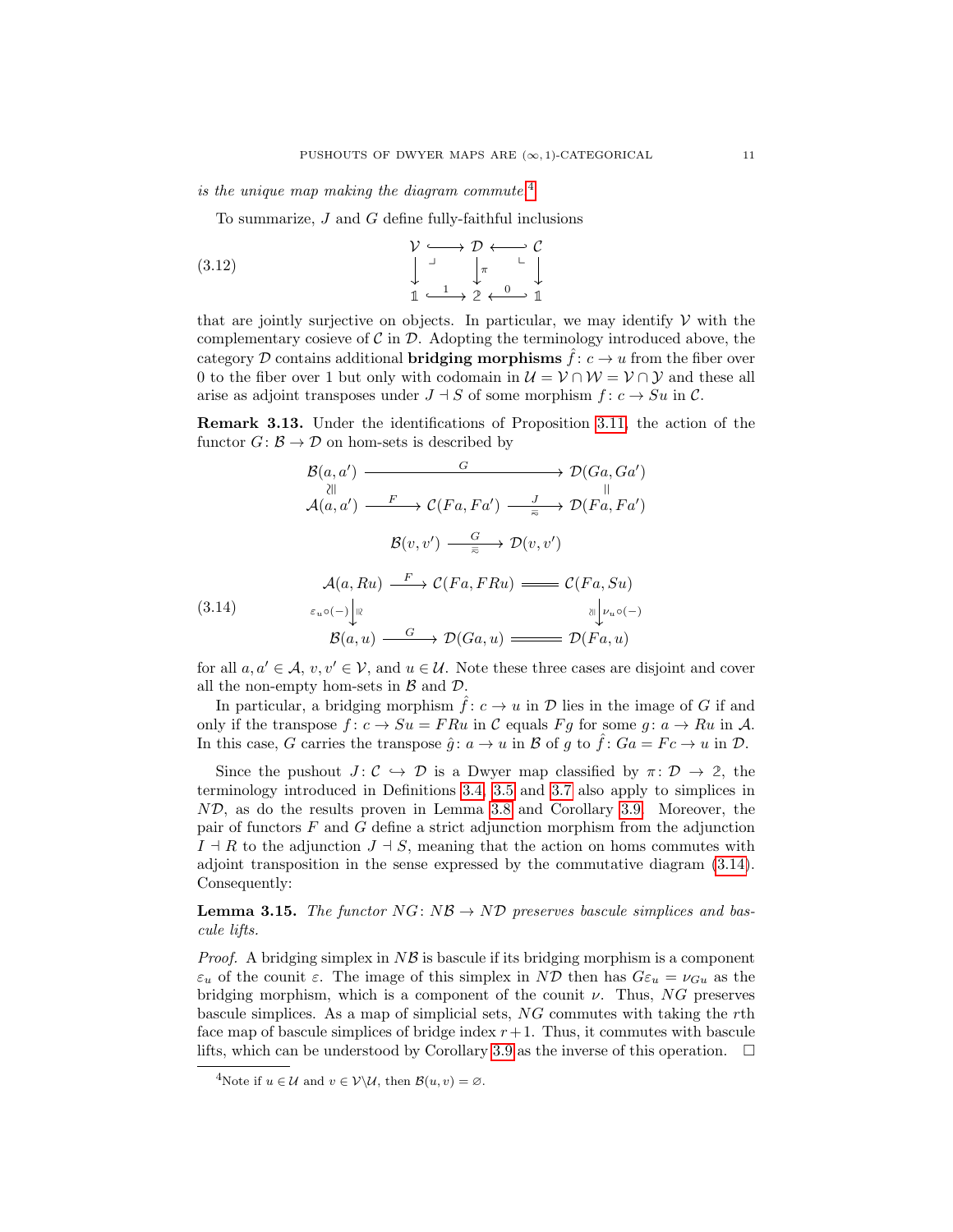**Remark 3.16.** While any simplex in  $N\mathcal{B}$  that maps to a bridging simplex in  $N\mathcal{D}$ is bridging, when  $G: \mathcal{B} \to \mathcal{D}$  is not injective, basculeness is not necessarily reflected. For instance, if there are any objects  $u \in \mathcal{U}$  so that  $\text{id}_{Su} \in \mathcal{C}$  has a non-identity preimage in A, then the transpose of this map defines a bridging non-bascule 1 simplex in  $\beta$  that maps to a bascule 1-simplex in  $\mathcal{D}$ .

Now let  $P = N\mathcal{C} \amalg_{N\mathcal{A}} N\mathcal{B}$  be the simplicial set defined as the pushout of the nerves. Via the composite map  $P \to N\mathcal{D} \stackrel{\pi}{\to} \Delta^1$ , its simplices each are assigned a bridge index, as in Definition [3.4.](#page-9-0) The set of n-simplices may be partitioned as follows

$$
P_n \cong N\mathcal{C}_n \amalg (N\mathcal{A} \vert N\mathcal{U})_n \amalg \cdots \amalg (N\mathcal{A} \vert N\mathcal{U})_n \amalg N\mathcal{V}_n
$$

where  $N\mathcal{C}_n$  and  $N\mathcal{V}_n$  are identified with the subsets of bridge indices + and -, respectively, and  $(N\mathcal{A}^k N\mathcal{U})_n \subset N\mathcal{B}_n$  is the subset of bridging *n*-simplices in  $\mathcal{B}$  of bridge index  $k$ . The natural comparison map



is bijective on the fibers over  $-$  and  $+$  but need neither be injective nor surjective on the other fibers.

We refer to a bridging *n*-simplex in  $P$  as **bascule**, if it is bascule when identified with a simplex in  $\amalg_k(N\mathcal{A}|^kN\mathcal{U})_n \subset N\mathcal{B}_n$ .

#### 4. Dwyer pushouts along injective functors

<span id="page-13-0"></span>We begin by considering the case where  $F: \mathcal{A} \to \mathcal{C}$  is injective-on-objects and faithful, in which case we are able to strengthen our conclusion and prove that the canonical comparison map is inner anodyne.

<span id="page-13-1"></span>Theorem 4.1. Let

$$
\begin{array}{ccc}\n\mathcal{A} & \xrightarrow{F} & \mathcal{C} \\
I \downarrow & & \downarrow \\
\mathcal{B} & \xrightarrow{\hspace{-.2em}\raisebox{0.3em}{$\hspace{-.1em}\raisebox{0.3em}{$\hspace{-.1em}\raisebox{0.3em}{$\hspace{-.1em}\raisebox{0.3em}{$\hspace{-.1em}\raisebox{0.3em}{$\hspace{-.1em}\raisebox{0.3em}{$\hspace{-.1em}\raisebox{0.3em}{$\hspace{-.1em}\raisebox{0.3em}{$\hspace{-.1em}\raisebox{0.3em}{$\hspace{-.1em}\raisebox{0.3em}{$\hspace{-.1em}\raisebox{0.3em}{$\hspace{-.1em}\raisebox{0.3em}{$\hspace{-.1em}\raisebox{0.3em}{$\hspace{-.1em}\raisebox{0.3em}{$\hspace{-.1em}\raisebox{0.3em}{$\hspace{-.1em}\raisebox{0.3em}{$\hspace{-.1em}\raisebox{0.3em}{$\hspace{-.1em}\raisebox{0.3em}{$\hspace{-.1em}\raisebox{0.3em}{$\hspace{-.1em}\raisebox{0.3em}{$\hspace{-.1em}\raisebox{0.3em}{$\hspace{-.1em}\raisebox{0.3em}{$\hspace{-.1em}\raisebox{0.3em}{$\hspace{-.1em}\raisebox{0.3em}{$\hspace{-.1em}\raisebox{0.3em}{$\hspace{-.1em}\raisebox{0.3em}{$\hspace{-.1em}\raisebox{0.3em}{$\hspace{-.1em}\raisebox{0.3em}{$\hspace{-.1em}\raisebox{0.3em}{$\hspace{-.1em}\raisebox{0.3em}{$\hspace{-.1em}\raisebox{0.3em}{$\hspace{-.1em}\raisebox{0.3em}{$\hspace{-.1em}\raisebox{0.3em}{$\hspace{-.1em}\raisebox{0.3em}{$\hspace{-.1em}\raisebox{0.3em}{$\hspace{-.1em}\raisebox{0.3em}{$\hspace{-.1em}\raisebox{0.3em}{$\hspace{-.1em}\raisebox{0.3em}{$\hspace{-.1em}\raisebox{0.3em}{$\hspace{-.1em}{$\hspace{-.1em}\raisebox{0.3em}{$\hspace{-.1em}{$\hspace{-.1em}\raisebox{0.3em}{$\hspace{-.1em}{$\hspace{-.1em}\raisebox{0.3em}{$\hspace{-.
$$

be a pushout of categories, in which  $I$  is a Dwyer map and  $F$  is faithful and injective on objects. Then the induced inclusion of simplicial sets

$$
N\mathcal{C}\underset{NA}{\amalg}N\mathcal{B}\hookrightarrow N\mathcal{D}
$$

is inner anodyne and in particular a weak categorical equivalence.

*Proof.* Observe in this case that  $N\mathcal{C} \amalg_{N\mathcal{A}} N\mathcal{B} \hookrightarrow N(\mathcal{C} \amalg_{\mathcal{A}} \mathcal{B})$  is an inclusion. We will filter this inclusion through a series of subcomplexes

$$
N\mathcal{C}\underset{NA}{\amalg} N\mathcal{B} = K^{0,\infty} \hookrightarrow \cdots \hookrightarrow K^{m-1,\infty} \hookrightarrow K^{m,\infty} \hookrightarrow \cdots \hookrightarrow N(\mathcal{C}\underset{\mathcal{A}}{\amalg} \mathcal{B}) = N\mathcal{D}
$$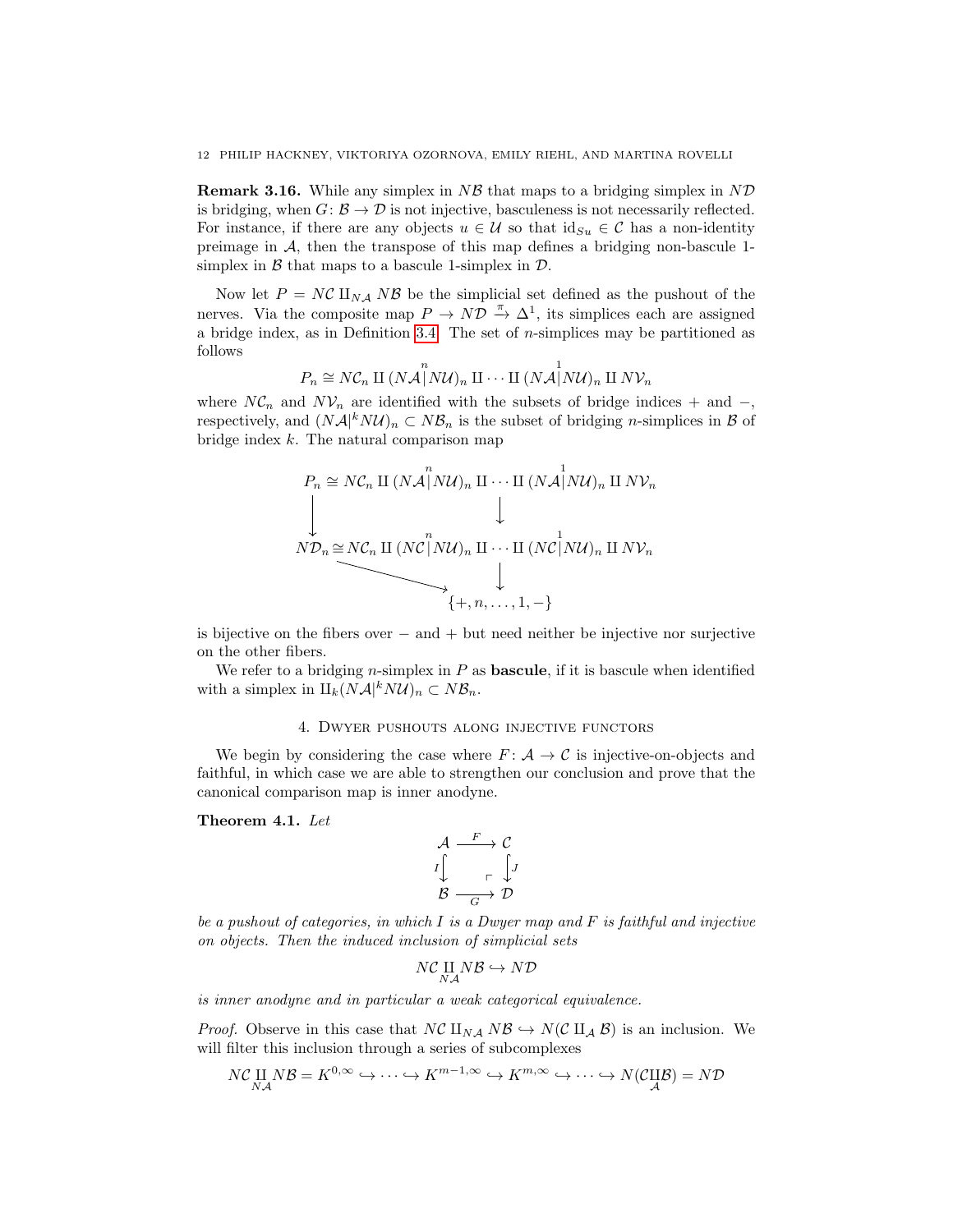and then further filter each step as follows

$$
K^{m-1,\infty} = K^{m,0} \hookrightarrow \cdots \hookrightarrow K^{m,t-1} \hookrightarrow K^{m,t} \hookrightarrow \cdots \hookrightarrow K^{m,\infty}.
$$

We will then express each  $K^{m,t-1} \hookrightarrow K^{m,t}$  as a pushout of inner horn inclusions.

For m and t non-negative integers, let  $K^{m,t} \subset N\mathcal{D}$  be the smallest simplicial subset of  $N\mathcal{D}$  containing:

- NC  $\mathbb{H}_{NA}$  NB,
- all simplices of dimension strictly less than  $m$ ,
- all bridging m-simplices of bridge index at least  $m t + 1$ ,
- all bascule *m*-simplices, and
- all bascule  $(m+1)$ -simplices of bridge index at least  $(m + 1) t + 1$ .

Note that if  $m < m'$  and  $t, t'$  are arbitrary, then  $K^{m,t} \subset K^{m',t'}$ . If  $t < t'$ , then  $K^{m,t} \subset K^{m,t'}$ . The simplicial subsets  $K^{m,0}$  can be described without explicit reference to bridge index, as the indicated bridge indices are out of range. It is immediate that  $K^{m,m+1} = K^{m,m+2} = K^{m,m+3} = \cdots = K^{m+1,0}$  since integral bridge index is always positive. We will observe below that we can do better, and the  $K^{m,t}$  sequence for fixed m actually stabilizes at  $t = m$ , rather than  $m + 1$ . We write  $K^{m,\infty}$  for this stable value.

To warm up, let us start with low dimensions beginning with  $m = 0$ . Every 0simplex is non-bridging, so in particular is non-bascule, hence  $K^{0,0} = N\mathcal{C} \amalg_{NA} N\mathcal{B}$ . The simplicial subset  $K^{0,1}$  adds the bascule 1-simplices of bridge index 1, that is, all bascule 1-simplices. These  $\nu_u: Su \to u$  are indexed by the objects  $u \in \mathcal{U} \subset \mathcal{V}$ , that is, those objects which are in W but not in A. Since  $\nu_G = G \varepsilon$ , such a 1-simplex is the image under  $NG: N\mathcal{B} \to N\mathcal{D}$  of the 1-simplex  $\varepsilon_u: Ru \to u$ , hence was already present in  $K^{0,0} = N\mathcal{C} \amalg_{N\mathcal{A}} N\mathcal{B}$ . Therefore

$$
NC\coprod_{N\mathcal{A}}N\mathcal{B}=K^{0,0}=K^{0,1}=\cdots=K^{0,\infty}=K^{1,0}.
$$

We now turn to the case of  $m = 1$ . The simplicial subset  $K^{1,1}$  adds 1-simplices of bridge index 1 and bascule 2-simplices of bridge index 2. But some of these simplices are already in  $K^{1,0}$ , namely

- the bascule 1-simplices,
- the degenerate bascule 2-simplices of bridge index 2,
- the non-bascule 1-simplices of bridge index 1 which are in the image of  $N\mathcal{B}$ , and
- the non-degenerate bascule 2-simplices of bridge index 2 which are in the image of NB.

The last two are in bijection via Corollary [3.9.](#page-10-1) But the simplices that are actually added to  $K^{1,1}$  are

- the non-bascule 1-simplices of bridge index 1 which are not in the image of  $N\mathcal{B}$ and
- the non-degenerate bascule 2-simplices of bridge index 2 which are not in the image of NB.

Corollary [3.9](#page-10-1) tells us these two sets are in bijection via the first face map, so it suffices to add the latter set of simplices. If  $\sigma = (c_0 \rightarrow c_1 \xrightarrow{\nu_{u_2}} u_2)$  is a bascule 2-simplex of bridge index 2 which is not in the image of  $N\mathcal{B}$ , then  $\sigma \cdot \delta^0$  is a bascule 1-simplex, hence is in  $K^{1,0}$ , while  $\sigma \cdot \delta^2$  is a 1-simplex in  $N\mathcal{C} \subset K^{1,0}$ . We thus can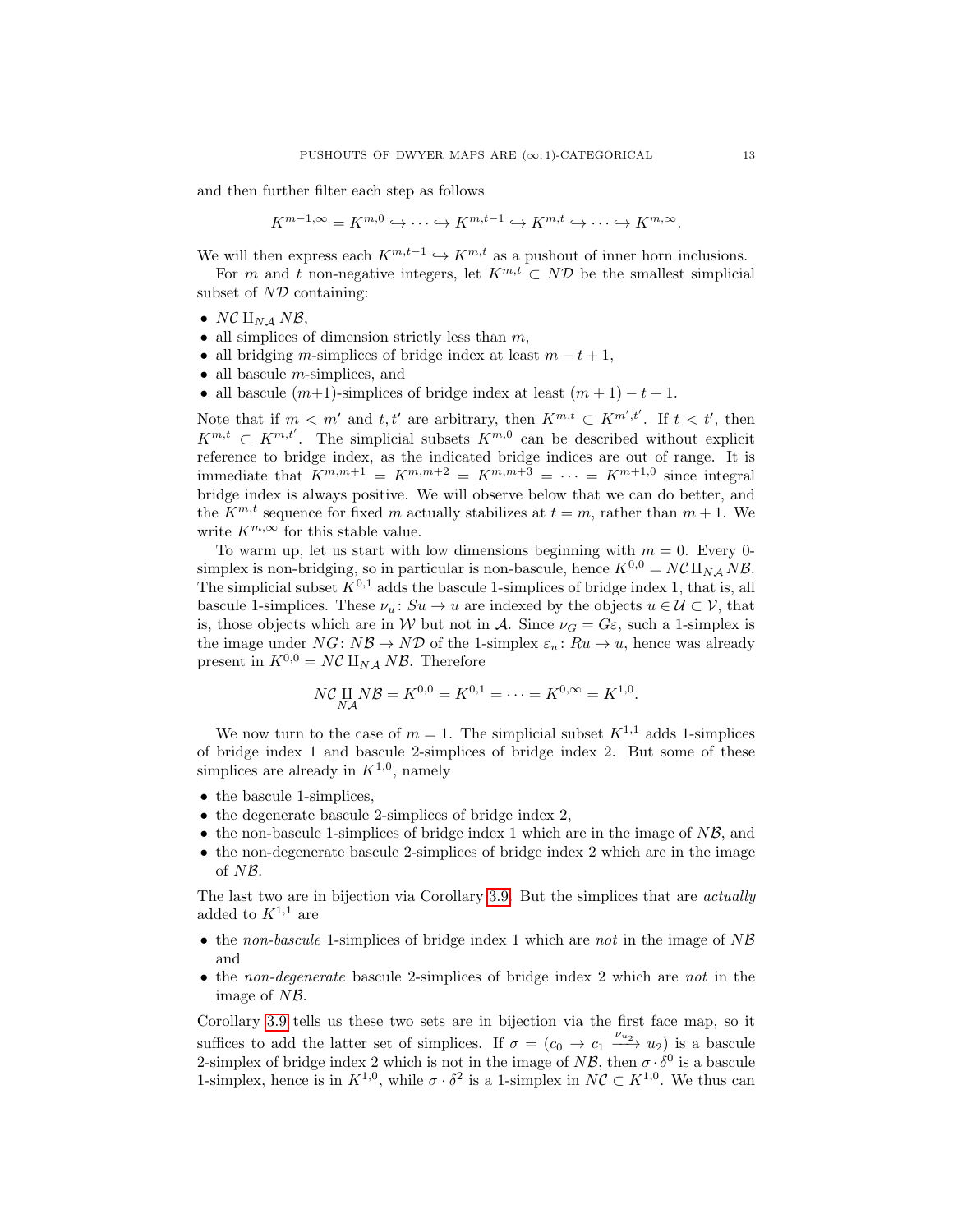form  $K^{1,1}$  via the following pushout



where the coproducts are indexed by the set  $B_{1,1}$  of non-degenerate bascule 2simplices of bridge index 2. This shows that  $K^{1,0} \hookrightarrow K^{1,1}$  is inner anodyne.

To build  $K^{1,2}$ , we are meant to add bascule 2-simplices of bridge index 1. But such a bascule 2-simplex  $c_0 \stackrel{\nu_{u_1}}{\longrightarrow} u_1 \rightarrow u_2$  has that  $c_0 = Su_1 = FRu_1$ , and is actually just  $NG(Ru_1 \xrightarrow{\varepsilon_{u_1}} u_1 \to u_2)$ , hence already in  $K^{0,0} \subset K^{1,1}$ . Thus  $K^{1,1} =$  $K^{1,2}.$ 

This last argument generalizes: a bascule  $(m+1)$ -simplex  $\sigma$  of bridge index 1

$$
c_0 \xrightarrow{\nu_{u_1}} u_1 \to u_2 \to \cdots \to u_{m+1}
$$

is in the image of G, hence is contained in  $K^{0,0} \subset K^{m,0} \subset K^{m,m}$ . But these are the only elements that could be added in passing from  $K^{m,m}$  to  $K^{m,m+1}$ , which is why we always have  $K^{m,m} = K^{m,m+1}$  for any m.

Let's now pass to the general case. For  $1 \le t \le m < \infty$ , let  $B_{m,t}$  be the set of non-degenerate bascule  $(m+1)$ -simplices in ND of bridge index  $m+2-t$  which are not in the image of NB. Then the  $(m+1-t)$ th face map is a bijection from the set  $B_{m,t}$  to the set of non-degenerate, non-bascule m-simplices in ND of bridge index  $m + 1 - t$  which are not in the image of  $N\mathcal{B}$ , since  $N\mathcal{B} \hookrightarrow N\mathcal{D}$ , as an injective map of simplicial sets, respects the bijections of Corollary [3.9.](#page-10-1) These two sets are precisely what is new that must be added to go from  $K^{m,t-1}$  to  $K^{m,t}$ .

We will attach these simplices to  $K^{m,t-1}$  via a horn  $\Lambda_{m+1-t}^{m+1} \hookrightarrow \Delta^{m+1}$  for each  $\sigma \in B_{m,t}$ . To do so, we must argue that all of the other faces of such simplices  $\sigma$ belong to  $K^{m,t-1}$  already. By Lemma [3.8,](#page-10-2) the  $(m+2-t)$ th face map takes elements of  $B_{m,t}$  to m-simplices of bridge index  $m+2-t$  when  $t>1$ , or to non-bridging simplices when  $t = 1$ ; in both cases, the  $(m+2-t)$ <sup>th</sup> face is contained in  $K^{m,t-1}$ . By Lemma [3.8,](#page-10-2) for  $\sigma \in B_{m,t}$  and all other  $k \neq m+1-t, m+2-t$ , the face  $\sigma \cdot \delta^k$  is either bascule or non-bridging, and hence is contained in  $K^{m,0} \subset K^{m,t-1}$ . We can thus form  $K^{m,t}$  as the pushout



Since  $1 \leq t \leq m$ , we have  $m \geq m + 1 - t \geq 1$ , so this is an inner anodyne extension.

#### <span id="page-15-0"></span>5. Dwyer pushouts along bijective-on-objects and full functors

Suppose  $F: \mathcal{A} \to \mathcal{C}$  is a bijective-on-objects and full functor and  $I: \mathcal{A} \hookrightarrow \mathcal{B}$  is a Dwyer map. In this case, the object bijection of Proposition [3.11](#page-11-0) restricts to define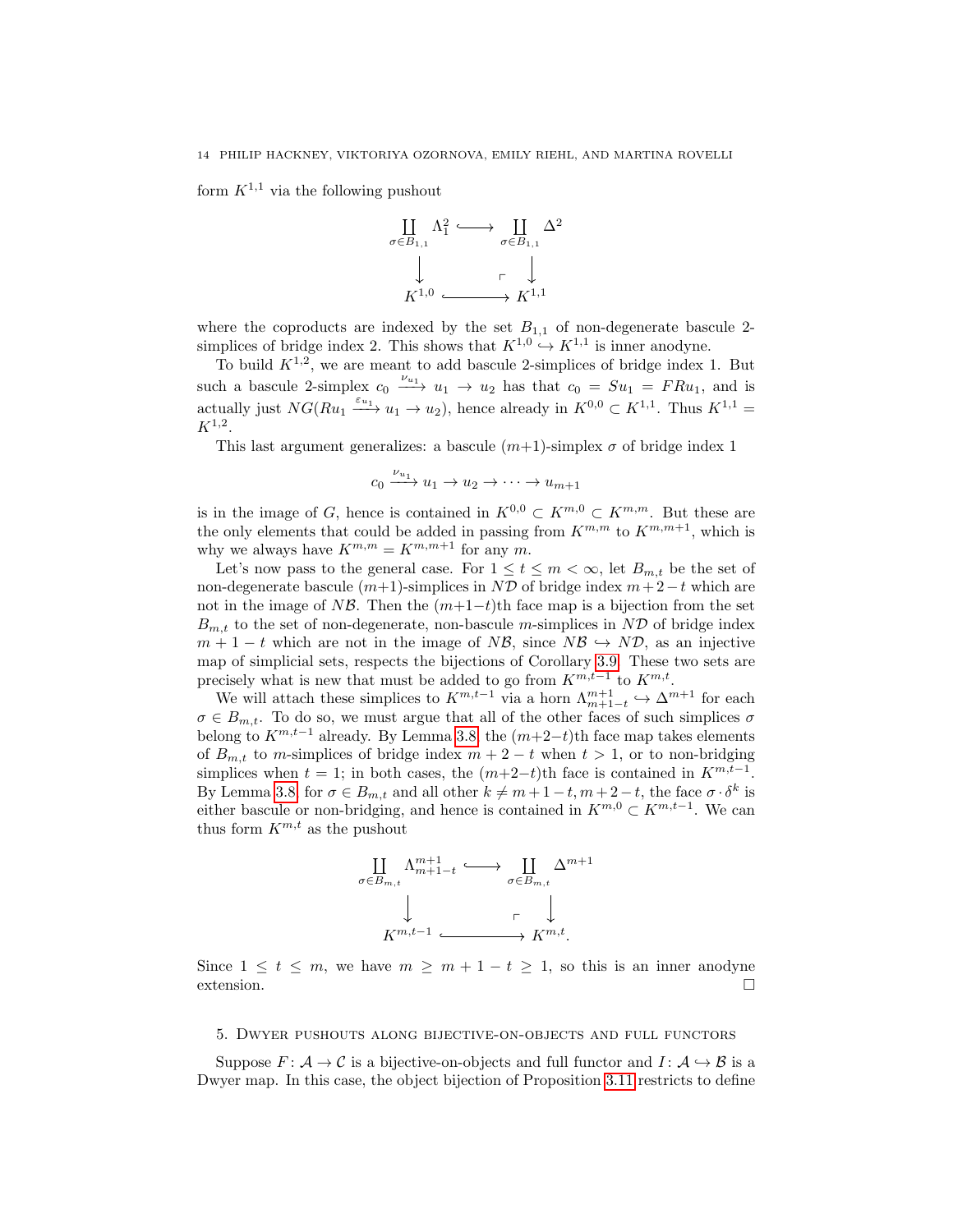a bijection

$$
\text{ob}\mathcal{B} \xleftarrow[\pi]{\pi} \text{ob}\mathcal{A} \amalg \text{ob}\mathcal{V} \xrightarrow[\pi]{(F,\text{id})} \text{ob}\mathcal{C} \amalg \text{ob}\mathcal{V} \xrightarrow[\pi]{\pi} \text{ob}\mathcal{D}
$$

which is the action on objects of the functor  $G : ob\mathcal{B} \cong ob\mathcal{D}$ . While pushouts of full functors need not be full in general, in this case, by Remark [3.13,](#page-12-2)  $G: \mathcal{B} \to \mathcal{D}$  is a bijective-on-objects and full functor whose actions on hom-sets are given by

$$
\mathcal{B}(Ia, Ia') \xrightarrow{\qquad \qquad G} \mathcal{D}(GIa, GIa') \xrightarrow{\qquad \qquad \qquad \mathcal{B}(GIa, GIa')
$$
\n
$$
\mathcal{A}(a, a') \xrightarrow{\qquad F} \mathcal{C}(Fa, Fa') \xrightarrow{\qquad J} \mathcal{D}(JFa, JFa')
$$

$$
\mathcal{B}(v, v') \xrightarrow{\qquad G \qquad} \mathcal{D}(Gv, Gv')
$$

$$
\mathcal{B}(Ia, u) \longrightarrow \mathcal{D}(GIa, Gu)
$$
  
\n
$$
\mathcal{A}(a, Ru) \longrightarrow^F \mathcal{C}(Fa, FRu) = \mathcal{C}(Fa, SGu) \xrightarrow{\nu_{Gu} \circ J(-)}^{\omega_{Guc} \circ J(-)}^{\omega_{Guc} \circ J(-)}^{\omega_{Guc} \circ J(-)}^{\omega_{Guc} \circ J(-)}^{\omega_{Guc} \circ J(-)}^{\omega_{Guc} \circ J(-)}^{\omega_{Guc} \circ J(-)}^{\omega_{Guc} \circ J(-)}^{\omega_{Guc} \circ J(-)}^{\omega_{Guc} \circ J(-)}^{\omega_{Guc} \circ J(-)}^{\omega_{Guc} \circ J(-)}^{\omega_{Guc} \circ J(-)}^{\omega_{Guc} \circ J(-)}^{\omega_{Guc} \circ J(-)}^{\omega_{Guc} \circ J(-)}^{\omega_{Guc} \circ J(-)}^{\omega_{Guc} \circ J(-)}^{\omega_{Guc} \circ J(-)}^{\omega_{Guc} \circ J(-)}^{\omega_{Guc} \circ J(-)}^{\omega_{Guc} \circ J(-)}^{\omega_{Guc} \circ J(-)}^{\omega_{Guc} \circ J(-)}^{\omega_{Guc} \circ J(-)}^{\omega_{Guc} \circ J(-)}^{\omega_{Guc} \circ J(-)}^{\omega_{Guc} \circ J(-)}^{\omega_{Guc} \circ J(-)}^{\omega_{Guc} \circ J(-)}^{\omega_{Guc} \circ J(-)}^{\omega_{Guc} \circ J(-)}^{\omega_{Guc} \circ J(-)}^{\omega_{Guc} \circ J(-)}^{\omega_{Guc} \circ J(-)}^{\omega_{Guc} \circ J(-)}^{\omega_{Guc} \circ J(-)}^{\omega_{Guc} \circ J(-)}^{\omega_{Guc} \circ J(-)}^{\omega_{Guc} \circ J(-)}^{\omega_{Guc} \circ J(-)}^{\omega_{Guc} \circ J(-)}^{\omega_{Guc} \circ J(-)}^{\omega_{Guc} \circ J(-)}^{\omega_{Guc} \circ J(-)}^{\omega_{Guc} \circ J(-)}^{\omega_{Guc} \circ J(-)}^{\omega_{Guc} \circ J(-)}^{\omega_{Guc} \circ J(-)}^{\omega_{Guc} \circ J(-)}^{\omega_{Guc} \circ J(-)}^{\omega_{Guc} \circ J(-)}^{\omega_{Guc} \circ J(-)}^{\omega_{Guc} \circ J(-)}^{\omega_{Guc} \circ J(-)}^{\omega_{Guc} \circ J(-)}^{\omega
$$

for all  $a, a' \in \mathcal{A}, v, v' \in \mathcal{V}$ , and  $u \in \mathcal{U}$ . Note these three cases are disjoint and cover all the non-empty hom-sets in B and D. The functor  $G: \mathcal{B} \to \mathcal{D}$  need not be faithful, however: it will identify any parallel morphisms from  $A$  that are identified in  $\mathcal C$  by  $F$  and will also identify parallel morphisms from an object of  $\mathcal A$  to an object of U whenever the transposes in A are identified in C by F.

<span id="page-16-0"></span>Theorem 5.1. Let

$$
\begin{array}{ccc}\n\mathcal{A} & \xrightarrow{F} & \mathcal{C} \\
I \downarrow & \searrow & \downarrow \\
\mathcal{B} & \xrightarrow{\subset} & \mathcal{D}\n\end{array}
$$

be a pushout of categories, in which  $I$  is a Dwyer map and  $F$  is bijective on objects and full. Then the induced map of simplicial sets

$$
N{\mathcal C} \underset{NA}{\amalg} N{\mathcal B} \to N{\mathcal D}
$$

is a weak categorical equivalence.

Write  $P = N\mathcal{C} \amalg_{N\mathcal{A}} N\mathcal{B}$  for the pushout of the nerves, and ND for the nerve of the pushout. The map  $NG: N\mathcal{B} \rightarrow N\mathcal{D}$  factors as a pair of epimorphisms  $N\mathcal{B} \rightarrow P$  and  $P \rightarrow N\mathcal{D}$ . The first map only identifies simplices that are in the simplicial subset  $N\mathcal{A} \subset N\mathcal{B}$  and which become identified under  $NF: N\mathcal{A} \rightarrow NC$ — the first case just mentioned — while the job of the second map is to identify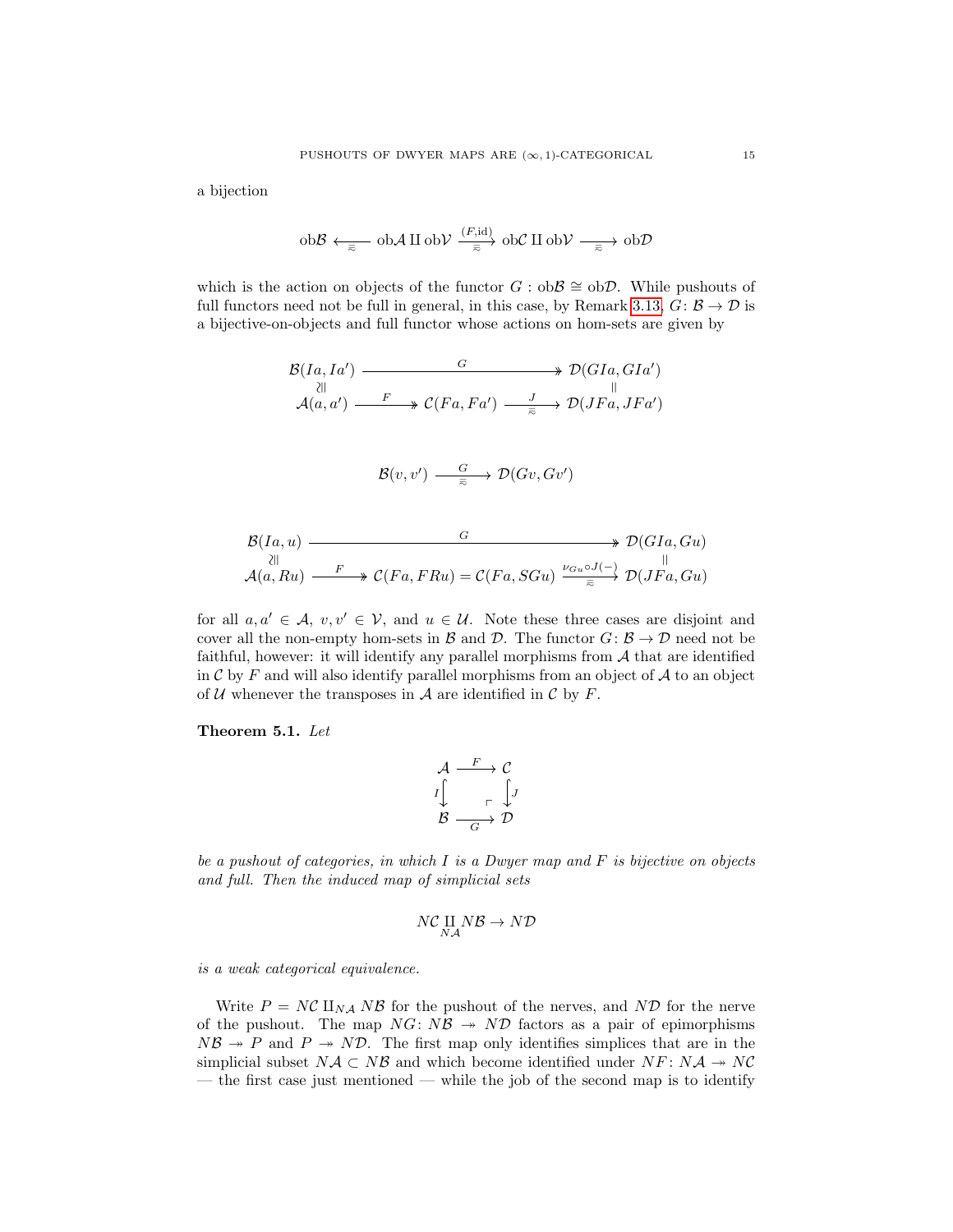bridging simplices in  $N\mathcal{B}$  — the second case just described.

$$
NB_n \cong NA_n \amalg (NA \parallel NU)_n \amalg \cdots \amalg (NA \parallel NU)_n \amalg NV_n
$$
\n
$$
\downarrow \qquad \qquad \downarrow
$$
\n
$$
P_n \cong NC_n \amalg (NA \parallel NU)_n \amalg \cdots \amalg (NA \parallel NU)_n \amalg NV_n
$$
\n
$$
\downarrow \qquad \qquad \downarrow
$$
\n
$$
ND_n \cong NC_n \amalg (NC \parallel NU)_n \amalg \cdots \amalg (NC \parallel NU)_n \amalg NV_n
$$
\n
$$
\downarrow
$$
\n
$$
\downarrow
$$
\n
$$
\downarrow
$$
\n
$$
\downarrow
$$
\n
$$
\downarrow
$$
\n
$$
\downarrow
$$
\n
$$
\downarrow
$$
\n
$$
\downarrow
$$
\n
$$
\downarrow
$$
\n
$$
\downarrow
$$
\n
$$
\downarrow
$$
\n
$$
\downarrow
$$
\n
$$
\downarrow
$$
\n
$$
\downarrow
$$
\n
$$
\downarrow
$$
\n
$$
\downarrow
$$
\n
$$
\downarrow
$$
\n
$$
\downarrow
$$
\n
$$
\downarrow
$$
\n
$$
\downarrow
$$
\n
$$
\downarrow
$$
\n
$$
\downarrow
$$
\n
$$
\downarrow
$$
\n
$$
\downarrow
$$
\n
$$
\downarrow
$$
\n
$$
\downarrow
$$
\n
$$
\downarrow
$$
\n
$$
\downarrow
$$
\n
$$
\downarrow
$$
\n
$$
\downarrow
$$
\n
$$
\downarrow
$$
\n
$$
\downarrow
$$
\n
$$
\downarrow
$$
\n
$$
\downarrow
$$
\n
$$
\downarrow
$$
\n
$$
\downarrow
$$
\n
$$
\downarrow
$$
\n
$$
\downarrow
$$
\n
$$
\downarrow
$$
\n
$$
\downarrow
$$
\n
$$
\downarrow
$$
\n
$$
\downarrow
$$
\n
$$
\downarrow
$$
\n
$$
\downarrow
$$
\n
$$
\downarrow
$$
\n
$$
\downarrow
$$
\n
$$
\downarrow
$$
\n
$$
\
$$

Notation 5.2. Write  $B\mathcal{B}_n$  ⊂  $N\mathcal{B}_n$  and  $B\mathcal{D}_n$  ⊂  $N\mathcal{D}_n$  for the subsets of bascule *n*-simplices and  $B^r \mathcal{B}_n$  and  $B^r \mathcal{D}_n$  for the bascule *n*-simplices with bridge index *r*.

When G is bijective on objects and full, the epimorphism  $NG: NB_n \rightarrow ND_n$ restricts to an epimorphism  $NG: B^r \mathcal{B}_n \to B^r \mathcal{D}_n$  for each  $1 \leq r \leq n$ .

We define an 'anti-filtration'



with the aim of proving that each  $Q^{n-1} \to Q^n$  is a weak categorical equivalence. **Construction 5.3.** For each  $n \geq 0$ , the simplicial set  $Q^n$  is defined by the pushout:



Since the bascule 1-simplices of  $N\mathcal{B}$  and  $N\mathcal{D}$  are identical—both are in bijection with the objects in  $\mathcal{U}\rightarrow P\cong Q^1$ .

**Lemma 5.4.** By construction, the map  $sk_{n-1}Q^n \to sk_{n-1}ND$  is an isomorphism. Consequently  $\text{colim}_nQ^n \cong N\mathcal{D}$ , and  $Q^{n-1} \twoheadrightarrow Q^n$  is bijective on  $(n-2)$ -skeleta.

*Proof.* By construction of the quotient  $Q^n$  of P, each bascule simplex in NB of dimension up to and including n is identified with its image in  $ND$ . Since, by Corollary [3.9,](#page-10-1) each simplex of dimension at most  $n - 1$  in ND arises as a face of such a simplex, the map  $Q^n \to N\mathcal{D}$  is bijective on *n*-skeleta. Thus, the antifiltration converges to  $N\mathcal{D}$ . By the 2-of-3 property of isomorphisms it follows that  $Q^{n-1} \to Q^n$  is bijective on  $(n-2)$ -skeleta.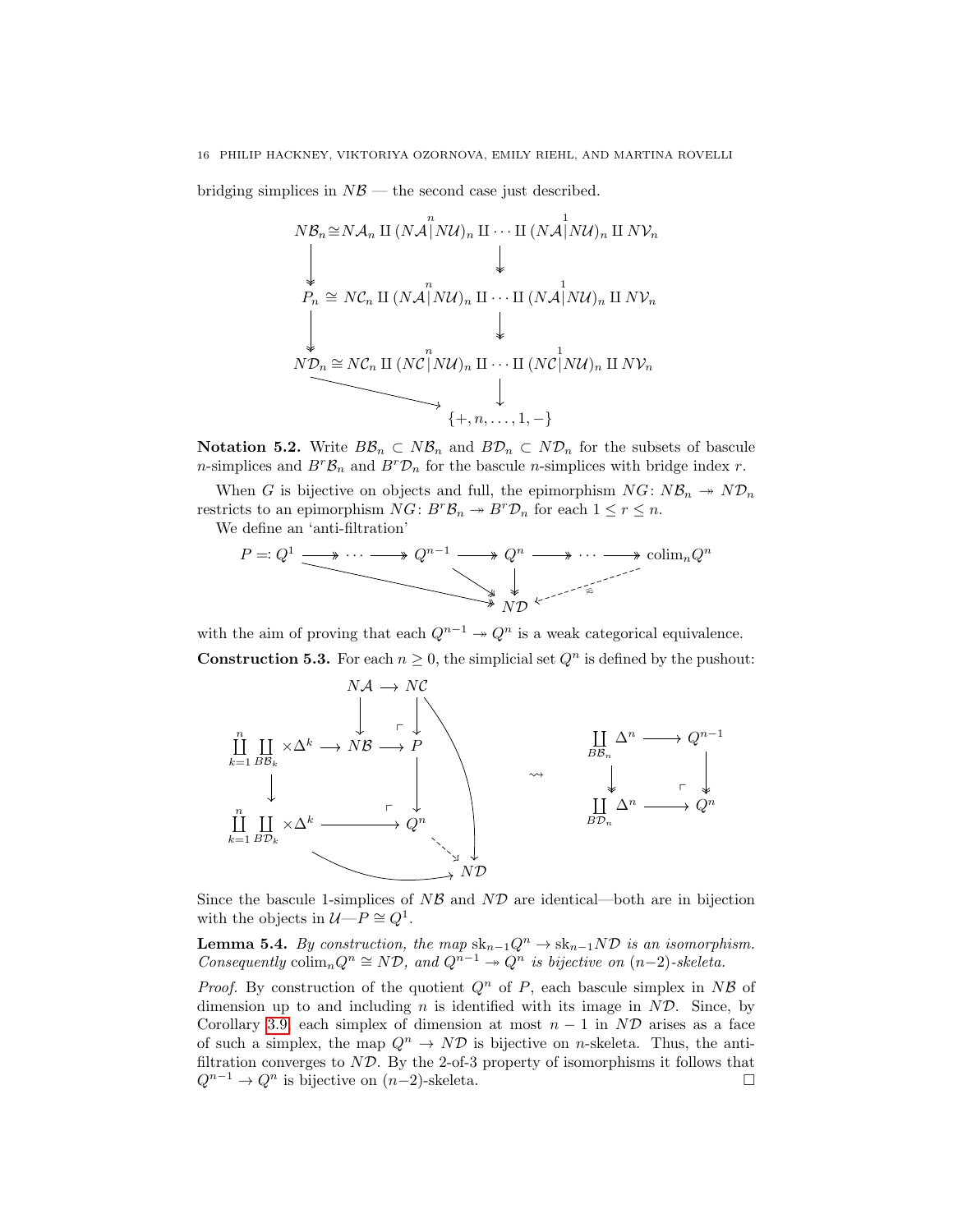In order to show that  $Q^{n-1} \to Q^n$  is a weak categorical equivalence, we factor it as a finite composite

$$
Q^{n-1}=Q^{n,n+1}\xrightarrow{q\qquadn,n}\xrightarrow{q\qquadn,n}\cdots\xrightarrow{q\qquadn,1}=Q^n
$$

using the partition of the bascule simplices according to their bridge index:

$$
B\mathcal{B}_n=B^n\mathcal{B}_n\amalg\cdots\amalg B^1\mathcal{B}_n.
$$

**Construction 5.5.** For each  $n \geq 0$ , and  $r = n, \ldots, 1$ , we form the pushout belowleft, which factors as below-right:



By construction  $Q^{n,1} = Q^n$ . In fact:

**Lemma 5.6.** The quotient map  $Q^{n,2} \rightarrow Q^{n,1}$  is the identity.

*Proof.* Since the functor  $G: \mathcal{B} \to \mathcal{D}$  is bijective on objects, the map  $NG: N\mathcal{B} \to$  $N\mathcal{D}$  is bijective on bascule simplices of bridge index 1. Thus, no quotienting happens in the last step.  $\Box$ 

Thus, we assume that  $r > 1$  henceforth and seek to analyze the quotient maps  $Q^{n,r+1} \to Q^{n,r}$ . Our aim, finally achieved in Lemma [5.22,](#page-26-0) is to express this quotient map as a pushout of a weak categorical equivalence along a monomorphism, allowing us to conclude that  $Q^{n,r+1} \to Q^{n,r}$  is itself a weak categorical equivalence.

As a first step towards achieving this, we define simplicial sets that capture the shape of the data in  $Q^{n,r+1}$  that will be quotiented. For  $r > 1$  and  $\sigma \in B^r \mathcal{D}_n$ , consider the set  $B_{\sigma} \subset B^r \mathcal{B}_n$  of bascule preimages of  $\sigma$ , i.e., the fiber of the map  $B^r \mathcal{B}_n \to B^r \mathcal{D}_n$  over  $\sigma$ . We next give a simplicial set  $H_{\sigma}$  which can be given as a colimit of a star-shaped diagram whose legs are indexed by  $B_{\sigma}$ .

**Construction 5.7.** Let  $\sigma \in B^r\mathcal{D}_n$  and define  $H_{\sigma}$  to be the simplicial set formed as the pushout



<span id="page-18-0"></span>which comes equipped with a weak equivalence to  $\Delta^n$ .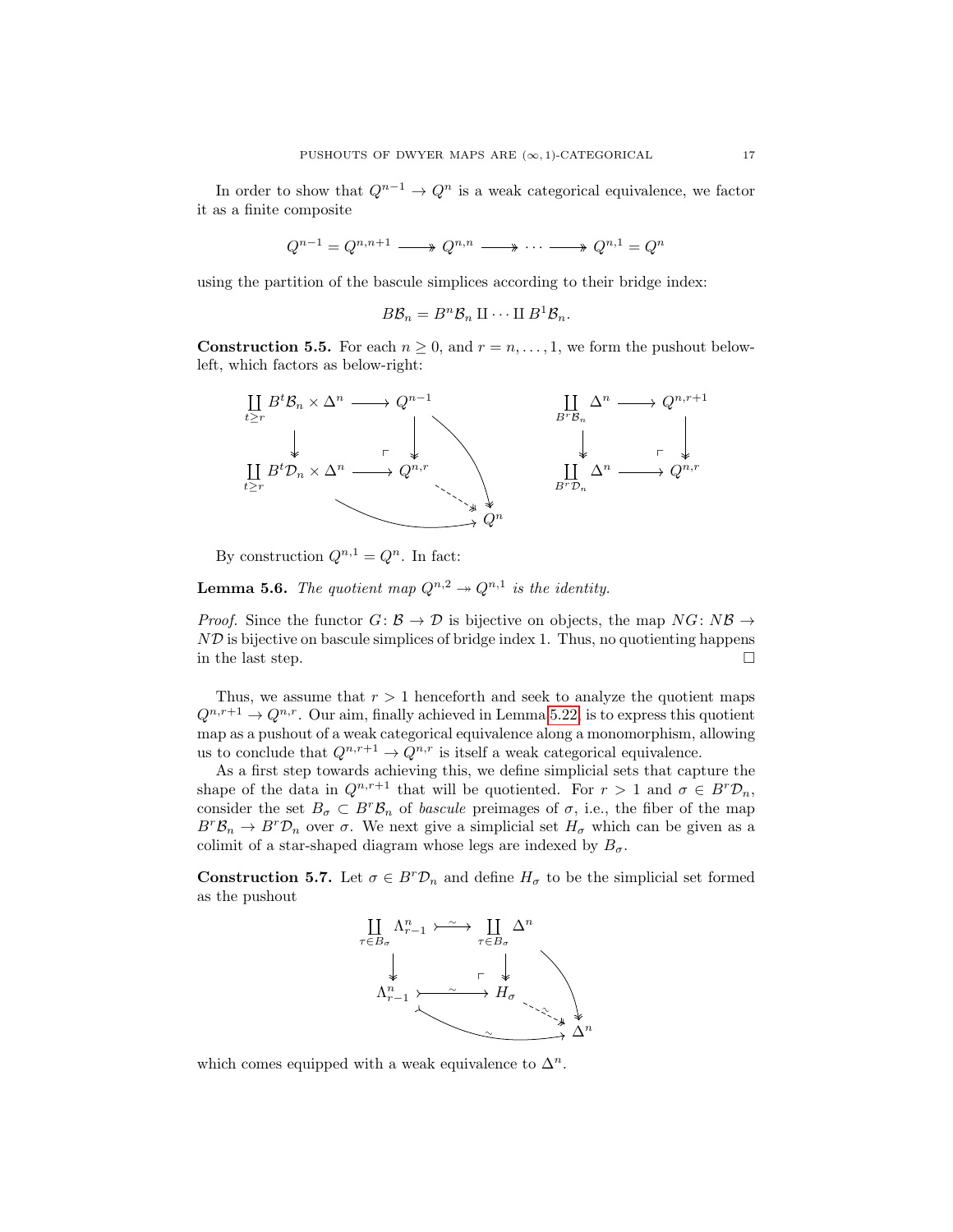**Lemma 5.8.** If  $\sigma \in B^r\mathcal{D}_n$  is a bascule n-simplex of bridge index r, then the square



admits a unique lift through  $Q^{n,r+1}$ .

*Proof.* Suppose  $\tau_1$  and  $\tau_2$  are two elements of  $B_{\sigma}$ . We want to show that  $\tau_1 \cdot \delta^k$  and  $\tau_2 \cdot \delta^k$  map to the same element in  $Q^{n,r+1}$  for  $k \neq r-1$ .

For  $k \neq r-1, r$ , the faces  $\sigma \cdot \delta^k$ ,  $\tau_1 \cdot \delta^k$ , and  $\tau_2 \cdot \delta^k$  are bascule  $(n-1)$ -simplices (of bridge index  $r-1$  or r) by Lemma [3.8,](#page-10-2) with  $\tau_1 \cdot \delta^k$ ,  $\tau_2 \cdot \delta^k \in B_{\sigma \cdot \delta^k}$ . This implies that  $\tau_1 \cdot \delta^k$  and  $\tau_2 \cdot \delta^k$  are identified in  $Q^{n-1}$ .

The (possibly non-bascule) face  $\sigma \cdot \delta^r$  is non-bridging if  $r = n$  and otherwise has bridge index r. In the former case,  $\sigma \cdot \delta^r$  has a unique lift to P so we suppose  $r < n$ . In this case, the bascule lift  $\sigma'$  of  $\sigma \cdot \delta^r$  has bridge index  $r + 1$  and satisfies  $\sigma' \cdot \delta^{r+1} = \sigma \cdot \delta^r$ . For  $\tau = \tau_1$  or  $\tau_2$ , we can likewise form the bascule lifts  $\tau'$  of  $\tau \cdot \delta^r$ , which again have bridge index  $r + 1$  and satisfy  $\tau' \cdot \delta^{r+1} = \tau \cdot \delta^r$ . These bascule lifts can be described explicitly: for  $\sigma \cdot \delta^r$ , the bascule lift (see Corollary [3.9\)](#page-10-1) takes the form

$$
a_0 \xrightarrow{f_1} \cdots \xrightarrow{f_{r-1}} a_{r-1} \xrightarrow{Sh_{r+1}} S u_{r+1} \xrightarrow{\nu_{u_{r+1}}} u_{r+1} \xrightarrow{h_{r+2}} \cdots \xrightarrow{h_n} u_n
$$

where  $a_{r-1} = Ru_r$ . In other words, the edge from the  $(r-1)$ st vertex to the rth vertex is obtained by applying the functor  $S$  to the edge from the rth vertex to the  $(r+1)$ st vertex of  $\sigma$ . The bascule lifts of  $\tau_1$  and  $\tau_2$  may be described similarly using the functor R. Thus, by Lemma [3.15,](#page-12-3) the bascule lifts  $\tau_1'$  and  $\tau_2'$  are bascule preimages of  $\sigma'$ . Hence  $\tau'_1, \tau'_2 \in B_{\sigma'}$  are identified in  $Q^{n,r+1}$ , so their faces must be identified as well.  $\Box$ 

Using the lift constructed in Lemma [5.8,](#page-18-0) we have a commutative square whose left-hand leg is a weak categorical equivalence:

$$
H_{\sigma} \xrightarrow{\text{-}\text{-}\text{-}\text{-}} Q^{n,r+1}
$$
  

$$
\downarrow^{\downarrow} \qquad \qquad \downarrow^{\downarrow}
$$
  

$$
\Delta^n \xrightarrow{\sigma} N\mathcal{D}
$$

However, the map  $H_{\sigma} \to Q^{n,r+1}$  is not necessarily injective, so this weak categorical equivalence would not necessarily be preserved under pushout. Thus, in two steps, we will introduce further quotients of  $H_{\sigma}$  in order to obtain a simplicial set that maps injectively into  $Q^{n,r+1}$ .

The first replacement of  $H_{\sigma}$ , the simplicial set  $U_{\sigma}$  of Construction [5.9,](#page-20-0) takes care of the fact that when  $\sigma$  is degenerate, some of the *n*-simplices of  $H_{\sigma}$  arise from degenerate simplices of  $N\mathcal{B}$ . In the second step, we also take into account that some faces of the *n*-simplices of  $U_{\sigma}$  might be identified in ND. We will start with some preparations for these constructions.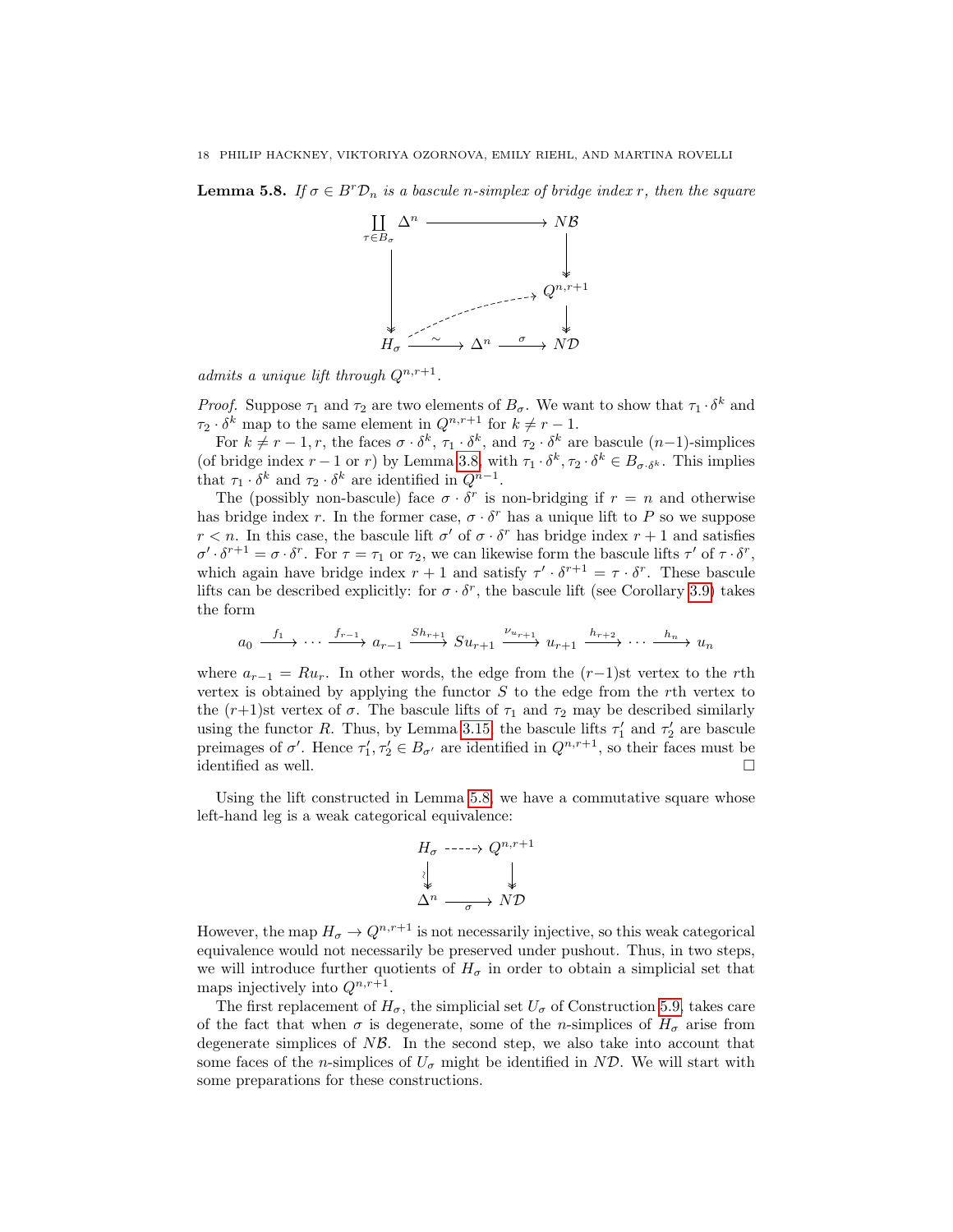Given some  $\tau \in B_{\sigma} \subseteq N\mathcal{B}_n$ , we use the Eilenberg–Zilber property to produce a unique pair  $(s_\tau, y_\tau)$  with  $s_\tau : \Delta^n \to \Delta^{m_\tau}$  a degeneracy operator and  $y_\tau$ a non-degenerate  $m_{\tau}$ -simplex of NB, such that  $y_{\tau} \cdot s_{\tau} = \tau$ . Likewise, we can form  $(s_{\sigma} : \Delta^n \to \Delta^{m_{\sigma}}, y_{\sigma} \in N\mathcal{D}_{m_{\sigma}})$  with  $y_{\sigma}$  non-degenerate in ND and  $y_{\sigma} \cdot s_{\sigma} = \sigma$ .

We have factorizations of  $s_{\sigma}$ :



Further, let  $m_{\sigma}$  be the minimal value of  $m_{\tau}$  amongst all bascule preimages  $\tau$  of  $\sigma$ . Note that  $m_{\sigma} < n$  if and only if  $\sigma$  is degenerate.

<span id="page-20-0"></span>**Construction 5.9.** We create a new star-shaped diagram indexed over  $B_{\sigma}$  so that the  $\tau$  leg is of the form

$$
\Lambda^n_{r-1} \longrightarrow \Delta^n \stackrel{s_{\tau}}{\longrightarrow} \Delta^{m_{\tau}}
$$

and define  $U_{\sigma}$  to be the pushout:

$$
\begin{array}{ccc}\n\coprod_{\tau \in B_{\sigma}} \Lambda_{r-1}^n \longrightarrow & \coprod_{\tau \in B_{\sigma}} \Delta^{m_{\tau}} \\
\downarrow & & \uparrow \downarrow \\
\Lambda_{r-1}^n \longrightarrow U_{\sigma}\n\end{array}
$$

The simplicial sets  $H_{\sigma}$  and  $U_{\sigma}$  fit into the following diagram:

<span id="page-20-1"></span>(5.10) ` τ∈B<sup>σ</sup> Λ n r−1 ` τ∈B<sup>σ</sup> ∆<sup>n</sup> ` τ∈B<sup>σ</sup> ∆m<sup>τ</sup> NB Λ n <sup>r</sup>−<sup>1</sup> H<sup>σ</sup> U<sup>σ</sup> Qn,r+1 ∆<sup>n</sup> ∆<sup>m</sup><sup>σ</sup> ND ∼ p sτ p ∼ ∼s<sup>σ</sup> y<sup>σ</sup>

Since  $H_{\sigma} \to U_{\sigma}$  is a pushout of the degeneracy maps  $s_{\tau}$  associated to  $\tau \in B_{\sigma}$ , the canonical map  $H_{\sigma} \to Q^{n,r+1}$  of Lemma [5.8](#page-18-0) factors uniquely through  $U_{\sigma}$  as displayed above.

<span id="page-20-2"></span>**Lemma 5.11.** For each  $\sigma \in B^r \mathcal{D}_n$  a bascule n-simplex of bridge index r, the square

$$
H_{\sigma} \longrightarrow U_{\sigma}
$$

$$
\downarrow \qquad \qquad \downarrow
$$

$$
\Delta^{n} \xrightarrow{s_{\sigma}} \Delta^{m_{\sigma}}
$$

is a pushout.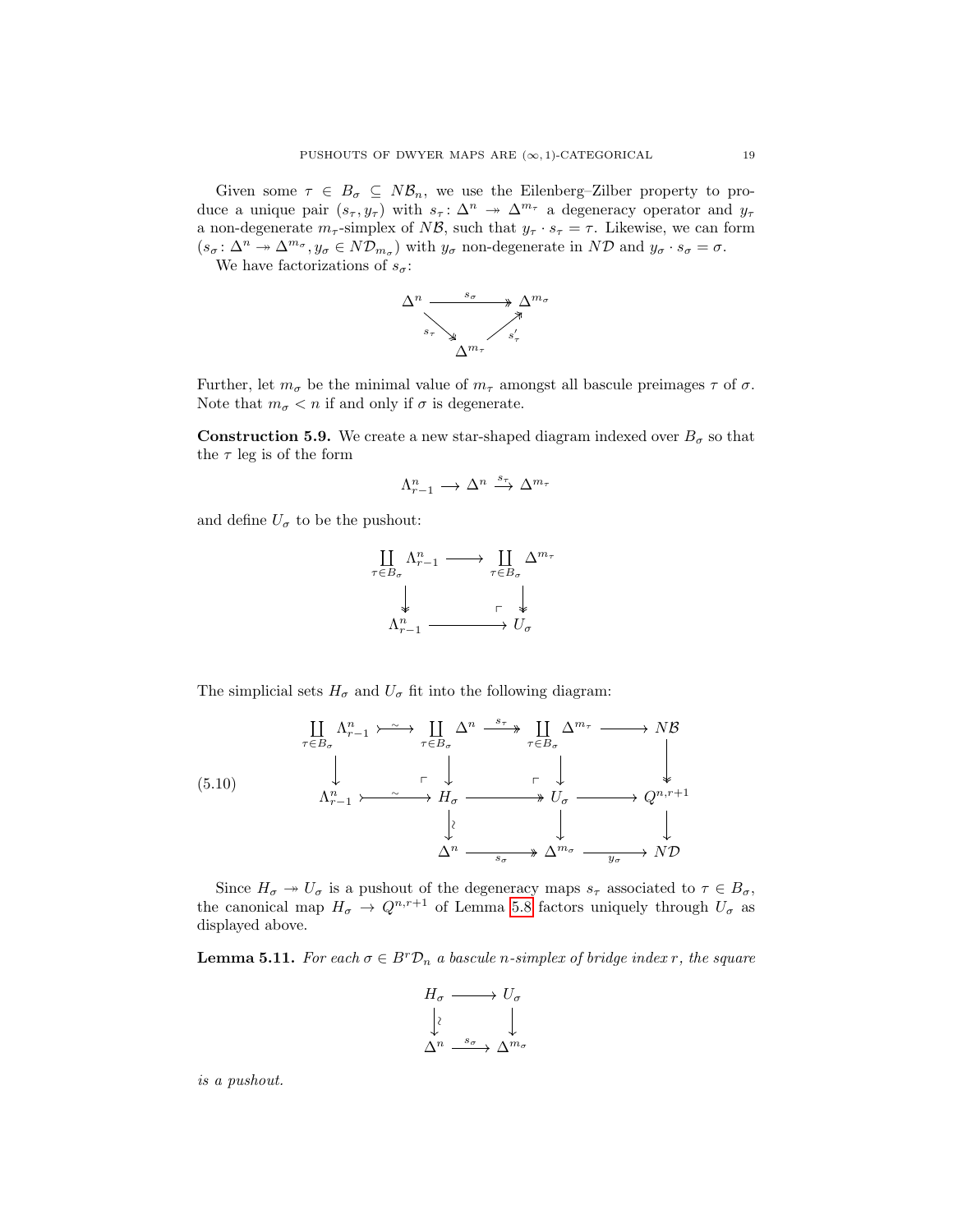Proof. By [\(5.10\)](#page-20-1), it suffices to show that the interior commutative square below is a pushout, so we consider a cone with nadir Z under the span:



We know that there is some  $\tau_0$  for which  $s'_{\tau_0} = id$ . Thus, if this cone factors through the claimed pushout it must factor via the map  $z_{\tau_0}$ . Since  $s_{\sigma} = s_{\tau_0}$ , the bottom triangle commutes. It remains to argue that the rightmost triangle commutes, which we may show one component at a time.

To verify that  $z_{\tau} = z_{\tau_0} \cdot s_{\tau}'$  it suffices to verify this commutativity after precomposing with the epimorphism  $s_{\tau}$ . Now we have

$$
z_\tau\cdot s_\tau=z=z_{\tau_0}\cdot s_{\tau_0}=z_{\tau_0}\cdot s_\sigma=z_{\tau_0}\cdot s'_\tau\cdot s_\tau,
$$
 as desired.  $\hfill \Box$ 

**Lemma 5.12.** Let  $\sigma \in B^r\mathcal{D}_n$ . If  $\sigma$  is degenerate, then we can exhibit  $U_{\sigma}$  as the colimit of the smaller star-shaped diagram

<span id="page-21-0"></span>(5.13)  

$$
\begin{array}{ccc}\n\prod_{\text{nd}B_{\sigma}} \Lambda_{r-1}^n & \longrightarrow & \prod_{\text{nd}B_{\sigma}} \Delta^n \\
\downarrow & & \downarrow \\
\Lambda_{r-1}^n & \longrightarrow & \longrightarrow & \longrightarrow \\
\downarrow^{n} & & \longrightarrow & \longrightarrow \\
\downarrow^{s_{\sigma}} & & \downarrow & \longmapsto \\
\Delta^{m_{\sigma}} & \longrightarrow & \longrightarrow & U_{\sigma}\n\end{array}
$$

where all but one of the legs is indexed by the set  $ndB_{\sigma}$  of non-degenerate elements of  $B_{\sigma}$ , and the final leg being  $\Lambda_{r-1}^n \hookrightarrow \Delta^{n} \xrightarrow{s_{\sigma}} \Delta^{m_{\sigma}}$ .

Proof. We will exhibit a natural isomorphism between cones under the diagram [\(5.13\)](#page-21-0) and cones under the defining pushout of Construction [5.9.](#page-20-0)

We can choose and fix a simplex  $\rho$  of dimension  $m_{\rho} = m_{\sigma}$  in the defining diagram for  $U_{\sigma}$  (and then in particular we necessarily have  $s_{\rho} = s_{\sigma}$ ). Sending the last leg to  $\rho$ , we can view the smaller diagram as a subdiagram of the defining diagram for  $U_{\sigma}$ . Every cone under the latter gives in particular a cone under the former by restriction. Now assume we are given a cone under the smaller diagram. We will show that it extends uniquely to a cone under the larger diagram, thus proving the claim.

Let  $\tau$  be one of the simplices in the definition of  $U_{\sigma}$  so that  $m_{\tau} < n$  and  $\tau \neq \rho$ . Since  $s_{\tau} \colon \Delta^n \to \Delta^{m_{\tau}}$  is not the identity, it has sections  $\Delta^{m_{\tau}} \to \Delta^n$  of which at least one has an image contained in  $\Lambda_{r-1}^n$ . Choose and fix one such section  $d_{\tau}$ . Define the map on the summand  $\Delta^{m_{\tau}}$  as

$$
\Delta^{m_{\tau}} \xrightarrow{d_{\tau}} \Lambda_{r-1}^{n} \to \Delta^{n} \xrightarrow{s_{\rho}} \Delta^{m_{\sigma}}.
$$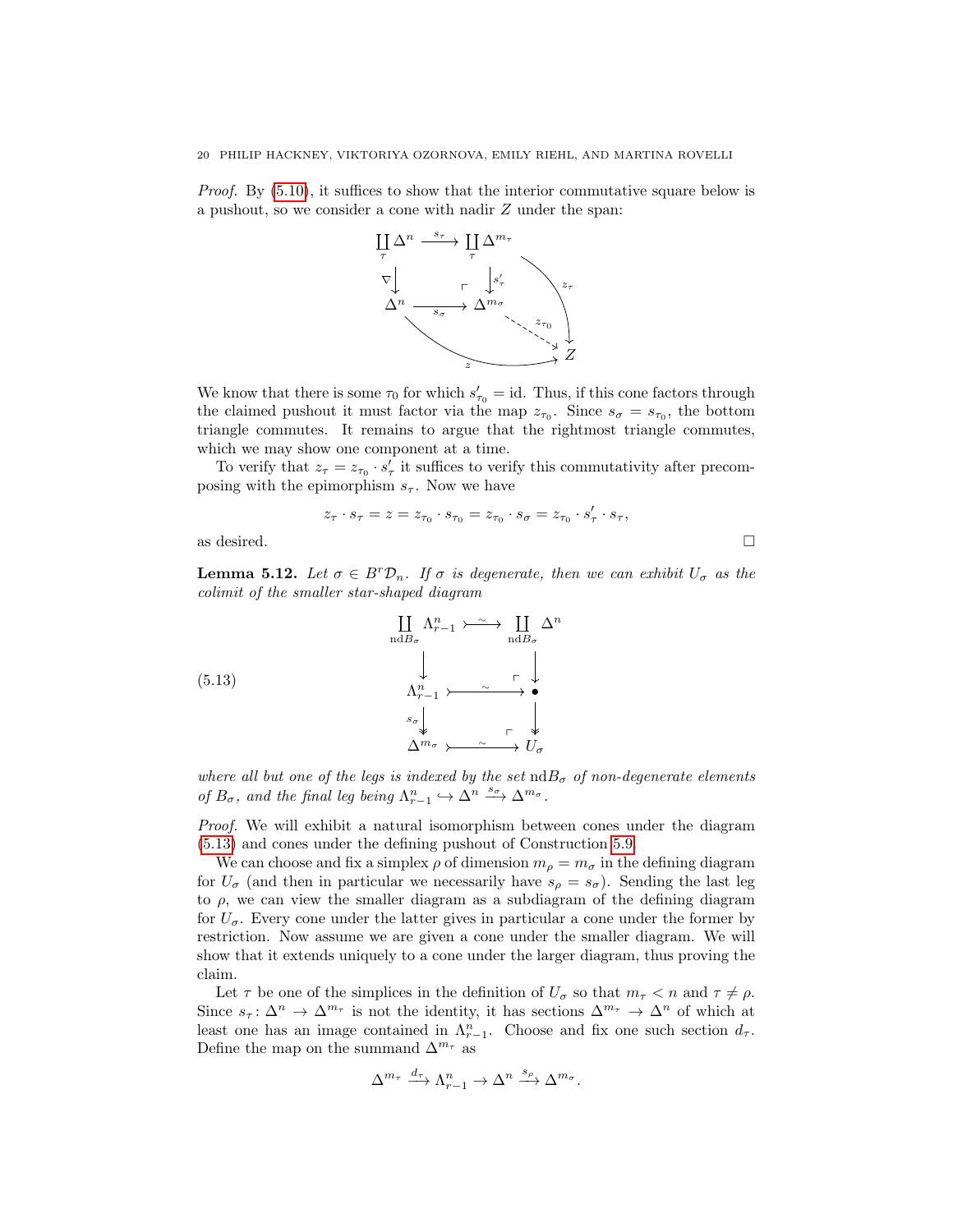We observe that the composite

$$
\Lambda^n_{r-1}\to\Delta^n\xrightarrow{s_\tau}\Delta^{m_\tau}\xrightarrow{d_\tau}\Lambda^n_{r-1}\to\Delta^n\xrightarrow{s_\rho}\Delta^{m_\sigma}
$$

equals

$$
\Lambda^n_{r-1}\to\Delta^n\xrightarrow{s_\rho}\Delta^{m_\sigma}
$$

since we have  $s_{\rho} = s_{\sigma} = s_{\tau}' s_{\tau}$ . Thus, the newly defined maps indeed extend the cone under the small diagram into a cone under the large one. As for uniqueness, we observe that the morphism

$$
\Lambda^n_{r-1} \to \Delta^n \xrightarrow{s_\tau} \Delta^{m_\tau}
$$

is an epimorphism since it has a section, implying the desired uniqueness.

In total, this proves the bijection between the cones under the respective diagrams, yielding the claim.  $\Box$ 

By the 2-of-3 property, the canonical retraction to the map  $\Delta^{m_{\sigma}} \longrightarrow U_{\sigma}$  of [\(5.13\)](#page-21-0) is an equivalence:

**Corollary 5.14.** Let  $\sigma \in B^r \mathcal{D}_n$ . The map  $U_{\sigma} \to \Delta^{m_{\sigma}}$  is an equivalence.

We now have a pushout

$$
H_{\sigma} \longrightarrow U_{\sigma} \longrightarrow Q^{n,r+1}
$$
  
\n
$$
\downarrow \qquad \qquad \downarrow \qquad \qquad \downarrow
$$
  
\n
$$
\Delta^{n} \longrightarrow \Delta^{m_{\sigma}} \longrightarrow \Delta^{m_{\sigma}}
$$

Unfortunately, the map  $U_{\sigma} \to Q^{n,r+1}$  may still fail to be injective. Over the next sequence of lemmas, we will identify the image of the map

$$
\coprod_{\sigma \in B^r \mathcal{D}_n} U_{\sigma} \to Q^{n,r+1}.
$$

**Construction 5.15.** For  $\sigma \in B^r\mathcal{D}_n$ , let  $\text{core}(\sigma) \subseteq U_{\sigma}$  be the image

$$
\begin{array}{c}\n\Lambda_{r-1}^n & \longrightarrow H_{\sigma} \longrightarrow U_{\sigma} \\
\downarrow^{\infty} & \downarrow^{\infty} \\
\downarrow^{\infty} & \downarrow^{\infty}\n\end{array}
$$

of the canonical map  $\Lambda_{r-1}^n \to U_{\sigma}$ .

**Lemma 5.16.** Let  $\sigma \in B^r\mathcal{D}_n$ . If  $\sigma$  is non-degenerate, then  $\Lambda_{r-1}^n \to \text{core}(\sigma)$  is an isomorphism. If  $\sigma$  is degenerate, then the composite

$$
\mathrm{core}(\sigma) \rightarrowtail U_{\sigma} \twoheadrightarrow \Delta^{m_{\sigma}}
$$

is an isomorphism.

*Proof.* If  $\sigma$  is non-degenerate, then every element in  $B_{\sigma}$  is also non-degenerate. This implies  $s_{\tau} = id_{[n]}$  for all  $\tau \in B_{\sigma}$ , so  $H_{\sigma} \to U_{\sigma}$  is an isomorphism, and the monomorphism  $\Lambda_{r-1}^n \to H_\sigma$  identifies  $\Lambda_{r-1}^n$  with its image.

If  $\sigma$  is degenerate, the map  $\Lambda^{n-1} \to H_{\sigma} \to U_{\sigma}$  is identified with the diagonal composite in the lower square of [\(5.13\)](#page-21-0). That square then displays the image factorization.  $\square$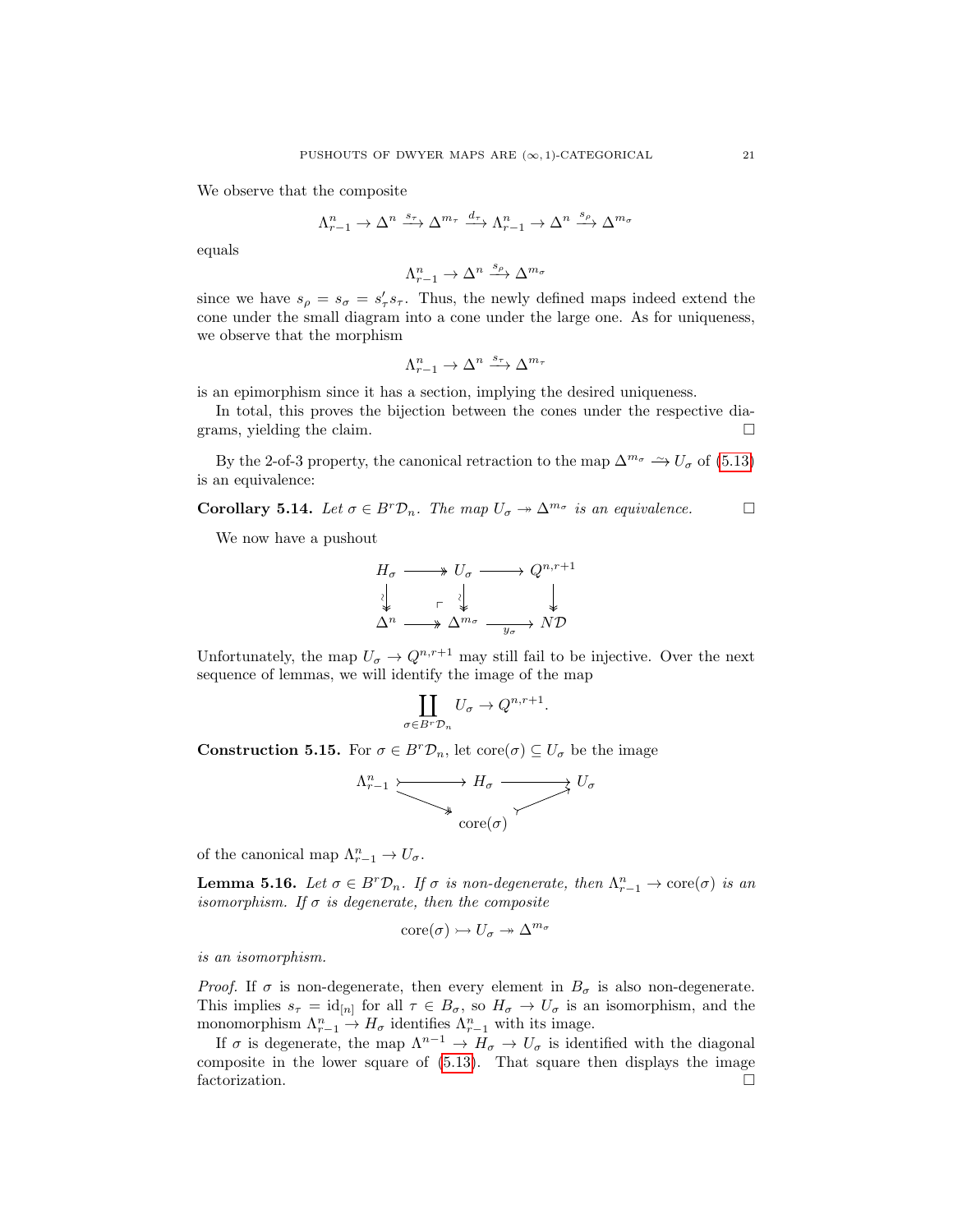**Construction 5.17.** Define a simplicial set  $I^{n,r}$  as the image factorization of the composite map  $\coprod_{\sigma \in B^r \mathcal{D}_n} \text{core}(\sigma) \to N\mathcal{D}$  given by



where the sums are over all bascule *n*-simplices  $\sigma$  of bridge index r, for fixed  $r > 1$ .

This gives the diagram

$$
I^{n,r} \longleftarrow \coprod_{\sigma \in B^r \mathcal{D}_n} \text{core}(\sigma) \longleftarrow \bigcup_{\sigma \in B^r \mathcal{D}_n} U_{\sigma} \qquad I^{n,r} \coprod_{(\coprod_{\sigma} \text{core}(\sigma))} (\coprod_{\sigma} U_{\sigma})
$$
  

$$
\parallel \qquad \qquad \downarrow \qquad \qquad \downarrow
$$
  

$$
I^{n,r} \longleftarrow \coprod_{\sigma \in B^r \mathcal{D}_n} \text{core}(\sigma) \longleftarrow \bigcup_{\sigma \in B^r \mathcal{D}_n} \Delta^{m_{\sigma}} \qquad I^{n,r} \coprod_{(\coprod_{\sigma} \text{core}(\sigma))} (\coprod_{\sigma} \Delta^{m_{\sigma}})
$$

Taking pushouts of each row yields the map above-right, which is an equivalence since both the top and bottom pushouts are homotopy pushouts. Note this map is the pushout of coproduct of the weak equivalences  $U_{\sigma} \to \Delta^{m_{\sigma}}$  as displayed below-left. We will demonstrate in Proposition [5.18](#page-23-0) that the map  $\prod_{\sigma}$  core $(\sigma) \to \prod_{\sigma} U_{\sigma} \to$  $Q^{n,r+1}$  factors through  $I^{n,r}$ , allowing us to form the square

$$
\begin{array}{ccc}\n\coprod U_{\sigma} & \xrightarrow{\qquad} I^{n,r} \coprod_{\sigma \text{ core}(\sigma)} (\coprod_{\sigma} U_{\sigma}) \longrightarrow Q^{n,r+1} \\
\downarrow & & \downarrow \\
\downarrow & & \downarrow \\
\coprod \Delta^{m_{\sigma}} & \xrightarrow{\qquad} I^{n,r} \coprod_{(\coprod_{\sigma} \text{ core}(\sigma))} (\coprod_{\sigma} \Delta^{m_{\sigma}}) \longrightarrow N\mathcal{D}\n\end{array}
$$

Then, we will show in Lemma [5.22](#page-26-0) that, when we form the pushout in the righthand square, we recover the simplicial set  $Q^{n,r}$ .

$$
\begin{array}{ccc}\n\coprod_{\sigma} U_{\sigma} & \longrightarrow I^{n,r} \coprod_{\sigma \text{ core}(\sigma)} (\coprod_{\sigma} U_{\sigma}) \longrightarrow Q^{n,r+1} \\
\downarrow & & \downarrow \\
\coprod_{\sigma} \Delta^{m_{\sigma}} & \longrightarrow I^{n,r} \coprod_{\sigma \text{ core}(\sigma)} (\coprod_{\sigma} \Delta^{m_{\sigma}}) \longrightarrow Q^{n,r}.\n\end{array}
$$

<span id="page-23-0"></span>Finally, we will demonstrate in Proposition [5.23](#page-27-0) that the map  $I^{n,r} \amalg_{(\coprod_{\sigma} \text{core}(\sigma))}$  $(\coprod_{\sigma} U_{\sigma}) \to Q^{n,r+1}$  is injective. It follows that  $Q^{n,r+1} \to Q^{n,r}$  is a weak equivalence, as desired.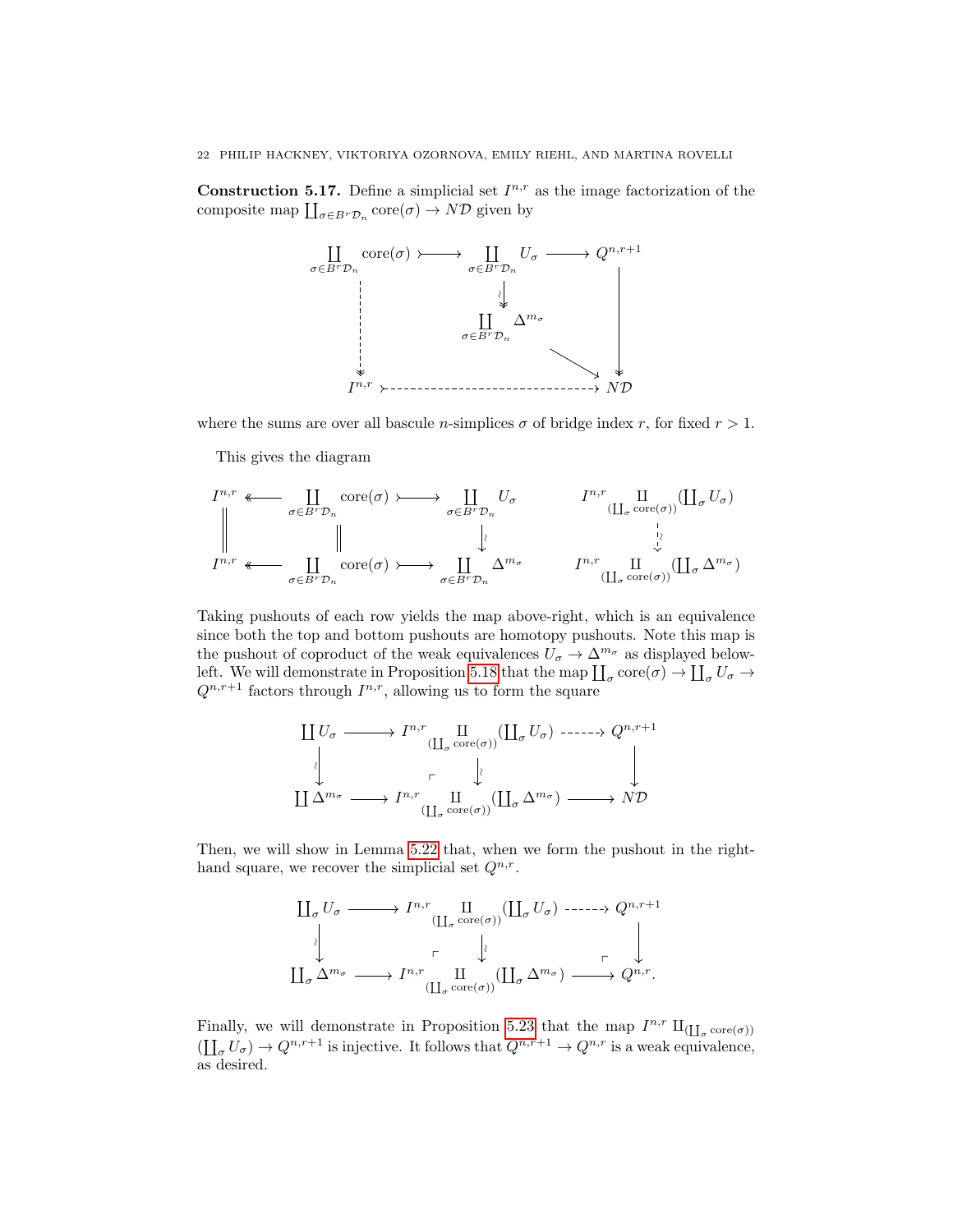**Proposition 5.18.** Let  $\sigma \in B^r\mathcal{D}_n$ . The dashed lift exists in the following diagram



*Proof.* The quotient map  $\prod_{\sigma \in B^r \mathcal{D}_n} \text{core}(\sigma) \to I^{n,r}$  may:

- identify simplices in  $\text{core}(\sigma)$  for a fixed  $\sigma$ , and may also
- identify simplices in core( $\sigma$ ) with simplices in core( $\sigma'$ ) for  $\sigma \neq \sigma'$ .

We argue that for both sorts of identifications in  $ND$  these identifications lift to  $Q^{n,r+1}$ , and in fact treat both cases simultaneously by considering a pair of simplices  $\sigma, \sigma' \in B^r\mathcal{D}_n$  which may or may not be distinct. Since  $\mathrm{sk}_{n-2}Q^{n,r+1} \to \mathrm{sk}_{n-2}ND$ is an isomorphism, the only quotienting that occurs is in higher dimensions. Since each core( $\sigma$ ) and thus  $I^{n,r}$  is  $(n-1)$ -skeletal, it suffices to consider identifications of  $(n-1)$ -simplices, at least one of which is non-degenerate. We will argue that any  $(n-1)$ -simplices  $\gamma \in \text{core}(\sigma)$  and  $\gamma' \in \text{core}(\sigma')$  that are identified in ND are also identified in  $Q^{n,r+1}$ . Write  $\bar{\gamma}, \bar{\gamma}' \in Q^{n,r+1}$  for their images.

We introduce some further notation to better describe these images. We write the bascule *n*-simplex  $\sigma$  as

$$
a_0 \xrightarrow{f_1} \cdots \xrightarrow{f_{r-1}} a_{r-1} \xrightarrow{\varepsilon} u_r \xrightarrow{h_{r+1}} u_{r+1} \xrightarrow{h_{r+2}} \cdots \xrightarrow{h_n} u_n
$$

and let  $\tau \in N\mathcal{B}$  be a fixed bascule preimage of  $\sigma$ 

$$
a_0 \xrightarrow{p_1} \cdots \xrightarrow{p_{r-1}} a_{r-1} \xrightarrow{\varepsilon} u_r \xrightarrow{h_{r+1}} u_{r+1} \xrightarrow{h_{r+2}} \cdots \xrightarrow{h_n} u_n
$$

that is "maximally degenerate," meaning it is chosen with the property that  $p_k$  and identity if and only if  $F(p_k) = f_k$  is an identity. Note there is a map  $\mu$  as displayed below

$$
\Delta^{n-1} \xrightarrow{\gamma} \text{core}(\sigma) \xrightarrow{\mu \to \gamma} U_{\sigma} \xrightarrow{\gamma} Q^{n,r+1} \downarrow
$$
\n
$$
\Delta^{n-1} \xrightarrow{\gamma} \text{core}(\sigma) \xrightarrow{\gamma} U_{\sigma} \xrightarrow{\gamma} Q^{n,r+1} \downarrow
$$
\n
$$
\downarrow \pi
$$
\n
$$
N\mathcal{D}
$$

that lands in  $\Lambda_{r-1}^n \subset \Delta^n$ . The map  $\mu$  is either the inclusion  $\Lambda_{r-1}^n \to \Delta^n$  if  $\sigma$  is non-degenerate, or is a section to the degeneracy operator involved in  $\sigma$ . Thus we may use our lift  $\tau$  of  $\sigma$  to describe the image of core $(\sigma)$  in  $Q^{n,r+1}$ : in particular  $\bar{\gamma} = \chi \tau \mu \gamma$ . Define  $\tau'$  and  $\mu'$  analogously for  $\sigma'$  so that  $\bar{\gamma}' = \chi \tau' \mu' \gamma'$ .

Our goal is to show that if  $\pi \bar{\gamma} = \pi \bar{\gamma}'$ , then  $\bar{\gamma} = \bar{\gamma}'$ . As noted above, we may assume without loss of generality that  $\gamma$  is a non-degenerate  $(n-1)$ -simplex, which presents two possibilities for  $\sigma$ :

- <span id="page-24-0"></span>(i) If  $\sigma$  is non-degenerate, then  $\text{core}(\sigma) = \Lambda_{r-1}^n$  and  $\mu \gamma = \delta^k : \Delta^{n-1} \to \Delta^n$  for some  $k \neq r - 1$ . In this case,  $\bar{\gamma} = \chi \tau \delta^k$ .
- <span id="page-24-1"></span>(ii) If  $\sigma$  is degenerate, then the only way for core $(\sigma) = \Delta^{m_{\sigma}}$  to have a nondegenerate  $(n-1)$ -simplex is if  $m_{\sigma} = n - 1$ . That is,  $\sigma = \tilde{\sigma} \cdot s^{\ell}$  for  $\ell \neq r - 1$ and  $\tilde{\sigma}$  non-degenerate. In this case,  $\mu$  is given by  $\delta^{\ell}$ , so  $\bar{\gamma} = \chi \tau \delta^{\ell}$ .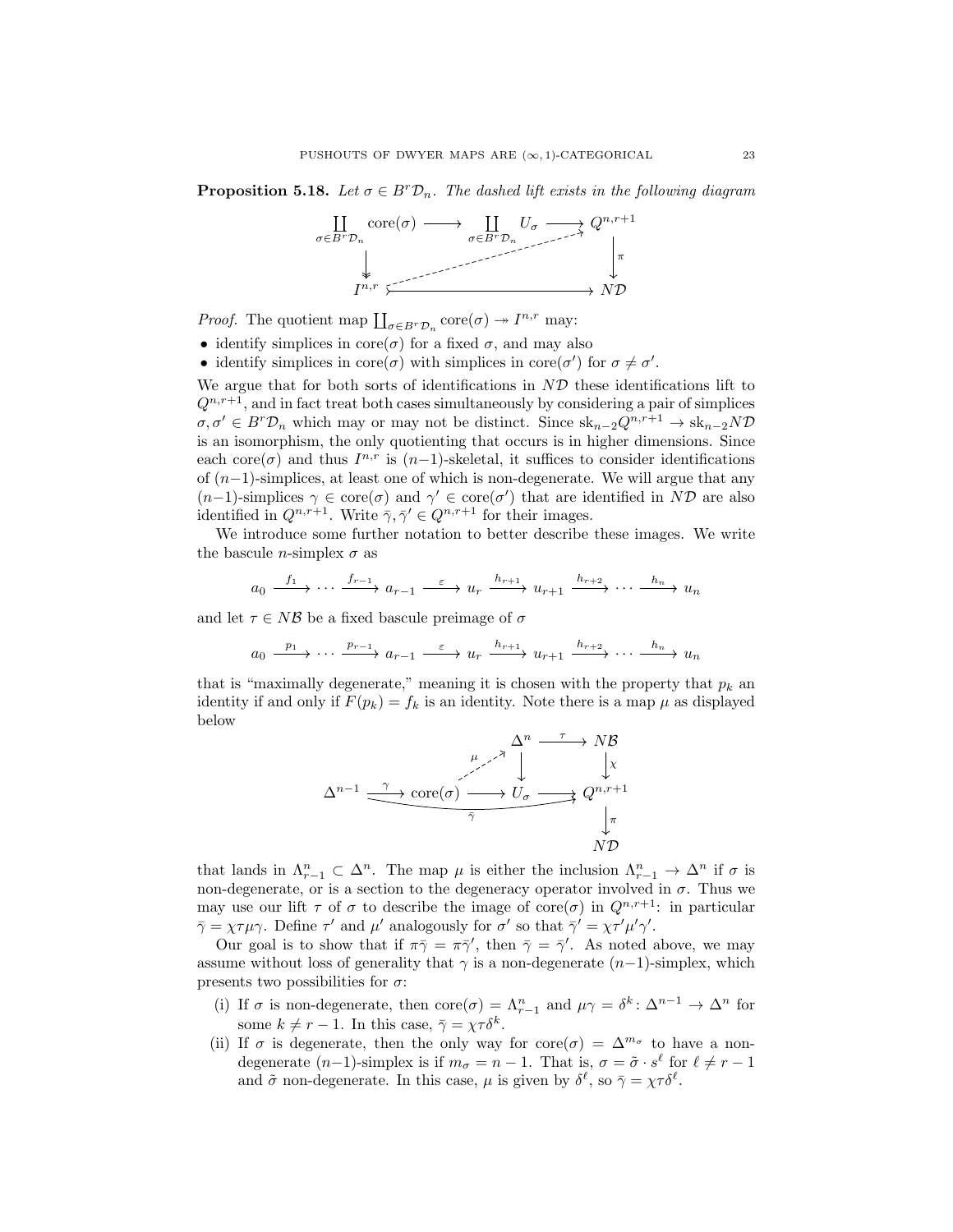#### 24 PHILIP HACKNEY, VIKTORIYA OZORNOVA, EMILY RIEHL, AND MARTINA ROVELLI

Thus in either case  $\bar{\gamma} = \chi \tau \delta^k$  for  $k \neq r - 1$ . Similarly, if  $\gamma'$  is non-degenerate, then  $\bar{\gamma}' = \chi \tau' \delta^{k'}$  for some  $k' \neq r - 1$ . If both  $\gamma$  and  $\gamma'$  are non-degenerate, then we have  $\bar{\gamma} = \bar{\gamma}'$  by Lemma [5.19](#page-25-0) below.

If  $\gamma'$  is degenerate, then we will show that  $\bar{\gamma} = \bar{\gamma}'$  in Lemma [5.20](#page-25-1) below. This uses the following description of  $\bar{\gamma}'$ .

<span id="page-25-2"></span>(iii) If  $\gamma'$  is degenerate, then  $\mu' \gamma' : \Delta^{n-1} \to \Delta^n$  is of the form

$$
\Delta^{n-1} \stackrel{s}\longrightarrow \Delta^\ell \rightarrowtail^d \Delta^{n-1} \stackrel{\delta^{k'}}\longrightarrow \Delta^n
$$

where  $\ell < n - 1$  and  $k' \neq r - 1$  and  $s \neq id$ .

Thus after we have proved Lemmas [5.19](#page-25-0) and [5.20](#page-25-1) below, the current proposition will be established.  $\hfill \square$ 

<span id="page-25-0"></span>Lemma 5.19. Using the notation from the proof of Proposition [5.18,](#page-23-0) suppose that  $\gamma \in \text{core}(\sigma)$  and  $\gamma' \in \text{core}(\sigma')$  are non-degenerate  $(n-1)$ -simplices. If  $\pi \bar{\gamma} = \pi \bar{\gamma}'$ , then  $\bar{\gamma} = \bar{\gamma}' \in Q^{n,r+1}$ .

Proof. As we saw in the proof of Proposition [5.18,](#page-23-0) the non-degeneracy assumption implies  $\pi \bar{\gamma} = \pi \chi \tau \delta^k = \sigma \delta^k$  and  $\pi \bar{\gamma}' = \pi \chi \tau' \delta^{k'} = \sigma' \delta^{k'}$  with  $k, k' \neq r - 1$ . If the simplices  $\tau \delta^k$ ,  $\tau' \delta^{k'}$ , and  $\sigma \delta^k = \sigma' \delta^{k'}$  are non-bridging, then  $\tau \delta^k$  and  $\tau' \delta^{k'}$  are identified in  $P$ , hence in  $Q^{n,r+1}$ . Below we assume these simplices are bridging simplices.

Suppose that both  $\tau \delta^k$  and  $\tau' \delta^{k'}$  are bascule. Then their common image  $\sigma \delta^k =$  $\sigma' \delta^{k'}$  is bascule as well, and since we have already identified all bascule preimages of  $(n-1)$ -simplices by the stage  $Q^{n-1}$ , we know that the bascule preimages  $\tau \delta^k$  and  $\tau' \delta^{k'}$  are identified in  $Q^{n,r+1}$ .

We must still consider the case when one or both of  $\tau \delta^k$  or  $\tau' \delta^{k'}$  are non-bascule bridging simplices. Without loss of generality, suppose that  $\tau \delta^k$  is non-bascule. By Lemma [3.8](#page-10-2) this means that  $k = r$ ; since this is a bridging simplex, we have that it is of bridge index r. Since  $\tau \delta^r = \tau \delta^k$  and  $\tau' \delta^{k'}$  both map to the same element in  $N\mathcal{D}$ , they have the same bridge index.

Write  $\tilde{\tau}$  and  $\tilde{\tau}'$  for the bascule lifts of  $\tau \delta^r = \tau \delta^k$  and  $\tau' \delta^{k'}$ . The bascule lift  $\tilde{\tau}$  of  $\tau \delta^r$  is pictured below, but note that  $\tilde{\tau}'$  may not be of the same form if  $k' > r$ :

 $a_0 \xrightarrow{p_1} \cdots \xrightarrow{p_{r-1}} a_{r-1} \xrightarrow{Rh_{r+1}} Ru_{r+1} \xrightarrow{\varepsilon} u_{r+1} \xrightarrow{h_{r+2}} \cdots \xrightarrow{h_n} u_n$ 

We know that  $NG(\tau \delta^k) = NG(\tau' \delta^{k'})$ , hence NG identifies their bascule lifts  $NG(\tilde{\tau}) = NG(\tilde{\tau}')$ . Since  $\tilde{\tau}$  and  $\tilde{\tau}'$  are bascule *n*-simplices of bridge index  $r+1$ , they are identified in  $Q^{n,r+1}$ . Thus their faces  $\tilde{\tau}\delta^r = \tau \delta^k$  and  $\tilde{\tau}'\delta^r = \tau' \delta^{k'}$  are identified there as well.  $\square$ 

<span id="page-25-1"></span>Lemma 5.20. Using the notation from the proof of Proposition [5.18,](#page-23-0) suppose that  $\gamma \in \text{core}(\sigma)$  is non-degenerate,  $\gamma' \in \text{core}(\sigma')$  is degenerate, and  $\pi \bar{\gamma} = \pi \bar{\gamma}'$ . Then  $\bar{\gamma} = \bar{\gamma}' \in Q^{n,r+1}.$ 

*Proof.* By [\(i\)](#page-24-0) and [\(ii\)](#page-24-1) from the proof of Proposition [5.18,](#page-23-0) we have  $\bar{\gamma} = \chi \tau \delta^k$  and  $k \neq r-1$ . By [\(iii\)](#page-25-2) we have  $\bar{\gamma}' = \chi \tau' \delta^{k'} ds$ , where s is not the identity and  $k' \neq r-1$ . Our assumption is that

<span id="page-25-3"></span>(5.21) 
$$
\sigma \delta^k = \sigma' \delta^{k'} ds
$$

which is a degenerate simplex in  $N\mathcal{D}$ .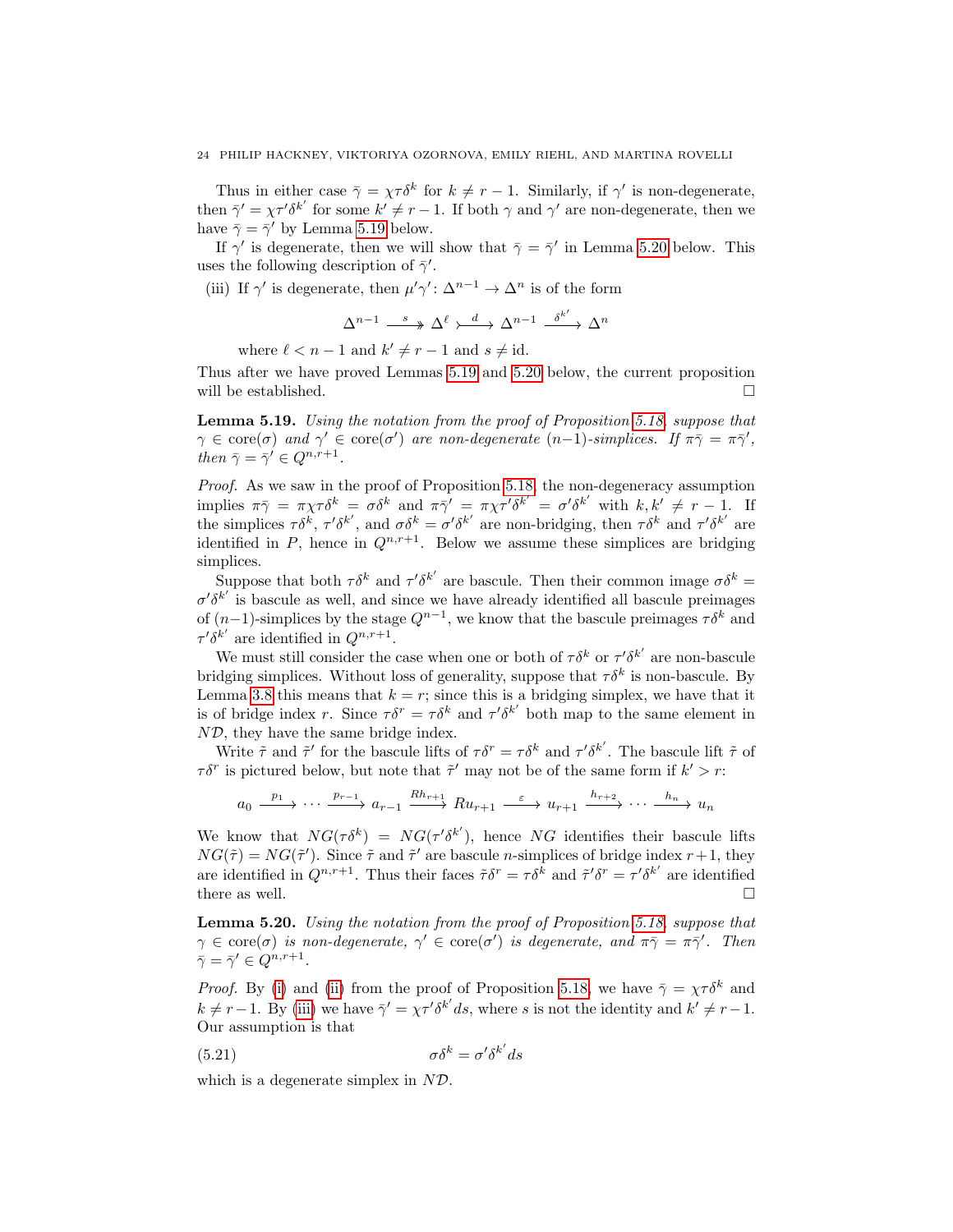We first argue that we can rule out the case where  $\sigma = \tilde{\sigma} s^{\ell}$  is degenerate as in [\(ii\)](#page-24-1). In this case, we have  $k = \ell$  and  $\sigma \delta^{\ell} = \tilde{\sigma} s^{\ell} \delta^{\ell} = \tilde{\sigma}$ . Thus, the left-hand side of [\(5.21\)](#page-25-3) is non-degenerate, while the right-hand side is degenerate, a contradiction.

Thus we must be in the situation of [\(i\)](#page-24-0) meaning that  $\sigma$  is non-degenerate. Thus, for its face  $\sigma \delta^k$  to be degenerate means that composing at the k<sup>th</sup> vertex produces an identity, which can only happen if  $k \neq r - 1, r$ . Thus one of the following holds:

$$
f_{k+1}f_k = id
$$
 and 
$$
a_{k-1} = a_{k+1}
$$
 if  $1 \le k < r-1$   
\n
$$
h_{k+1}h_k = id
$$
 and 
$$
u_{k-1} = u_{k+1}
$$
 if  $r+1 \le k < n$ .

Since  $\sigma$  is non-degenerate, this is the only identity that appears in this simplex  $\sigma \delta^k$ . Also note, since  $k \neq r-1, r$ , Lemma [3.8](#page-10-2) tells us that  $\sigma \delta^k$  is bascule. The element  $\tau \delta^k$  is a bascule preimage of the bascule  $(n-1)$ -simplex  $\sigma \delta^k$ .

Using this information, we will define an  $(n-2)$ -simplex  $\tilde{\tau}$  of NB so that  $\pi(\tilde{\tau}s^{k-1}) =$  $\pi(\tau \delta^k)$ . Define  $\tilde{\tau}$  to be one of the following two  $(n-2)$ -simplices in NB, depending on whether  $k < r - 1$  or  $k > r:5$  $k > r:5$ 

$$
a_0 \xrightarrow{p_1} \cdots \xrightarrow{p_{k-1}} a_{k+1} \xrightarrow{p_{k+2}} \cdots \xrightarrow{p_{r-1}} a_{r-1} \xrightarrow{\varepsilon} u_r \xrightarrow{h_{r+1}} u_{r+1} \xrightarrow{h_{r+2}} \cdots \xrightarrow{h_n} u_n
$$
  

$$
a_0 \xrightarrow{p_1} \cdots \xrightarrow{p_{r-1}} a_{r-1} \xrightarrow{\varepsilon} u_r \xrightarrow{h_{r+1}} u_{r+1} \xrightarrow{h_{r+2}} \cdots \xrightarrow{h_{k-1}} u_{k+1} \xrightarrow{h_{k+2}} \cdots \xrightarrow{h_n} u_n
$$

Let  $\tilde{\sigma}$  be the image of  $\tilde{\tau}$  in ND. We have

$$
\tilde{\sigma}s^{k-1} = \sigma\delta^k = \sigma'\delta^{k'}ds
$$

with  $\tilde{\sigma}$  non-degenerate and s non-identity, so it follows by the Eilenberg–Zilber Lemma that  $\sigma' \delta^{k'} d = \tilde{\sigma}$  and  $s = s^{k-1}$  and  $\ell = n-2$ . We have  $\mathrm{sk}_{n-2}Q^{n,r+1} \to$  $sk_{n-2}ND$  is an isomorphism. This implies that the  $(n-2)$ -simplices  $\tilde{\tau}$  and  $\tau'\delta^{k'}d$ of NB are identified in  $Q^{n,r+1}$ , hence we know  $\chi \tilde{\tau} s^{k-1} = \chi \tau' \delta^{k'} ds^{k-1} = \bar{\gamma}'$ .

But  $\tau \delta^k$  and  $\tilde{\tau} s^{k-1}$  are both bascule  $(n-1)$ -simplices with common image in ND, hence become equal in  $Q^{n,r+1}$ . Thus  $\bar{\gamma} = \chi \tau \delta^k = \chi \tilde{\tau} s^{k-1} = \bar{\gamma}'$ .

<span id="page-26-0"></span>Lemma 5.22. The square

$$
I^{n,r} \underset{\text{(II}_{\sigma} \text{ core}(\sigma))}{\text{II}} \underset{\text{(II}_{\sigma} \text{ core}(\sigma))}{\text{II}} \underset{\text{(II}_{\sigma} \Delta^{m_{\sigma}})}{\text{I}} \longrightarrow Q^{n,r+1}
$$

is a pushout.

*Proof.* Recall that  $Q^{n,r}$  is built from  $Q^{n,r+1}$  via the pushout



<span id="page-26-1"></span><sup>&</sup>lt;sup>5</sup>In the first case, we have  $\tilde{\tau}s^{k-1}$  may be distinct from  $\tau\delta^k$ , since we don't know that  $p_{k+1}p_{k_1} =$ id holds, only that it is in the F-preimage of the identity. But in the second case,  $h_{k+1}h_k = id$  so  $\tilde{\tau}s^{k-1} = \tau\delta^k$  already holds in NB.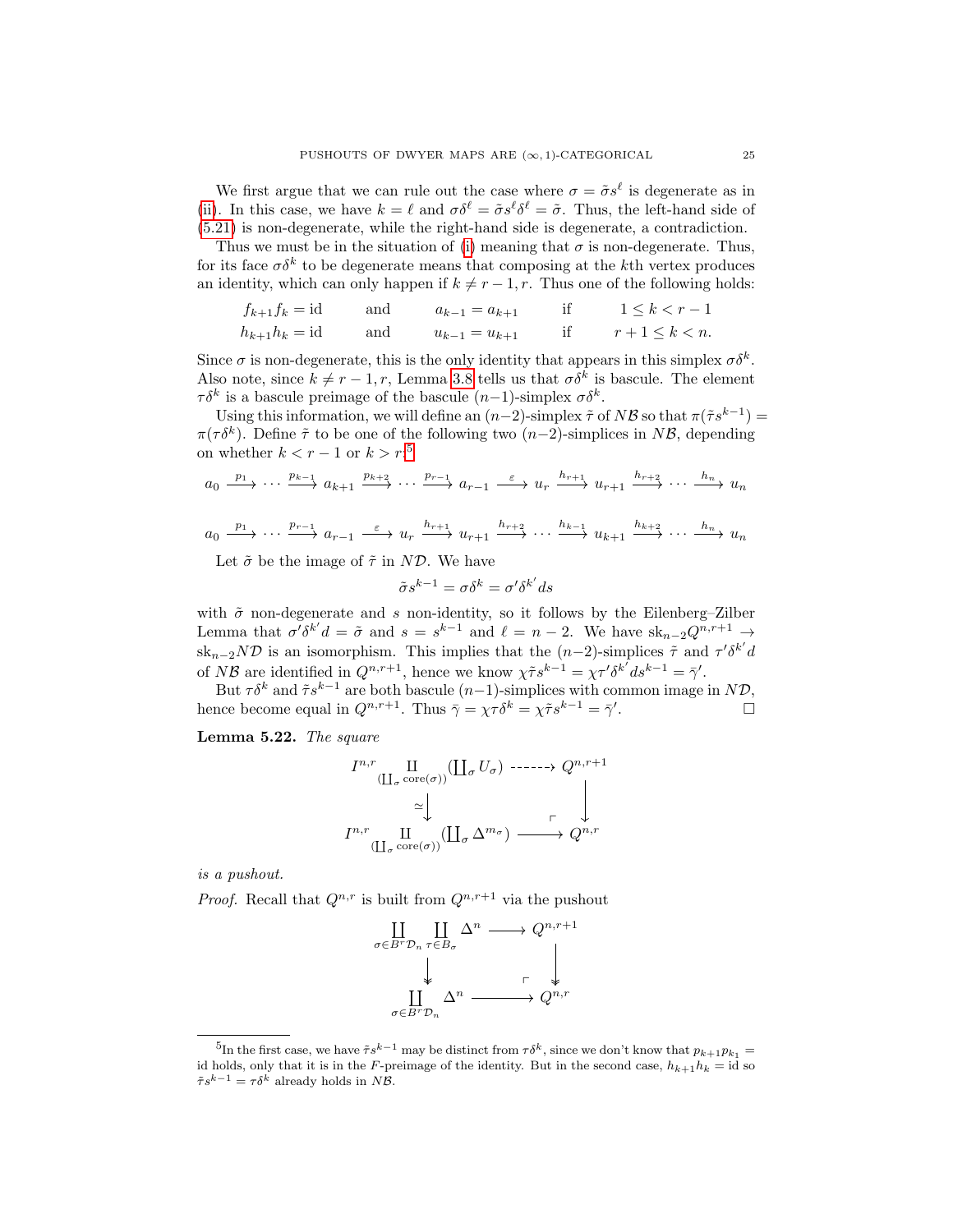which factors through the left-hand pushout square by [\(5.10\)](#page-20-1) and Lemma [5.11](#page-20-2)



By [\(5.10\)](#page-20-1), the right-hand pushout square factors as



and since the map  $\prod_{\sigma}\prod_{\tau}\Delta^{m_{\tau}} \to \prod_{\sigma}U_{\sigma}$  is an epimorphism, this smaller square is still a pushout square. Finally, this smaller square factors through the left-hand pushout

$$
\begin{array}{ccc}\n\coprod_{\sigma \in B^{r} \mathcal{D}_{n}} U_{\sigma} \longrightarrow I^{n,r} \coprod_{(\coprod_{\sigma} \text{core}(\sigma))} (\coprod_{\sigma} U_{\sigma}) \longrightarrow Q^{n,r+1} \\
\downarrow^{\downarrow} & \downarrow^{\downarrow} \\
\coprod_{\sigma \in B^{r} \mathcal{D}_{n}} \Delta^{m_{\sigma}} \longrightarrow I^{n,r} \coprod_{(\coprod_{\sigma} \text{core}(\sigma))} (\coprod_{\sigma} \Delta^{m_{\sigma}}) \longrightarrow Q^{n,r}\n\end{array}
$$

<span id="page-27-0"></span>so we may conclude that the right-hand square is a pushout as claimed.  $\square$ Proposition 5.23. The dashed map in the diagram is injective:



By its construction as a lift of the monomorphism  $I^{n,r} \rightarrow N\mathcal{D}$ , the map  $I^{n,r} \rightarrow$  $Q^{n,r+1}$  constructed in Proposition [5.18](#page-23-0) is automatically a monomorphism. So it remains only to consider simplices in the complement of the image of  $I^{n,r}$  in the pushout, or equivalently in the complement of the image of  $\coprod$  core  $\sigma \rightarrowtail \coprod U_{\sigma}$ , and argue that any two such are neither identified with each other nor with something in the image of  $I^{n,r}$ . As everything in the pushout part of the diagram is n-skeletal, it is enough, by [\[Cis06,](#page-30-11) 8.1.28], to restrict attention to simplices of dimension at most *n*. To argue this, we make use of the following definition.

There are two types of n-simplices in  $U_{\sigma}$  that are not in the image of core $(\sigma) \subset$  $U_{\sigma}$ :

• The *n*-simplices  $\tau$  associated to some non-degenerate bascule preimage of  $\sigma$ .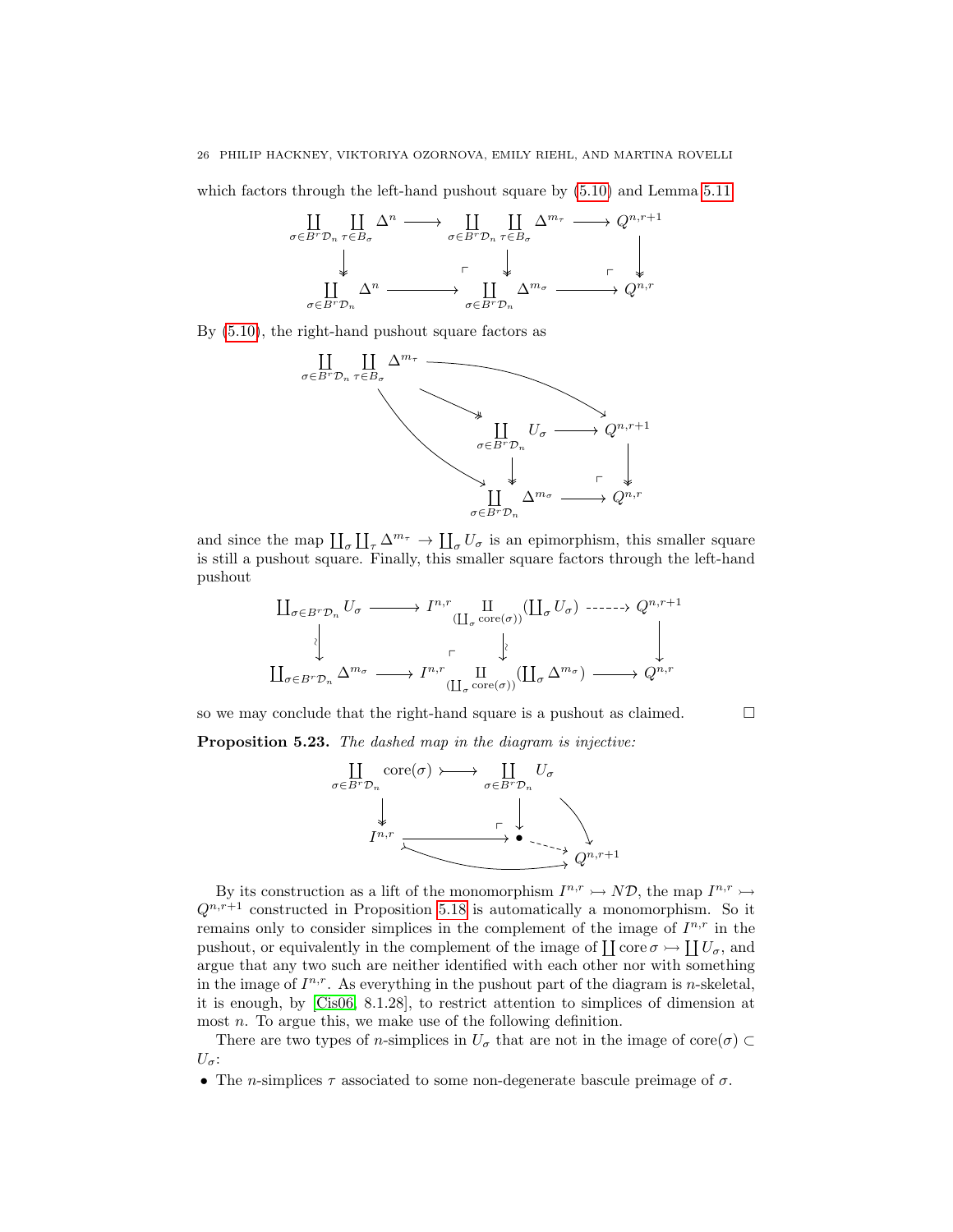• Degenerate *n*-simplices on the face  $\tau \cdot \delta^{r-1}$  for some  $\tau$  as above.

Note both cases are canonically identified with simplices in  $N\mathcal{B}$ . Our aim is to show that both varieties of n-simplex are not identified with any others under the canonical projection  $N\mathcal{B} \to Q^{n,r+1}$ .

<span id="page-28-0"></span>**Lemma 5.24.** Suppose that  $\tau \in NB$  is a non-degenerate bascule n-simplex of bridge index r, z is one of the simplices  $\tau$ ,  $\tau \delta^{r-1}$ ,  $\tau \delta^{r-1} s^i$ , and  $\chi: N\mathcal{B} \to Q^{n,r+1}$ is the defining projection map. Then  $\chi^{-1}\chi(z) = \{z\}.$ 

*Proof.* By construction,  $Q^{n,r+1}$  is a quotient of NB identifying certain bridging simplices that become identified in  $N\mathcal{D}$ , namely those with dimension less than  $n$ and with bridge index greater than r. Thus, to see that these elements are not identified with any others, it is enough to show that if  $\tau' : \Delta^{n'} \to N\mathcal{B}$  is a bascule simplex

- with dimension  $n' < n$ , or
- with dimension *n* and bridge index  $r' > r$ ,

then  $\tau \delta^{r-1}$ ,  $\tau \delta^{r-1} s^i$ , and  $\tau$  are not in the image of  $\tau' : \Delta^{n'} \to N\mathcal{B}$ . Notice that if either  $\tau$  or  $\tau \delta^{r-1} s^i$  is in the image of such a map, then so is  $\tau \delta^{r-1}$ , hence it is enough to show that  $\tau \delta^{r-1}$  is not in such an image.

Assume first that  $\tau'$  is of dimension  $n' < n$ . Since  $\tau \delta^{r-1}$  is a non-degenerate simplex of dimension  $n-1$ , this necessarily implies  $n' = n-1$ . This would in turn mean  $\tau \delta^{r-1} = \tau'$ , which is a contradiction because  $\tau \delta^{r-1}$  is non-bascule and  $\tau'$  is bascule by assumption.

Suppose  $\tau'$  has dimension n and bridge index  $r' > r$  and that  $r > 1$ . If  $\tau' \delta^k =$  $\tau \delta^{r-1}$ , then  $\tau' \delta^k$  is non-bascule and has bridge index  $r-1$ . By Lemma [3.8](#page-10-2) this means  $k = r' - 1 = r - 1$  or  $k = r' = r - 1$ . Neither of these can happen since  $r' > r$ .

Suppose  $\tau'$  has dimension n and bridge index  $r' > r$  and  $r = 1$ . If  $\tau' \delta^k = \tau \delta^0$ which is non-bridging, we either have  $k = r' - 1 = 0$  or  $k = r' = n$  by Lemma [3.8.](#page-10-2) The first case means that  $r' = r$ , which can't happen. The second case can't happen, since all vertices of  $\tau' \delta^n$  are in A and all of the vertices of  $\tau \delta^0$  are in  $\mathcal{V}$ .  $\Box$ 

<span id="page-28-1"></span>**Lemma 5.25.** Let  $\tau, \tau' \in B^r \mathcal{B}_n$ , and suppose that  $x, x' \in \Delta^n$  are two elements of dimension  $n-1$  or n so that  $\tau(x), \tau'(x') \in N\mathcal{B}$  map to the same element of  $Q^{n,r+1}$ . If  $x \notin \Lambda_{r-1}^n$  and  $\tau$  is non-degenerate, then  $\tau = \tau'$  and  $x = x'$ .

*Proof.* Since  $x \notin \Lambda_{r-1}^n$ , we either have  $x = id$  or  $x = \delta^{r-1}$  or  $x = \delta^{r-1} s^i$ . We have  $\tau x = \tau' x'$  by Lemma [5.24.](#page-28-0) Letting  $d = id$  in the first two cases or  $d = \delta^i$  in the last case, we have  $\tau = \tau' x' d$  or  $\tau \delta^{r-1} = \tau' x' d$ . Since these elements of NB are non-degenerate,  $x'd$  is either an identity or a coface map.

We can conclude that  $\tau = \tau'$ . In the first case, this is because  $\tau = \tau' x' d = \tau' id$ . For the second case, we have that  $\tau \delta^{r-1} = \tau' \delta$  for some codimension one coface map  $\delta$ . Since  $\tau$  and  $\tau'$  are bascule simplices of bridge index r and  $\tau \delta^{r-1} = \tau' \delta$  is non-bascule of bridge index  $r - 1$  (or non-integral bridge index – when  $r = 1$ ), it follows from Lemma [3.8](#page-10-2) (or observation when  $r = 1$ ) that  $\delta = \delta^{r-1}$ . Since  $(-) \cdot \delta^{r-1}$ is injective on bascule simplices of bridge index  $r$  (for  $r > 1$  this is Corollary [3.9](#page-10-1) while for  $r = 1$  this is just observation), we have  $\tau = \tau'$  in the second case as well.

Our final goal is to show that  $x = x'$ . If  $x'd = id$  then by dimension reason we have  $x' = id$ , hence  $x = x'$ . If  $x'd$  is a coface, with  $\tau \delta^{r-1} = \tau' x'd = \tau x'd$ , we must have  $x'd = \delta^{r-1}$  by Lemma [3.8.](#page-10-2) If  $x = \delta^{r-1}$  then  $d = id$  so  $x' = x'd = \delta^{r-1}$ . If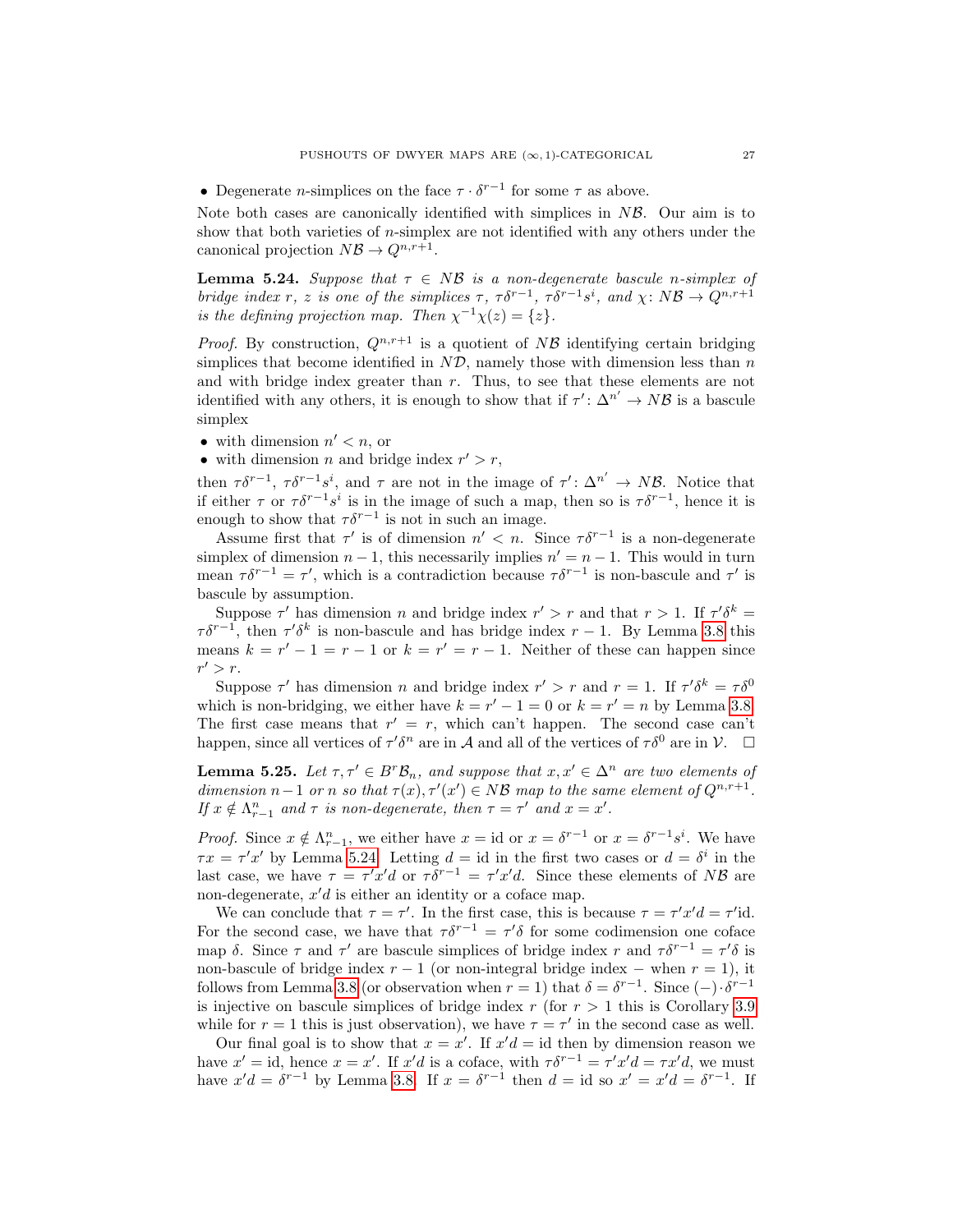$x = \delta^{r-1}s^i$ , then  $d = \delta^i$  and  $x' : \Delta^n \to \Delta^n$  factors as  $\delta^j s^k : \Delta^n \to \Delta^{n-1} \to \Delta^n$ . Since  $\delta^j s^k \delta^i = \delta^{r-1}$  we have  $s^k \delta^i = id$  and so  $j = r - 1$ . But then  $\tau \delta^{r-1} s^i =$  $\tau x = \tau x' = \tau \delta^{r-1} s^k$ , and since  $\tau \delta^{r-1}$  is non-degenerate we have  $i = k$ . Thus  $x = \delta^{r-1} s^i = x'$ .

*Proof of Proposition [5.23.](#page-27-0)* Note that the pushout  $I \cup (\coprod U_{\sigma})$  is *n*-skeletal, so by [\[Cis06,](#page-30-11) Lemme 8.1.28] it is enough to show that  $(I \cup (\coprod U_{\sigma}))_k \to Q_k^{n,r+1}$  is injective for  $k \leq n$ . To do so, we will show that if two elements in  $\prod U_{\sigma}$  of dimension at most n map to the same element of  $Q^{n,r+1}$ , then either they are equal or they are both in  $\prod \text{core}(\sigma)$ . We assume that at least one of the elements is not in  $\prod \text{core}(\sigma)$ ; this implies that both elements have dimension at least  $n - 1$  since  $sk_{n-2} \text{core}(\sigma) = sk_{n-2}U_{\sigma}$  for all  $\sigma \in B^r \mathcal{D}_n$ .

Suppose  $\bar{x} \in U_{\sigma}$  is a simplex of dimension  $n-1$  or n which does not lie in core $(\sigma)$ . Then there is a non-degenerate simplex  $\tau \in \text{nd}B_{\sigma} \subseteq B^r \mathcal{B}_n$  along with  $x \in \Delta^n$  so that  $\bar{x}$  is represented by x in the  $\tau$ -leg defining  $U_{\sigma}$ . Since  $\bar{x} \notin \text{core}(\sigma)$ , we have  $x \notin \Lambda_{r-1}^n$ . We can also represent another element  $\bar{x}' \in U_{\sigma'} \subseteq \coprod U_{\sigma}$  by an element  $x' \in \Delta^n$  and  $\tau' \in B_{\sigma'}$  since the map  $s_{\tau'}$  in [\(5.10\)](#page-20-1) above Lemma [5.11](#page-20-2) admits a section.

Again writing  $\chi: N\mathcal{B} \to Q^{n,r+1}$ , the element  $\bar{x}$  of  $\prod U_{\sigma}$  maps to the element  $\chi(\tau(x))$  of  $Q^{n,r+1}$ , while  $\bar{x}'$  maps to  $\chi(\tau'(x'))$ . If these images in  $Q^{n,r+1}$  coincide, then  $\tau = \tau'$  and  $x = x'$  by Lemma [5.25,](#page-28-1) which implies that  $\bar{x} = \bar{x}'$  $\Box$ 

### **Corollary 5.26.** The map  $Q^{n,r+1} \to Q^{n,r}$  is a weak equivalence.

*Proof.* By Lemma [5.22](#page-26-0) and Proposition [5.23,](#page-27-0) the map  $Q^{n,r+1} \to Q^{n,r}$  is a pushout of a weak equivalence along a monomorphism

$$
I^{n,r} \underset{\text{(II}_{\sigma} \text{ core}(\sigma))}{\text{II}} \underset{\text{(II}_{\sigma} \text{ core}(\sigma))}{\text{III}} \underset{\text{(II}_{\sigma} \Delta^{m_{\sigma}}) \longrightarrow Q^{n,r+1}}{\longrightarrow} Q^{n,r+1}
$$

and thus is a weak equivalence by left properness of the Joyal model structure.  $\square$ 

*Proof of Theorem [5.1.](#page-16-0)* The previous corollary implies that  $Q^{n-1} \to Q^n$  is a weak categorical equivalence for all  $n$ . As weak categorical equivalences are closed under filtered colimits [\[Cis19,](#page-30-12) Corollary 3.9.8], this implies that  $P \to \text{colim}_n Q^n \cong N\mathcal{D}$  is a weak categorical equivalence as well.

Since we have established Theorem [4.1](#page-13-1) and Theorem [5.1,](#page-16-0) our main result, Theorem [1.5,](#page-4-4) now follows from Lemma [2.4.](#page-7-2)

#### **REFERENCES**

- <span id="page-29-2"></span>[AM14] Dimitri Ara and Georges Maltsiniotis. Vers une structure de catégorie de modèles à la Thomason sur la catégorie des n-catégories strictes. Adv. Math., 259:557–654, 2014.
- <span id="page-29-0"></span>[BK12] C. Barwick and D. M. Kan. Relative categories: another model for the homotopy theory of homotopy theories. Indag. Math.  $(N.S.), 23(1-2):42-68, 2012.$
- <span id="page-29-1"></span>[BMO<sup>+</sup>15] Anna Marie Bohmann, Kristen Mazur, Angélica M. Osorno, Viktoriya Ozornova, Kate Ponto, and Carolyn Yarnall. A model structure on GCat. In Women in topology: collaborations in homotopy theory, volume 641 of Contemp. Math., pages 123–134. Amer. Math. Soc., Providence, RI, 2015.